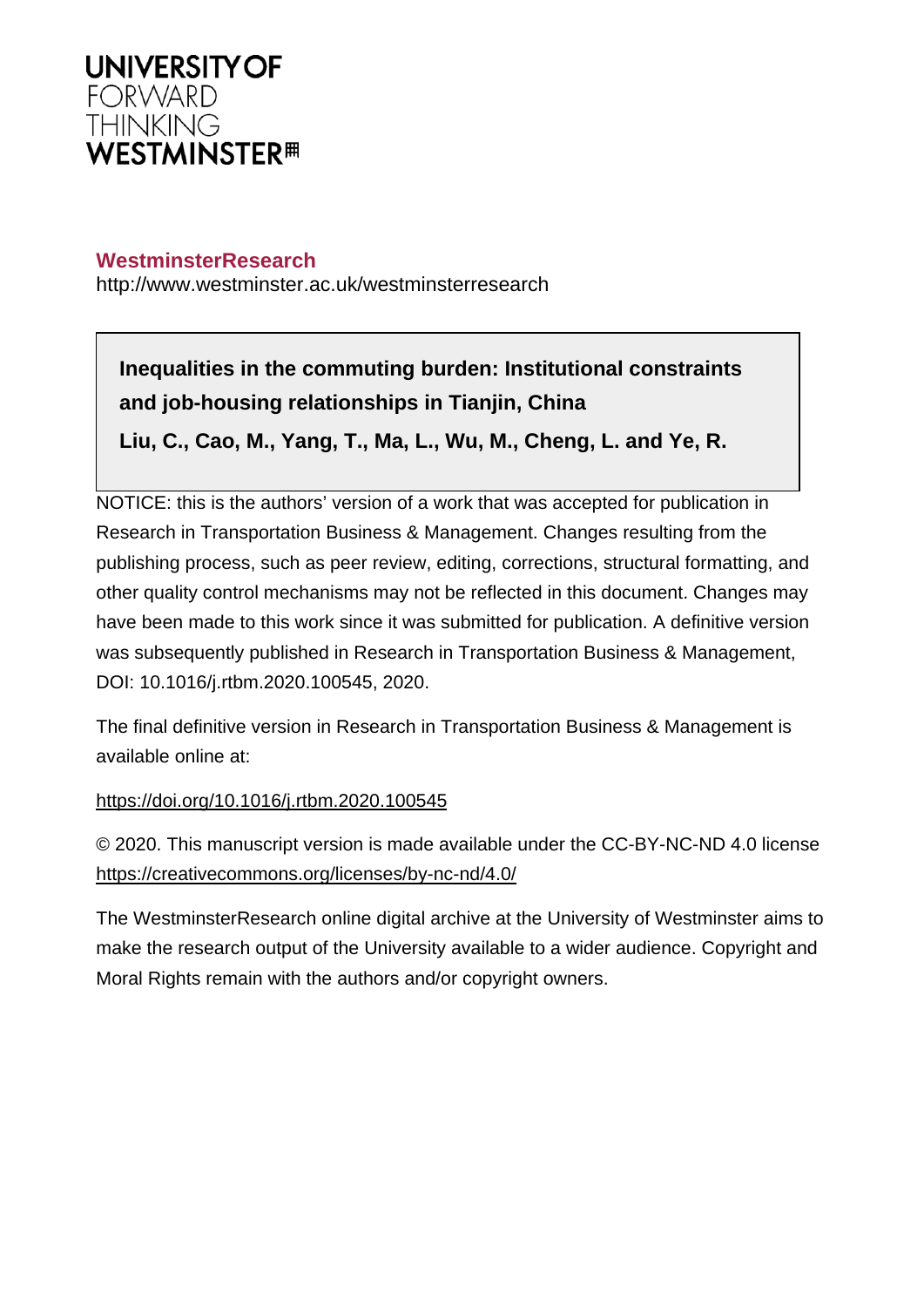# **Inequalities in the commuting burden: Institutional constraints and job-housing relationships in Tianjin, China**

Chen Liu<sup>a</sup>, Mengqiu Cao<sup>b,c,\*</sup>, Tianren Yang<sup>d</sup>, Liang Ma<sup>e</sup>, Meiling Wu<sup>c</sup>, Long Cheng<sup>f</sup>, Runing Ye<sup>g</sup>

*a Beijing Transport Institute, Beijing 100073, P.R. China*

*<sup>b</sup>School of Architecture and Cities, University of Westminster, London NW1 5LS, United Kingdom*

*c Bartlett School of Planning, University College London, London WC1H 0NN, United Kingdom*

- *d Martin Centre for Architectural and Urban Studies, University of Cambridge, Cambridge CB2 1PX, United Kingdom*
- <sup>e</sup> Department of Urban and Regional Planning, College of Urban and Environmental Sciences, *Peking University, Beijing 100871, P.R. China*

*f Geography Department, Ghent University, Ghent 9000, Belgium*

*g Faculty of Architecture, Building and Planning, The University of Melbourne, Melbourne VIC 3010, Australia*

\*Corresponding author.

*E-mail address:* m.cao@westminster.ac.uk (M.Cao).

## **Abstract**

Encouraging transport equality is vital in order to create a liveable city. However, the burden of commuting has become a key concern in urban areas, particularly in developing countries. Inequalities in the commuting burden are accompanied by inequalities in housing and employment, because these institutions have a significant impact on individuals' choices of accommodation and jobs, thus shaping commuting behaviour and causing imbalances in job-housing relationships. Therefore, this paper aims to analyse the role of employment and housing system constraints in the unequal commuting burden by using Tianjin as a case study. The results of the study show that the effects of institutional factors, such as Hukou and the Danwei system, help to explain imbalances in the job-housing relationship and the unequal commuting burden. Some commuters are employed by Danweis or have Tianjin Hukou, and can, therefore, live in Danwei housing, which means that Danweis provide effective solutions for some people in terms of their accommodation, enabling them to significantly decrease the time they spend commuting. Moreover, our study provides new evidence that institutional barriers constrain the job-housing balance in the case of high-skilled immigrants, while local residents and low-skilled immigrants can avoid institutional barriers by returning to Danwei housing and choosing to live in informal housing. In terms of suggesting measures for improving commuting inequalities, commuters generally wanted to eliminate the housing benefits resulting from the legacy of the Danwei system and for equal housing subsidies to be implemented. At the same time, they appealed for improvements to be made in terms of housing benefits, the quality of public transport and mixed housing-workplace planning. This study finds that institutional discrimination causes social inequalities in relation to the commuting burden, which could continue to worsen unless the influence of institutional factors is eliminated. The findings could be used to assist planners and decision makers in developing effective strategies to promote sustainable urban development.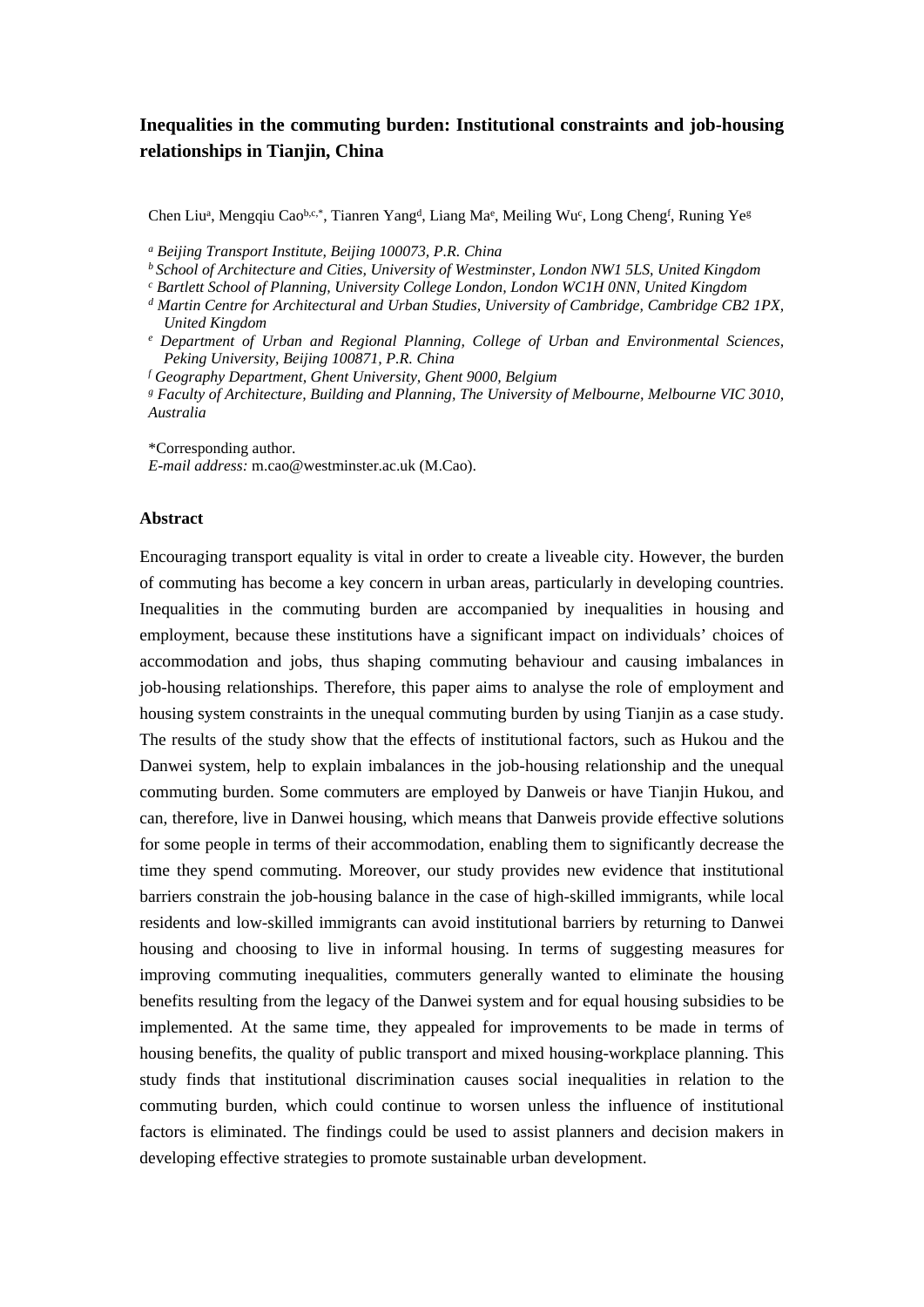# **Keywords**

Transport inequality; Transport policy and governance; Institutional constraints; Commuting burden; Job-housing relationship; Tianjin

# **Highlights**

- A combination of quantitative and qualitative approaches is used to explore inequalities in the commuting burden.
- The institutional factors of the Danwei and Hukou systems constitute significant institutional barriers.
- Certain social groups have had to take on a disproportionate share of the commuting burden.
- Local residents have reduced their commuting burdens by returning to live in Danwei housing.
- Low-skilled immigrants rely on informal housing and jobs to improve their job-housing relationships.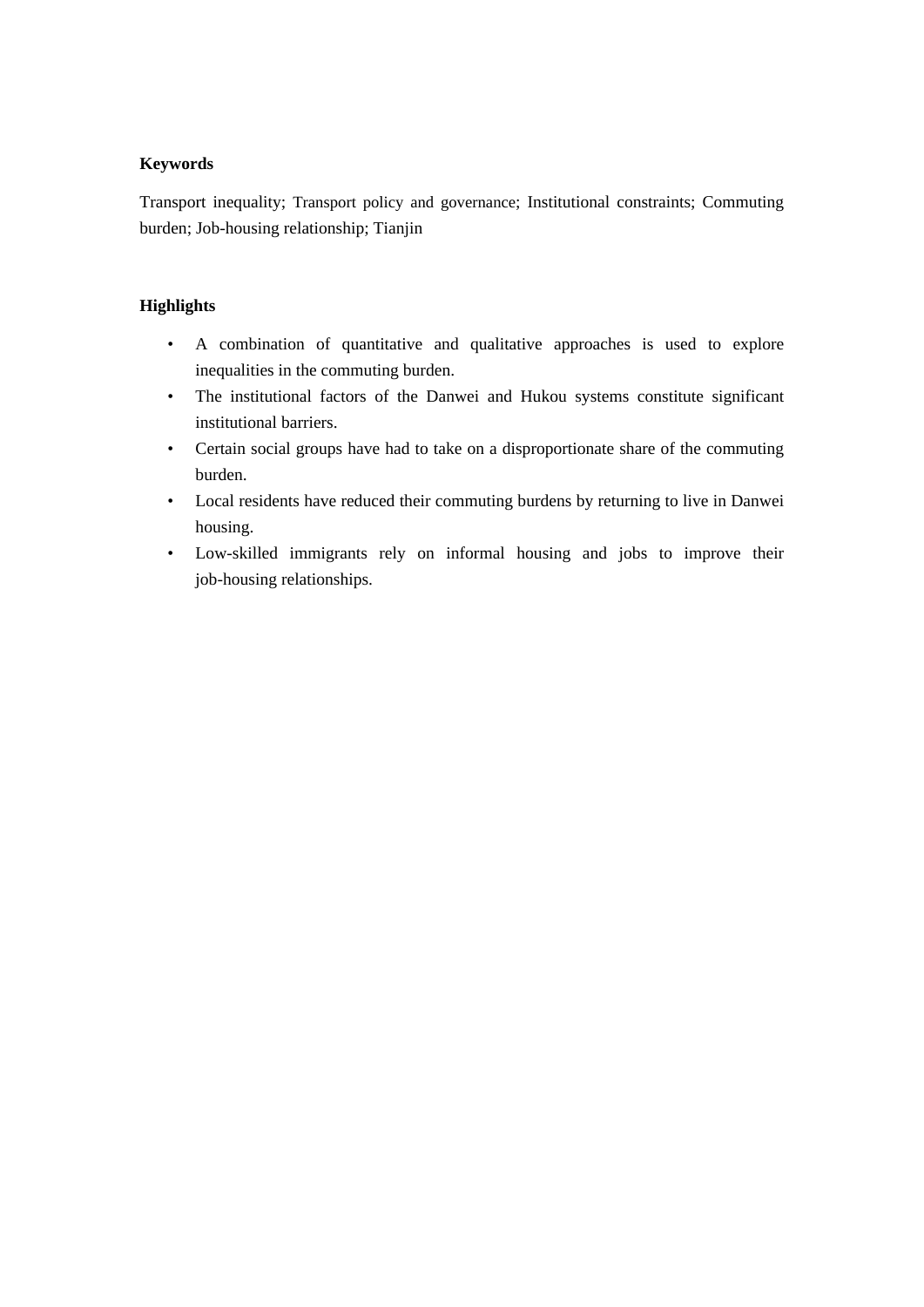#### 1. **Introduction**

Individuals have a fundamental right to choose where to live and work (Gobillon, Selod & Zenou, 2007). Commuting gives people more choice about where to live and what jobs to do (Kawabat & Shen, 2007; Nordbakke, 2013). However, the quality and accessibility of commuting services varies from places to place, so, in reality, not everyone has equal access, and, under some circumstances, certain groups are denied this basic right (Button, Nijkamp  $\&$ Rietveld, 2004; Heinen, Van Wee & Maat, 2010). Concerns about transport equity have become increasingly pressing in recent years (Attard, 2020; Banister, 2005; Cao & Hickman, 2019a; Cuthill et al., 2019; Oviedo & Dávila, 2016; Lucas, Martens, Di Ciommo & Dupont-Kieffer, 2019; Martens, 2017), and achieving equality with respect to commuting is one of the main challenges. Externalities created by commuting inequalities include serious environmental pollution, increased traffic accident mortality and high household travel expenses (Attard, 2020<sup>[</sup>]Banister, 2005; Cao, Chen & Hickman, 2017; Cao & Hickman, 2018; Haas, Morse, Becker, Young & Esling, 2013; Hickman & Banister, 2014). Commuting behaviours and patterns have been studied intensively by researchers in order to try to reduce commuting distances and time (Banister, 2002; Newman & Kenworthy, 2007). Novaco, Stokols and Milanesi (1990) also asserted that certain groups had to shoulder an unfair proportion of the commuting burden.

Vulnerable and socially disadvantaged groups often suffer from a spatial mismatch between housing and job location, resulting in an unequal commuting burden (Cho-yam Lau, 2011; Horner & Mefford, 2007; Houston, 2005). Previous studies have explored factors that have an impact on this, such as income, gender, and the built environment (Cao, Mokhtarian & Handy, 2007), technology, and travel attitudes (Handy, Cao & Mokhtarian, 2005). Moreover, institutional factors also contribute to the unfair commuting burden (Gordon, Kumar & Richardson, 1989; [Pinto, 2002](https://www.sciencedirect.com/science/article/pii/S0966692309001471?via=ihub#bib59); Zhao, 2015). Institutional restrictions shape people's choices regarding which residential locations and jobs are available to them, and certain choices may result in significant inequalities in people's commuting burdens [\(Pinto,](https://www.sciencedirect.com/science/article/pii/S0966692309001471?via=ihub#bib59)  [2002](https://www.sciencedirect.com/science/article/pii/S0966692309001471?via=ihub#bib59)). Gordon, Kumar and Richardson (1989) also pointed out that government intervention prevented individuals from choosing freely where to live and work and also from achieving a better job-housing balance.

 Previous studies have provided evidence of inequalities in the commuting burden of developed countries (Banister, Watson & Wood, 1997; Cao & Hickman, 2019b; Musterd & De Winter, 1998; Taylor & Ong, 1995). However, the situation is even worse in developing countries where housing and mobility institutions may contribute to the unequal commuting burden, particularly in countries that are undergoing a social transformation from a [planned](https://www.sciencedirect.com/topics/social-sciences/planned-economy)  [economy](https://www.sciencedirect.com/topics/social-sciences/planned-economy) to a market-oriented economy, such as China (Kim, 2008; Pucher, Peng, Mittal, Zhu & Korattyswaroopam, 2007). In China, individual opportunities and rights are determined by Hukou (a type of household registration systems that operates in mainland China) and Danwei (the name used to refer to a work unit or workplace in mainland China), which may limit the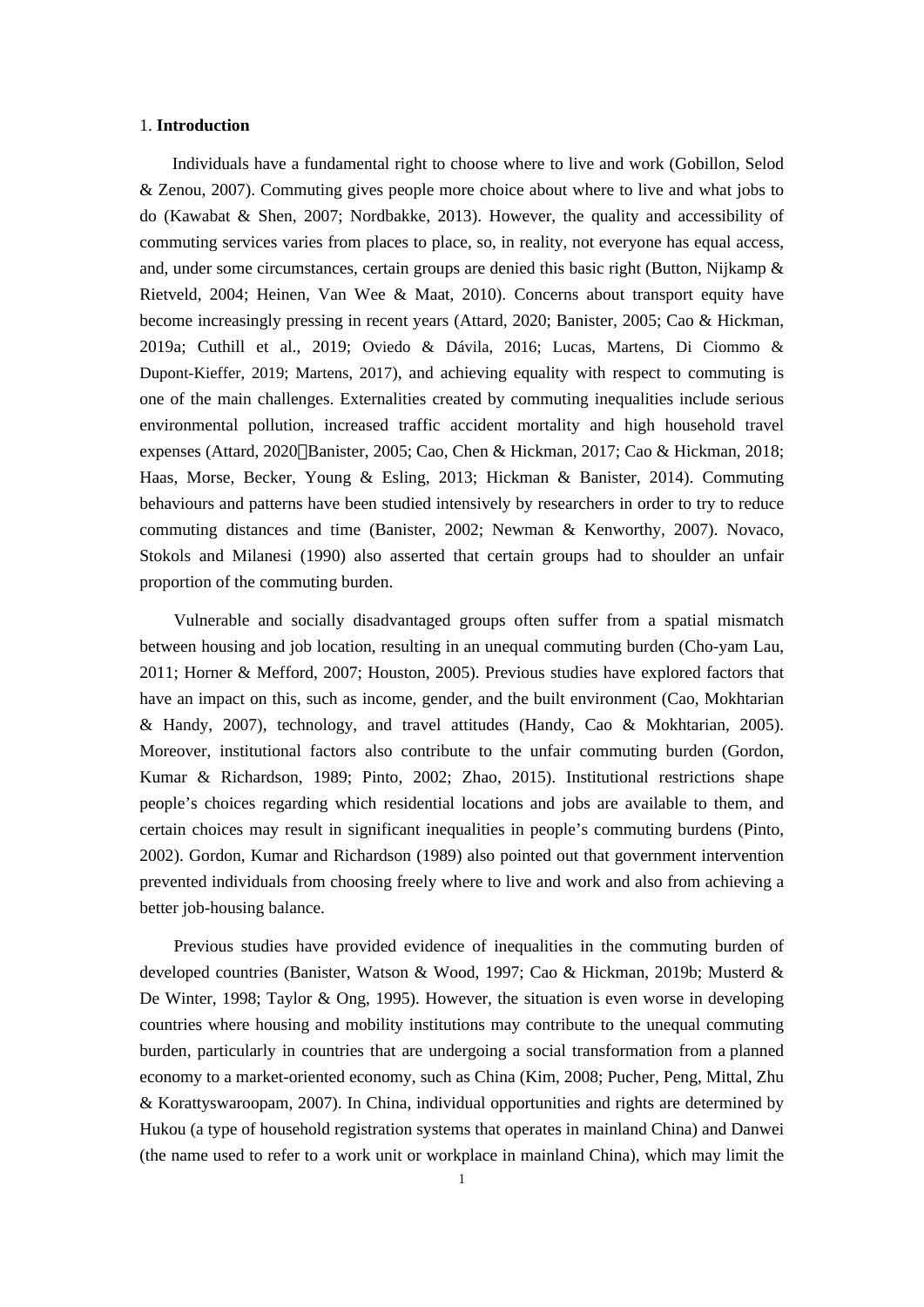free choice of housing and workplaces for some social groups, thus creating an unequal commuting burden (Wang  $&$  Yao, 2018; Zhang, He  $&$  Zhao, 2018; Zhao, 2015). Hence, the unique institutions of Hukou<sup>1</sup> and Danwei<sup>2</sup> have excluded some groups from the labour and housing markets in China (Zhao, 2015). Zhao, Lu and Roo (2011) claimed that commuters living in the Danwei community were closer to their workplace, and so their commuting time was shorter. The Hukou system also determines who can enjoy the housing and employment benefits provided either by companies or by the government, thus influencing their commuting patterns. Consequently, the Hukou system can make it even more difficult for socially vulnerable groups to obtain jobs and housing ([Zhao, Lu & Roo, 2011](https://www.sciencedirect.com/science/article/pii/S0967070X18300519#bib63)). This research uses a case study of Tianjin, which has a relatively stringent Hukou system and a strong tradition of Danweis (Chai, Liu, Li, Gong, Shi & Wu, 2002), resulting in an unfair situation that makes it very difficult for some people to choose where to work and live ([Zhao & Li,](https://www.sciencedirect.com/science/article/pii/S096669231730649X?via=ihub#bb0090)  [2016](https://www.sciencedirect.com/science/article/pii/S096669231730649X?via=ihub#bb0090)).

 Previous studies have discussed the influence of institutional factors on individual commuting burdens in China (Li & Liu, 2016; Wang & Chai, 2009; Zhao & Lu, 2010). However, the relationship between institutional restrictions and individual commuting burdens – meaning that institutional factors may have different effects on different social groups – has been overlooked. Moreover, there is still a need to study how individuals deal with institutional constraints when making decisions about their job-housing balance, as well as the measures that need to be implemented from the perspective of commuters to improve the current unequal commuting burden.

 Therefore, this study aims to address the aforementioned gaps by exploring how institutional restrictions result in unequal commuting burdens using Tianjin as a case study. Multiple linear regression models were applied to identify [institutional factors](https://www.sciencedirect.com/topics/social-sciences/institutional-factors) that explain the variations in workers' commuting burdens. In addition, semi-structured interviews with commuters were conducted to explore the impacts of these institutional constraints on different social groups' choices of jobs and housing. In-depth interviews also helped to investigate which improvements commuters would like to make in order to tackle commuting inequalities. This research reveals the connection between institutional constraints and personal commuting dilemmas. In practical terms, it offers insights that can inform housing policies and labour mobility management systems with regard to commuting times, an essential step in helping transport researchers to develop effective strategies and commuters to reduce their commuting time and enjoy greater flexibility in choosing jobs.

<sup>&</sup>lt;sup>1</sup> Hukou is the Chinese household registration system. People who do not have Hukous are unable to enjoy the same benefits as those who do, such as buying property, applying for a car registration plate or sending their children to grammar schools, etc.

<sup>&</sup>lt;sup>2</sup> Danwei provides an institutional context that integrates urban productive activities, the social infrastructure and housing within the same location. Under Danwei, workers can be provided with accommodation very close to their workplaces. Generally, Danweis are state-owned or collectively owned work units, including state-owned enterprises, government departments and public institutions.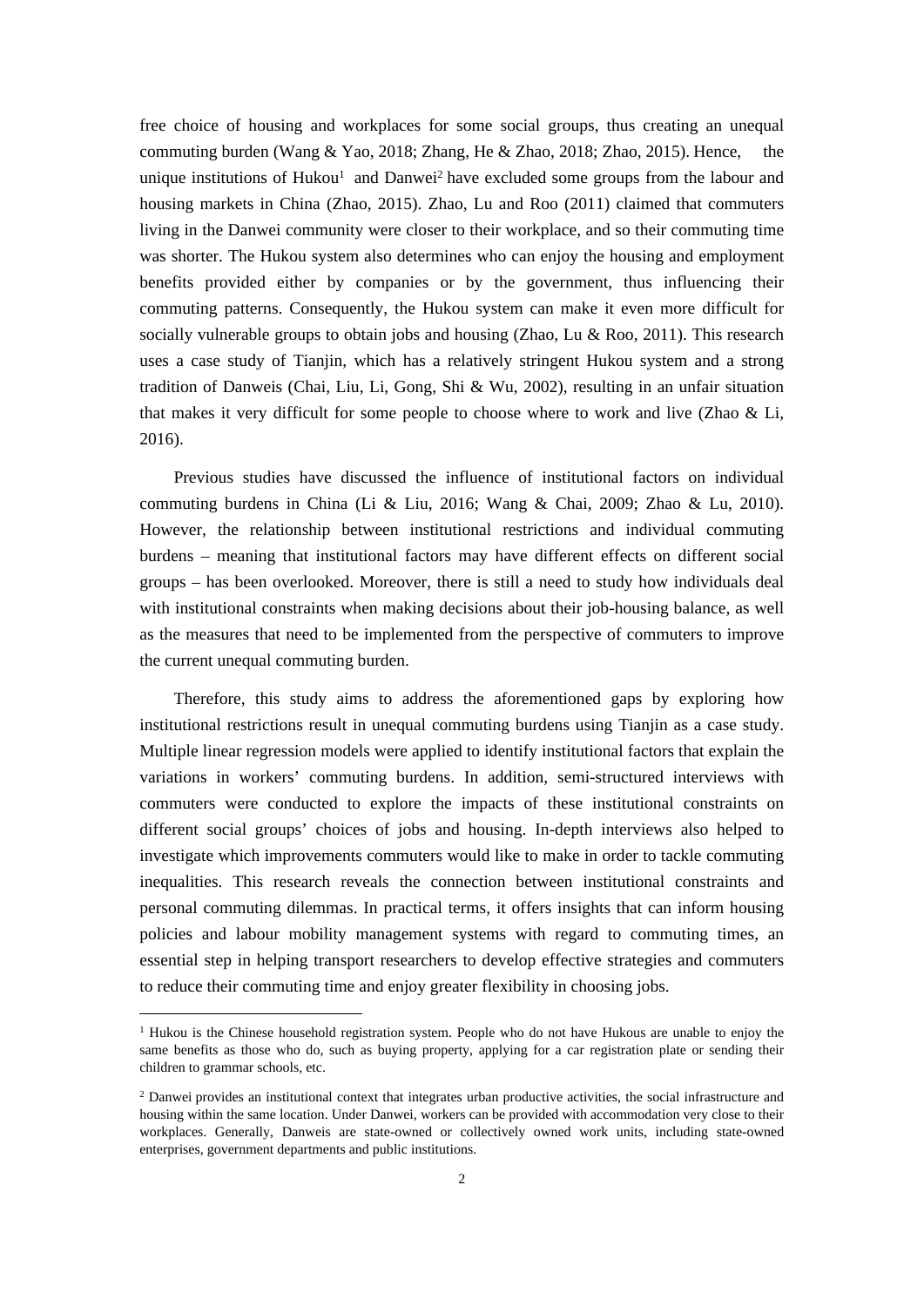The rest of the paper is divided into five sections: Section 2 critically reviews the existing literature in terms of the relationship between the job-housing balance and the commuting burden. It also investigates how institutional factors could impact on the commuting burden and whether there are other potential factors that could contribute to the unequal commuting burden. Section 3 describes the data and methodology. Following that, Section 4 presents and discusses the findings. Finally, Section 5 summarises the research and suggests policy implications.

#### 2. **Institutional constraints, the commuting burden and transport inequality**

Commuting refers to the process whereby workers travel between their residence and workplace, and the time spent commuting can have a major impact on people's quality of life, because commuting can use up valuable time that could otherwise be spent relaxing, with family or friends, or doing other leisure activities (Garceau, Atkinson-Palombo, Garrick, Outlaw, McCahill & Ahangari, 2013; Hamilton & Burnett, 1979; Hamilton & Roell, 1982). Additionally, commuting is regarded as paramount on the social equality agenda (Schleith  $\&$ Horner, 2014), because it is the main way in which people can lift themselves out of poverty and access jobs (Burchart, Le Grand & Piachaud, 2002).

However, when commuting becomes a burden that affects the quality of life (Novaco, Stokols & Milanesi, [1990](https://www.tandfonline.com/doi/full/10.1080/15568318.2016.1191693)), it consumes personal resources, especially time, money and energy (Ong & Blumenberg, 1998). This is because excessive time spent commuting and monetary costs limit the amount of resources available to disadvantaged groups for leisure and other pursuits (Church et al., 2000). In addition, commuting inequalities can shorten the path that leads to social exclusion (Church, Frost & Sullivan, 2000; Lucas, Grosvenor & Simpson, 2001), because they impede people's access to opportunities (Oviedo  $&$  Titheridge, 2016). Therefore, the differences between various social groups in terms of commuting burdens highlights the need for greater commuting equity (Litman, 2014). Reducing the commuting burden has become a key issue in the development of sustainable transport systems (Banister, 2005; Banister, Waston & Wood, 1997; Yang, 2020).

This study used time costs rather than financial or energy costs as a measure of the commuting burden in Tianjin, because the Tianjin municipal government heavily subsidises transport fares, which makes the financial cost of commuting relatively cheap and affordable. Therefore, commuting time is a more reliable and appropriate indicator of the commuting burden, at least in the context of Tianjin.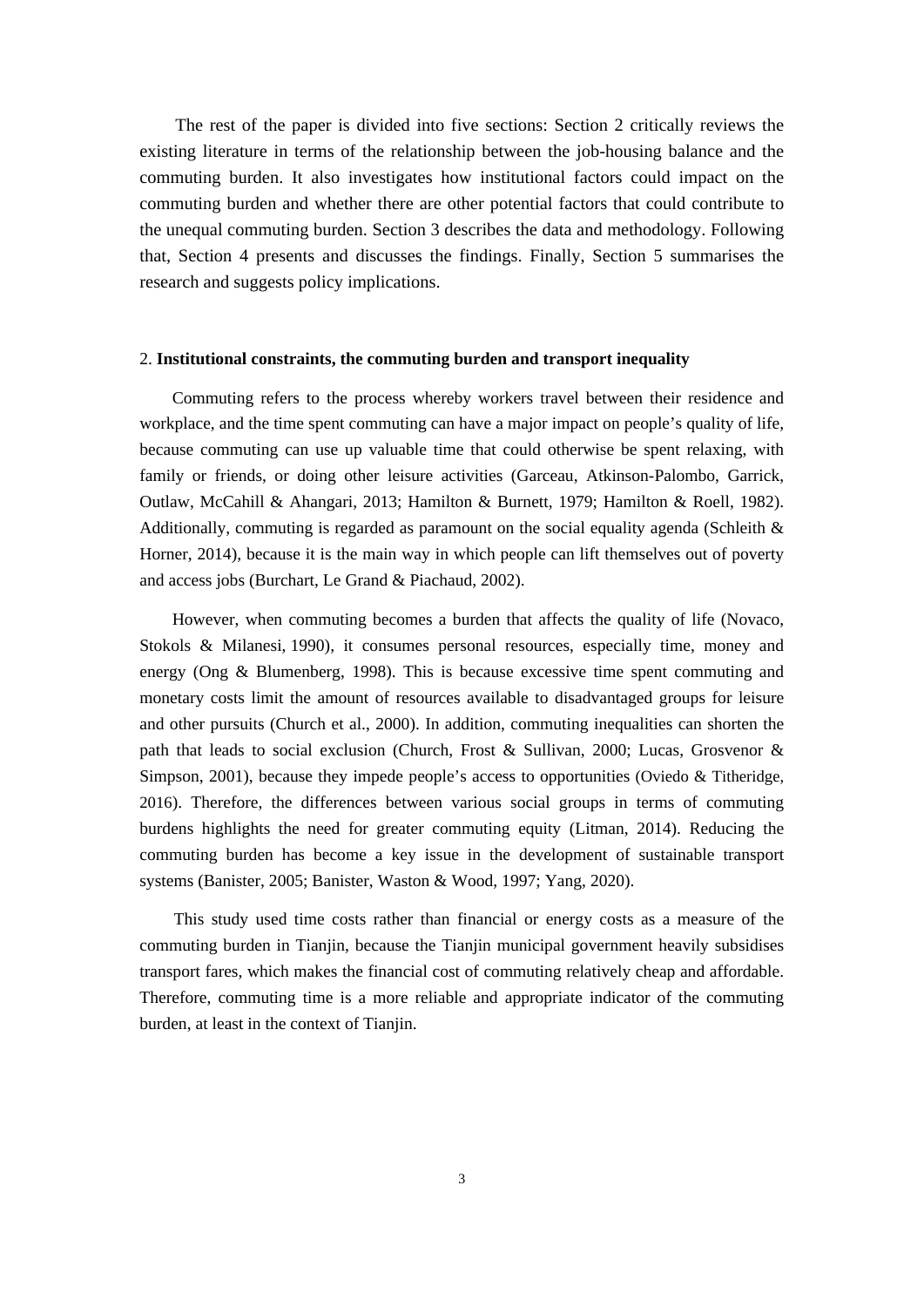#### *2.1. Social constraints on job-housing relationships*

 A wide range of factors have contributed to the growth of the commuting burden, such as rapid urbanisation, sustained population growth, changes in land use, deficiencies in the transportation infrastructure and weak regulatory institutions (Gordon, Richardson & Jun, 1991; Lim et al., 2015; Pucher, Peng, Mittal, Zhu & Korattyswaroopam, 2007; Shen, 2000). In particular, many studies have emphasised that socio-economic demographics influence inequalities in the commuting burden. Preston and McLafferty (2016) found that socio-economic characteristics can significantly affect the job-housing balance and help to explain commuting inequalities. For example, workers' commuting times can be affected by their level of household income, which in turn has an impact on where they choose to live and what kind of commuting patterns they can afford (Giuliano & Small, 1993; Sanchez, Shen & Peng, 2004; Vandersmissen, Villeneuve & Theriault, 2003). Due to rising land prices in the city centre and suburbanisation (Zhang, He & Zhao, 2018), some low-income households have had to relocate to the suburbs, further away from their workplaces (Sanchez, Shen & Peng, 2004). Unfortunately, the high price of cars and the insufficient provision of public transport services in suburban areas has aggravated the commuting problem for these residents (Cervero  $\&$ Duncan, 2006; Currie, 2010). In addition, workers' occupations also have an impact on commuting times. Stead, Titheridge and Williams (2000) noted that workers with a high level of technological skills who were employed in professional or managerial work had a lesser commuting burden than those who worked in low-tech careers. Additionally, socio-economic demographic factors, such as gender, also play a role in the unequal commuting burden (Rapino & Cooke, 2011).

## *2.2. Institutional constraints on job-housing relationships*

 In addition to social constraints, institutional factors also have an influence on workers' job-housing balance, and consequently their commuting burdens (Downs, 1992; Gwilliam, 2003; Levinson & Kumar, 1994). Cervero (1989) claimed that institutional factors could significantly affect the job-housing balance and cause commuting inequalities. Institutional factors refer to a set of socio-economic norms and rules that clarify individual rights and access to opportunities. A better job-housing balance can only be achieved when workers are free to choose where they want to live (Daniels & Cervero, 1990).

 Institutional factors, including housing supply (Maat, Van Wee & Stead, 2005; Oswald, 1999), labour mobility management, and labour market restrictions (Crampton & Simpson, 1993; Dubin, 1991; Hamilton, 1982; Pan et al., 2020), significantly affect commuting burdens by influencing the time spent commuting, especially in the case of transitional countries whose governments maintain a strong element of planning controls, such as China (Yang et al., 2019; Zhao & Lu, 2010). In China, discrimination in the housing and labour markets determines which vulnerable groups are most affected by the burden of commuting (Zhao &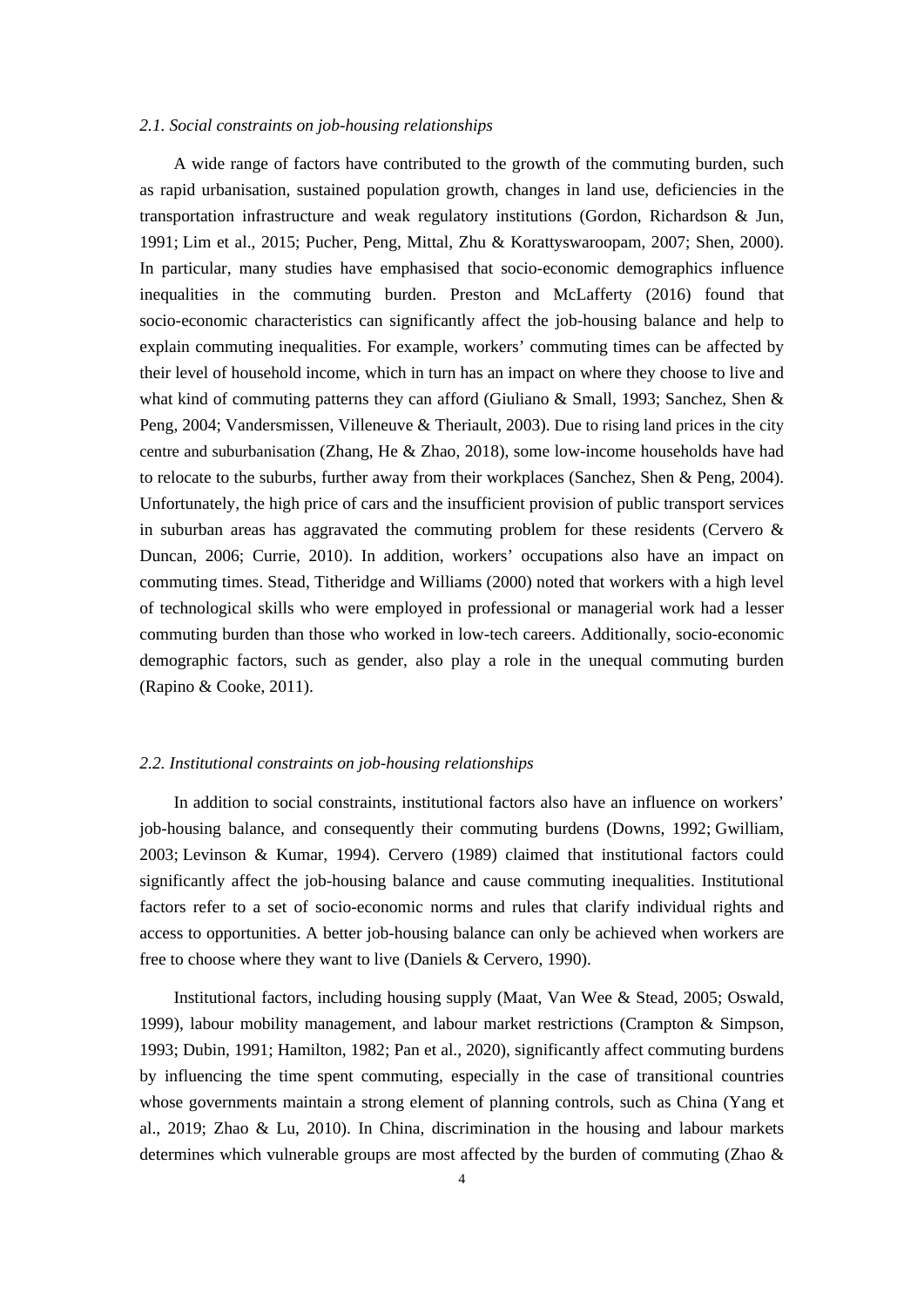Howden-Chapman, 2015). Under the combined influences of the planned economy and the market-oriented economy, some groups enjoy certain advantages in terms of employment and housing (Hu, 2016; Zhao, 2015). However, this has hindered the freedom of choice of many vulnerable groups in relation to jobs and housing. The unequal commuting burden is largely due to the unfairly biased housing supply system and labour mobility policies in urban China (Hu, Fan & Sun, 2017; Zhao & Lu, 2010).

## *2.2.1. Housing institutions: Danwei and housing provident fund (HPF)*

 In China, housing is provided to employees by Danwei as a form of social welfare (Zhao & Lu, 2010). Before the 1980s, the Chinese government normally assigned jobs to people, so workers would go to self-contained Danweis which provided them with housing free of charge. Under these circumstances, the job-housing relationship was generally good, with workers having only short commuting times, because the social infrastructure and housing were built around the production activity area under the Danwei system (Zhao, Lu & Roo, 2011). However, since the 1990s, people have increasingly had to move out of the housing provided by Danweis and purchase private apartments as a result of the housing reforms that have been implemented during this time. Unfortunately, private housing and workplaces are not normally located close to each other. Therefore, this has had an adverse effect on the job-housing balance for workers. Although some of the Danweis were reorganised into private companies during the period of market economy reforms, the remaining Danweis continued to provide housing subsidies and allocated housing to employees near their workplace ([Wang & Chai, 2](https://www.sciencedirect.com/science/article/pii/S0966692309001471?via=ihub#bib72)009; [Wu, 1996;](https://www.sciencedirect.com/science/article/pii/S0966692309001471?via=ihub#bib76) Zhao & Li, 2016). The older generation of workers who formerly worked in the Danweis were able to benefit from this reform by buying relatively affordable housing from their Danwei in the inner city area (Zhang, He & Zhao, 2018). Therefore, they could live close to their work place which meant they had a shorter commuting time. After the housing reform of 1998, Danweis no longer constructed housing for employees (Ta, Chai, Zhang & Sun, 2017). As a result, younger workers were unable to maintain and benefit from the Danwei-based job-housing relationship and therefore had to buy private properties. In contrast to the former system, there is now no direct spatial relationship between the location of the housing provided by a private developer and the location of the owner's workplace (Zhao, 2015). Therefore, younger workers have suffered due to the effects of job-housing separation. Additionally, China's dual-track HPF has exacerbated this inequality in the housing system. In the early 1990s, China's previous housing welfare system evolved into the HPF, which means that employees deposit a percentage of their wages into a state-managed personal housing fund account, while their employer also pays the same amount into the employee's housing allowance account (Hassard, Morris, Sheeham & Yuxin, 2006; Yeung & Howes, 2006). However, Danweis usually have a higher deposit, because there are no mandatory regulations regarding the amount (Chen & Deng, 2014). In contrast, private companies often try to keep the deposit to a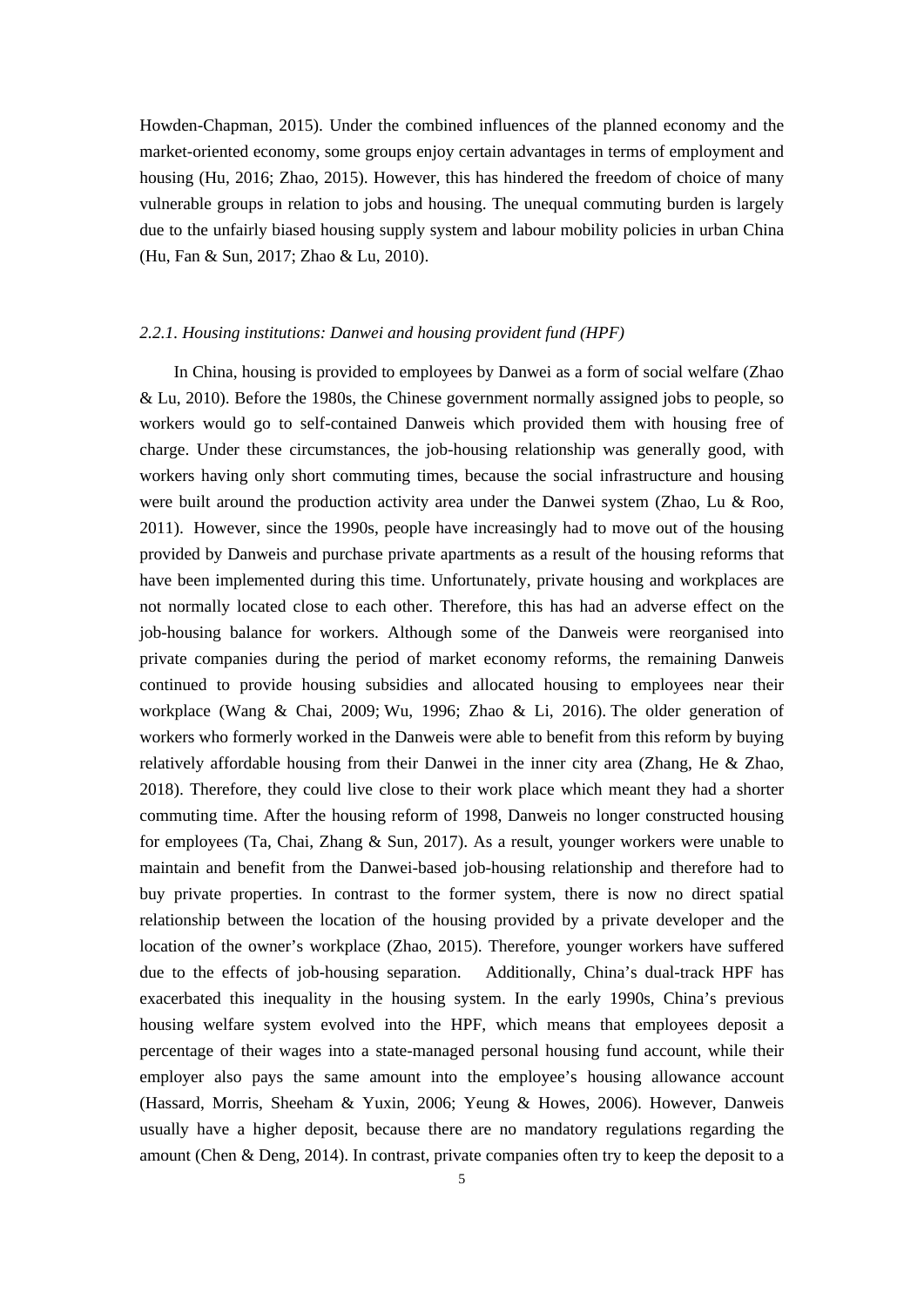minimum in order to save on labour costs. As a result, workers in Danweis are more likely to receive higher housing deposits which makes it easier for them to purchase properties (Zhao, 2015). In this regard, even in a market-based housing system, non-Danwei workers who are looking for cheaper housing, usually away from their workplace, are at a disadvantage because of the low level of housing affordability caused by the HPF system (Zhang, He & Zhao, 2018). Therefore, the HPF system plays a part in increasing commuting inequalities.

## *2.2.2. Labour mobility institutions: Hukou*

 In addition to the unfair housing system, labour mobility institutions also cause severe inequalities in terms of residential and job-mobility in China. In order to manage labour mobility, Hukou emerged as an important means of controlling population movement, during the planned economy era. This is a labour market system unique to China, which can have consequences for the accessibility of opportunities (Zhao, Lu & Roo, 2011). Since the relaxation of control over rural labour mobility in the 1990s, the legacy of this system has served to maintain social inequalities, especially for immigrants without local urban Hukou. Attracted by job opportunities, rural and low-skilled immigrants migrate to cities. However, limited by the Hukou system, these immigrants are generally excluded in their place of residence, including public services and housing welfare (Zhao & Howden-Chapman, 2010). A large number of immigrants creates a huge demand for low-rent housing. In this context, urban villages have played an active role in providing low-rent housing for rural migrants in the central area (Liu, He, Wu & Webster, 2010). Most urban villages are constructed by local landless farmers, as the process of urban expansion has encroached upon surrounding villages and generally involves the requisitioning of farmland by the city government. Thus, some villagers have lost their farmland as a result, and with it their main source of household income, although they still retain the use rights of their houses and a certain amount of land that is collectively owned. In some cases, villagers have not received adequate compensation for the loss of their farmland, nor sufficient social welfare support. Consequently, they needed to find alternative sources of income. Therefore, taking advantage of a high demand for housing and relatively low construction costs, they have built high-density housing with poor ventilation and lighting, from which they can earn rental income (Zhang, Zhao & Tian, 2003). Landless villagers are disadvantaged in the labour market because of their limited skills, and rental income can contribute a large proportion of their household income, even though rents are quite low. Due to the concentration of immigrants in urban villages, low-end commercial services for immigrants and low-income groups have been catalysed, thereby providing a source of informal jobs, particularly for immigrants (He, Liu, Webster & Wu, 2009). Although rural and low-skilled immigrants only have limited choices of employment and housing locations, the existence of informal housing and jobs helps migrants to achieve a relatively good job-housing balance (Hu, 2016; Zhao, 2015).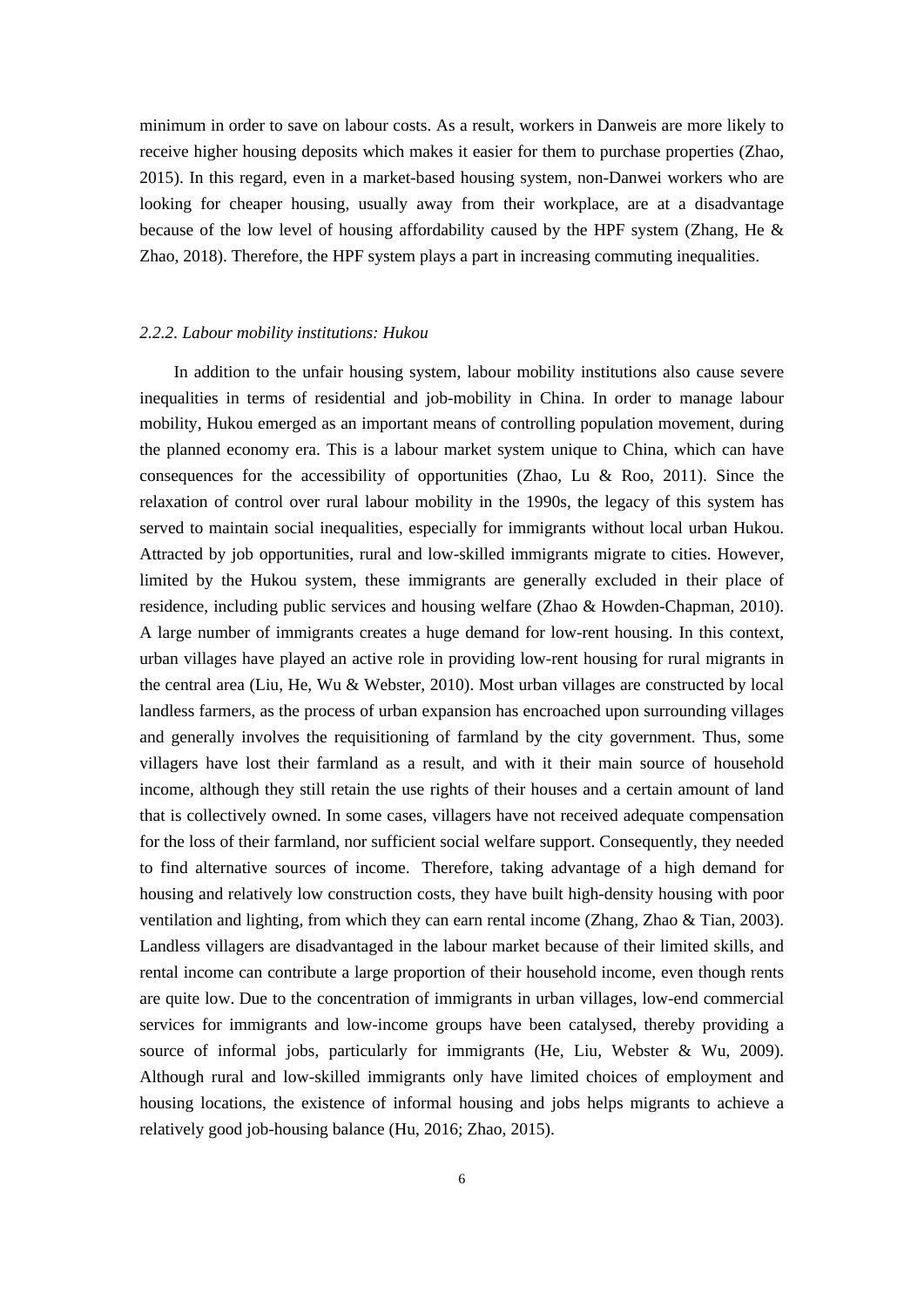Moreover, few companies are willing to provide housing welfare for immigrants (Fan, 2001; Ma, 2004), meaning that they can only afford to live in cheaper housing in the suburbs, while residents with a local urban Hukou generally live in the more central areas of the city where most employment centres are located (Zhao, 2015). As a result, these immigrant workers are more likely to have to use poor quality transport services resulting in longer commuting times. This is certainly the case in Tianjin, where more than 35% of the working population are immigrants (Tianjin Municipal Statistics Bureau, 2019). They are therefore more likely to experience unequal treatment in terms of employment and housing (Zhao, Lu & Roo, 2011). Some Danweis believe that hiring immigrants who do not have Tianjin Hukou involves higher risks. Nonetheless, there are still some policies designed to encourage the provision of lower-cost social housing near employment centres to reduce housing and commuting burdens (Tianjin Urban Planning and Design Institute, 2016). For example, in 2015, 1.4 million square metres of low-cost rental housing and 1.54 million square metres of affordable housing was built, which has played an active role in improving the job-housing balance and reducing the commuting burden. However, the policy is primarily aimed at workers with Tianjin Hukou, so the housing is often beyond the reach of those without Tianjin Hukou.

## *2.3. Improving the unequal commuting burden*

 Having recognised that the housing supply and management of labour mobility have a substantial impact on workers' commuting times, governments and organisations have made efforts to reduce the unequal commuting burden, for example by increasing public transport operating hours, reducing fares and providing commuting subsidies (Hine, 2003; Lucas & Jones, 2012; Lucas & Stanley, 2009). Some researchers believe that the use of spatial planning to achieve mixed land use can help to curb the increase in commuting burdens, particularly those faced by low-income people in developing countries, thereby promoting commuting equity (Burton, 2000; McCahill, 2018). This is because the local job-housing balance and land use diversity are strongly associated with commuting times for people on low incomes (Cervero, 1996; Cervero, 1991; Schleith & Horner, 2014). In practice, the targeted development of employment is aimed at helping residents in low-income communities find jobs near their community, which can also reduce the commuting burden.

 However, studies have paid little attention to institutional innovation. Given that the impact of institutional factors on commuting time has been recognised, it would be useful to develop innovative policies aimed at improving job accessibility (Healey, 2006). In China, attempts are being made to reform housing and labour mobility institutions. The relaxation of the Hukou system is conducive to significantly increasing labour mobility. Moreover, it also increases the range of employment locations available to immigrants without urban Hukou immigrants (Zhao, Lu & Roo, 2011; Bray, 2005). The dismantling of the Danwei system's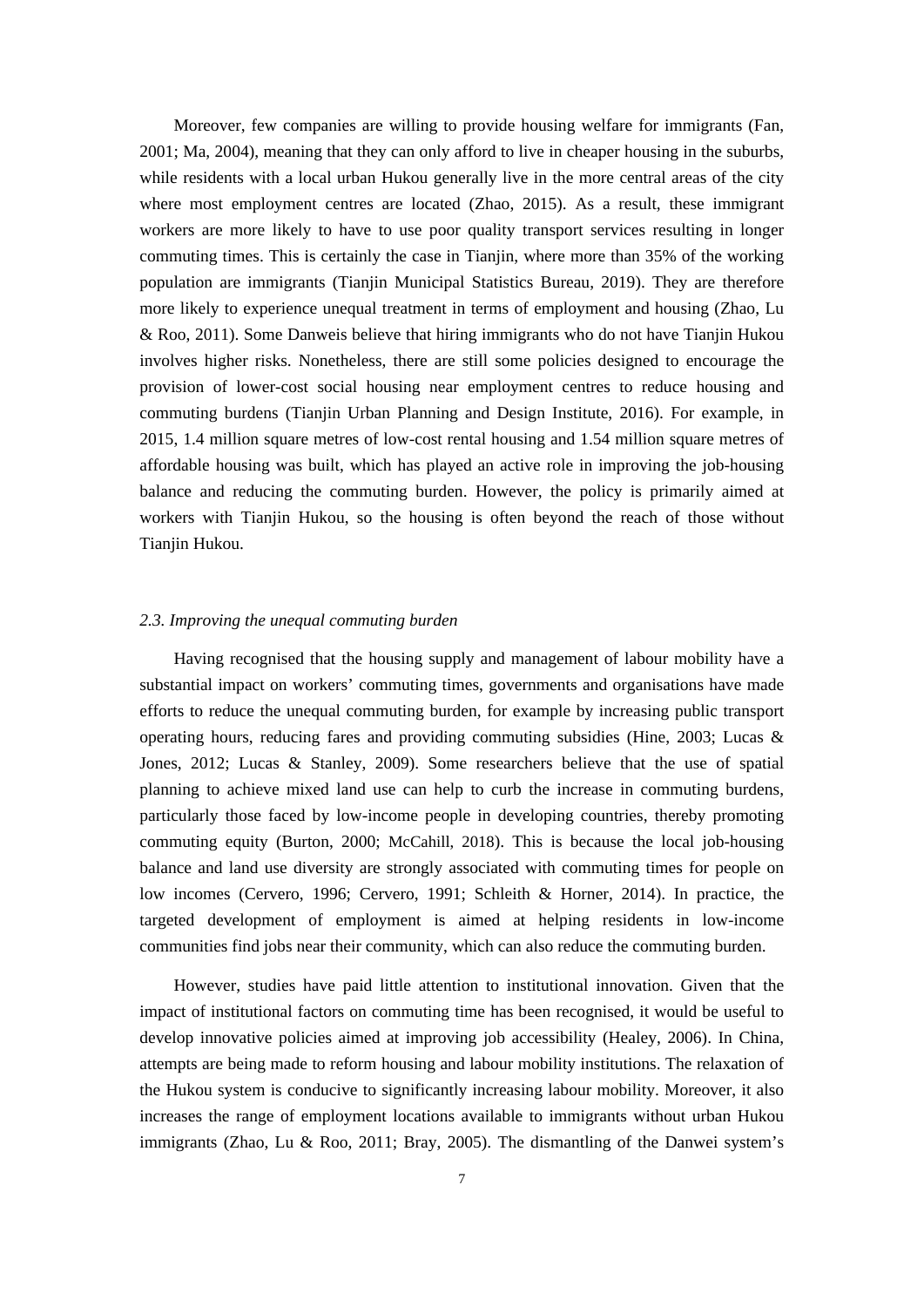legacy has increased the demand for labour, which may have a substantial knock-on effect on workers' access to employment opportunities (Zhao, 2015). Additionally, recent market-oriented housing reforms have gradually broken the traditional relationship between job and housing locations (Bray, 2005). However, Zhang et al. (2018) claimed that high-priced commercial housing has replaced the original low-cost buildings in the city centre, and so most workers have to find low-cost housing in the suburbs. The nature of the housing market thus leads to job-housing imbalances, which in most cases increase commuting time. Therefore, in the context of China, the abolition of the Danwei housing legacy may require other supportive and complementary measures to be put in place.

## *2.4. Research gap*

Although efforts have been made to explore the effects of Hukou and the legacy of the Danwei system and their influence on commuting burdens in China, following the housing reforms, the new institutions have also had an influence on different social groups' ability to buy housing. Thus, workers' job-housing relationships are being shaped in new ways in the post-reform era. Some of the changes brought about by housing policy reforms may have made the situation worse, resulting in greater inequalities in terms of workers' commuting burdens. However, some studies have shown the opposite, namely that workers who work outside the Danwei system do not experience heavy commuting pressures (Li & Liu, 2016), because informal housing in urban centres, such as basements, is affordable for workers if they are not particularly concerned about housing quality, which means they can live closer to job opportunities. As can be seen from the previous literature, it is difficult to reach a firm conclusion about the impact of institutional factors on the commuting burden.

 Additionally, in order to reduce the unfair commuting burden, action can be taken to improve the transport infrastructure, increase commuting subsidies, use spatial planning to encourage mixed land use and promote institutional innovations. The vast majority of commuting activity is undertaken by workers, and therefore their views are very important. Thus, this research aims to find out which measures commuters think would be most effective in improving commuting efficiency.

 In order to resolve disputes and fill the gap in the previous literature, this study places the discrimination inherent in the labour and housing systems at the forefront of its analysis of commuting inequalities. By comparing the commuting burden of workers inside and outside of Danweis, and of workers who do and do not have Hukou in Tianjin, this paper aims to resolve existing disputes about identifying which commuting groups are most vulnerable to the influence of institutional factors. It also explores what improvements could be made to reduce the commuting burden from the perspective of commuters.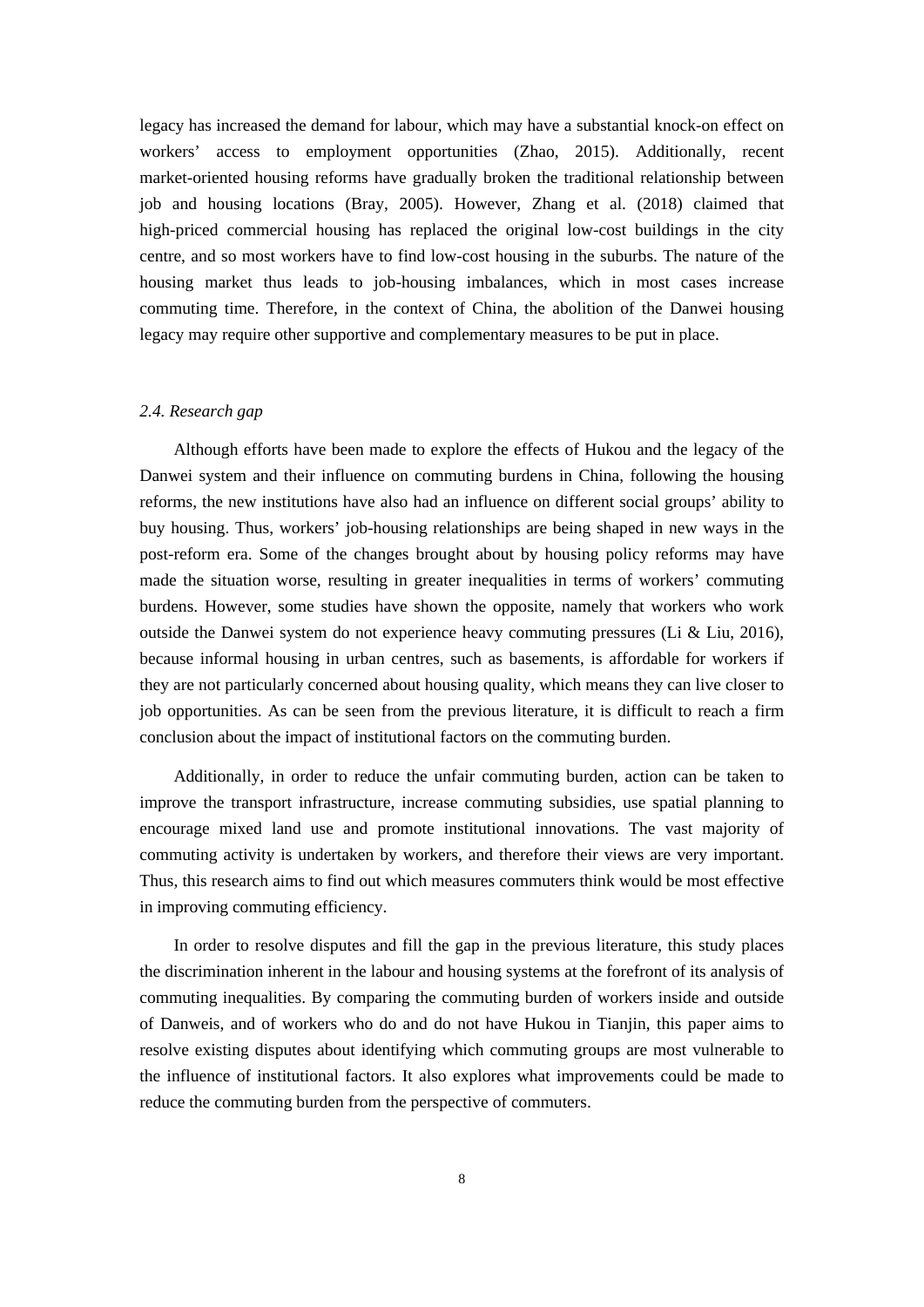#### **3 Data and methodology**

#### *3.1. City context*

 This paper uses Tianjin as a case study, which is a municipality directly under the control of the Chinese central government. The study area is the city's main employment area (Tianjin Municipal Statistics Bureau, 2019), consisting of six administrative districts, namely Heping; Hebei; Hongqiao; Nankai; Hexi; and Hedong (Figure 1). Tianjin is a suitable case study for this research due to the following reasons. First, the commuting burden of residents in Tianjin has increased dramatically during the past few years. The one-way average travel pass for the administrative district covers a distance of 9 km and the time that it takes to cover this administrative area is 40.3 minutes (Baidu Map, 2019). Tianjin Municipal Statistics Bureau (2019) has shown that most opportunities are distributed within the study area, which comprises the six districts of the city centre; however, the population of the six central districts accounts for only one-third of the total population of Tianjin. Second, similarly to Beijing, in comparison to some other Chinese cities, such as Xian and Dalian, Tianjin has a relatively stringent Hukou system (Li & Chai, 2000; Zhou, Murphy & Long, 2014). In Tianjin, most regional governments have quite strict rules and regulations for obtaining local Hukou status, as there is a set quota for how many people it can be granted to. For example, the Hukou quota for 2019 was only 20,000 (Tianjin Development and Reform Commission, 2019). Additionally, as one of the four municipalities directly under the control of the central government, Tianjin has many Danweis, comprised of municipal institutions, state-owned enterprises and national public institutions, which obtain more housing benefits through their political influence. As a result, institutional restrictions on employment and housing have caused some groups to bear an unequal share of the commuting burden.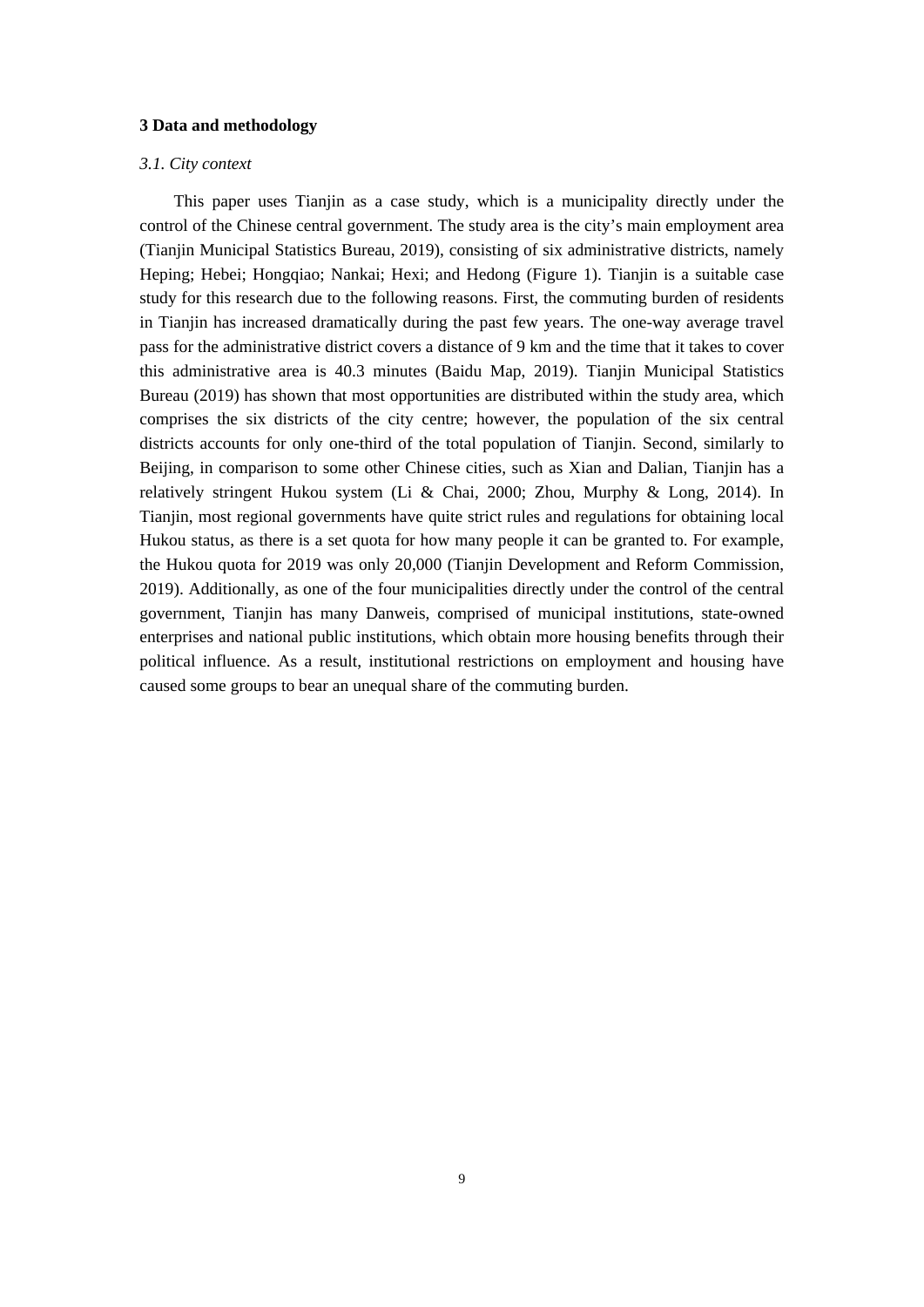

**Fig. 1** Case study map of Tianjin

### *3.2. Data and methodology*

This study used a self-completion survey to clarify the impact of institutional factors on workers' job-housing balance, and semi-structured interviews to gain insight into this issue from commuters' perspectives. The survey method has the advantage of being able to generate a rich and detailed data set on individual cases about their commuting characteristics. This survey was carried out using the face-to-face method from May to August 2019. A total of 400 valid samples were received, and the population distribution (Tianjin Municipal Statistics Bureau, 2019) was used as the probability weight to determine the number of respondents selected from the six districts (Table 1). In terms of the data collection, the percentage of residents from each administrative district in our sample who completed the survey broadly corresponded to the percentage of permanent residents percentage in each district. A random sampling approach was used (Bryman, 2016).

#### **Table 1**

Population and sample size of the six districts (adapted from Tianjin Municipal Statistics Bureau, 2019)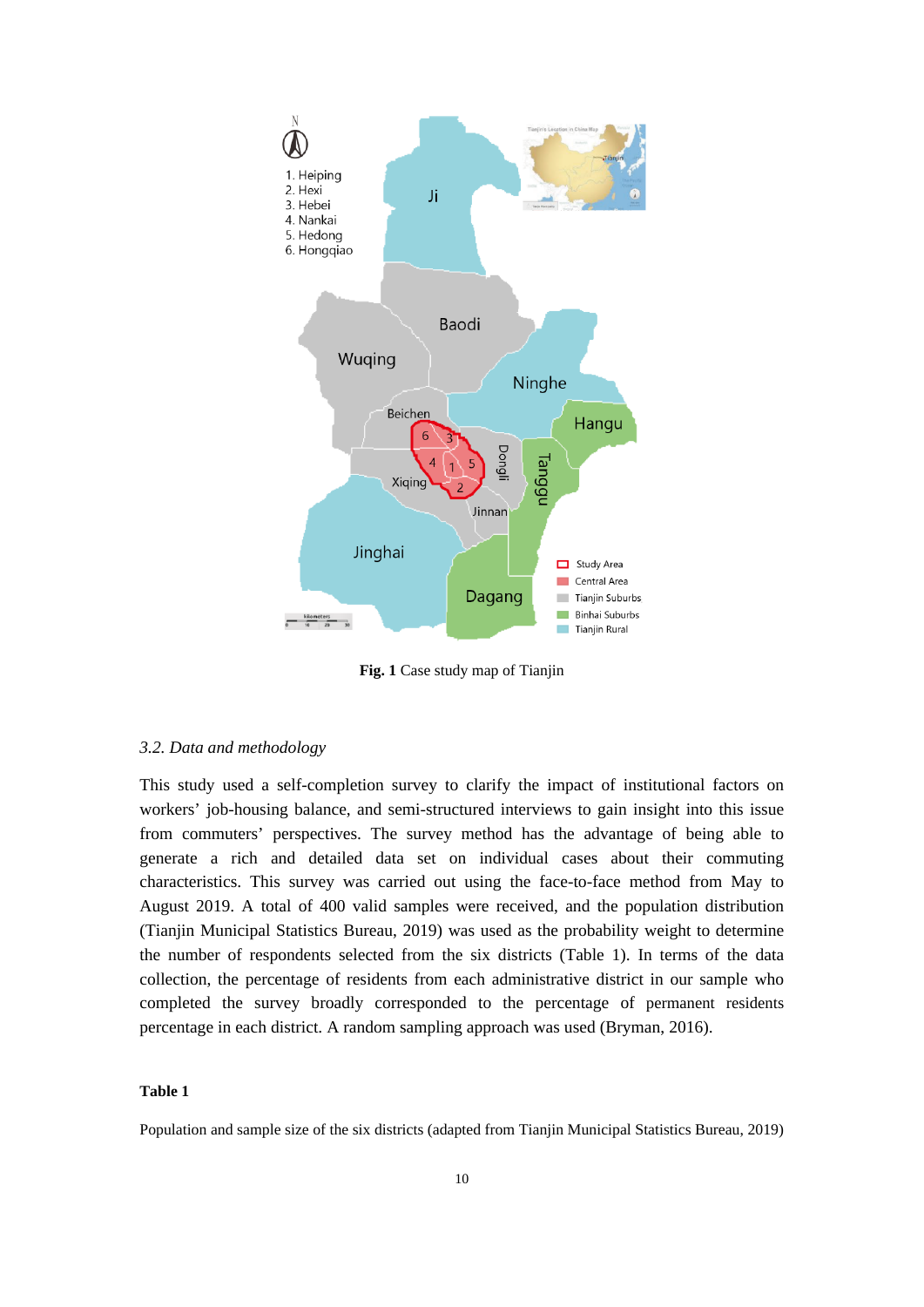| Administrative<br>districts | Permanent residents<br>$(10,000$ persons) | Permanent<br>residents<br>percentage | Sample size<br>$(n = 400)$ | Sample<br>size<br>percentage |
|-----------------------------|-------------------------------------------|--------------------------------------|----------------------------|------------------------------|
| Nankai                      | 114.16                                    | 23.50%                               | 94                         | 23.50%                       |
| Hexi                        | 98.92                                     | 20.35%                               | 81                         | 20.25%                       |
| Hedong                      | 97.28                                     | 20.02%                               | 80                         | 20.00%                       |
| Hebei                       | 88.94                                     | 18.31%                               | 73                         | 18.25%                       |
| Hongqiao                    | 56.50                                     | 11.63%                               | 47                         | 11.75%                       |
| Heping                      | 30.07                                     | 6.19%                                | 25                         | 6.25%                        |

A multiple linear regression was applied to examine the association between the commuting time and possible impact factors, because this method has been used in other similar transport-related social inequality studies, for example by Zhang, He & Zhao (2018), and Zhao, Lu & Roo (2011). Based on the results of the survey, the multiple linear regression revealed the impact of the institutional factors on respondents' commuting time. The workers' commuting time is defined as a dependent variable, while institutional factors, including socio-economic characteristics and transport modes, are defined as independent variables. Housing sources and housing ownership were chosen to demonstrate the influence of institutional factors on the housing supply and markets. The employment sector and Hukou status were used to reflect the institutional factors associated with labour mobility management. The following section shows the estimated equation (1), while Table 2 lists the variables, with each variable recoded into a dummy variable before the model was run.

 $Y_i = \alpha_0 + \alpha_1 G_i + \alpha_2 I_i + \alpha_3 E_i + \alpha_4 HS_i + \alpha_5 ES_i + \alpha_6 O_i + \alpha_7 HSS_i + \alpha_8 HO_i + \alpha_9 HK_i + \alpha_{10} T_i + \epsilon$ (1)

*i=1,...,n (n=400)*

### Where:

 $\alpha_0, \ldots, \alpha_{10}$  are the estimated coefficients; *Yi* is the daily commute time of worker *i*;  $G_i$  is the gender of worker *i*;

 $I_i$  is the income of worker *i*;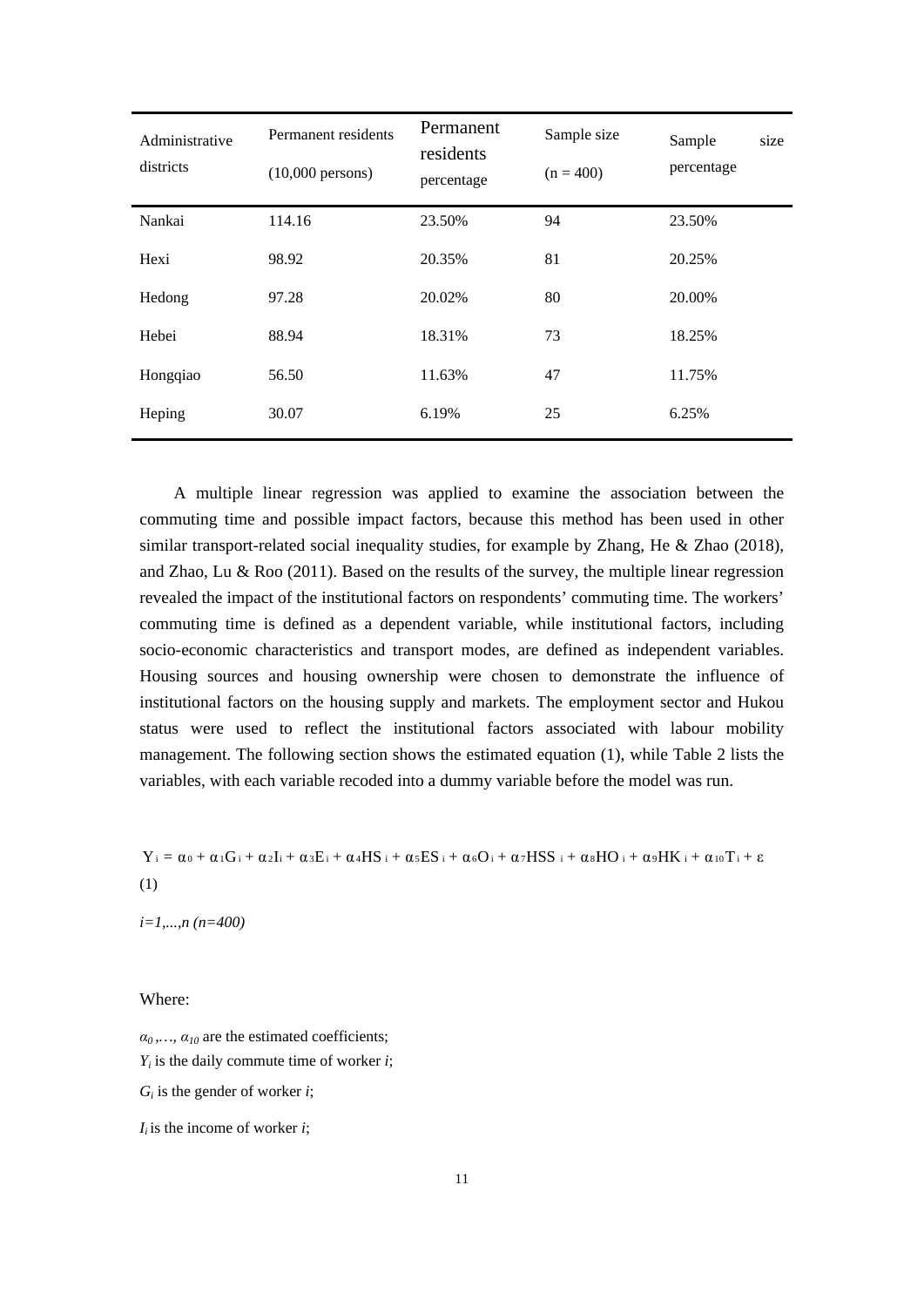$E_i$  is the educational attainment of worker *i*; *HS<sup>i</sup>* is the household structure of worker *i*;  $O_i$  is the occupation of worker *i*;  $ES_i$  is the employment sector of worker *i*;  $HSS_i$  is the housing source of worker *i*; *HO<sup>i</sup>* is the housing ownership status of worker *i*; *HK<sup>i</sup>* is the Hukou status of worker *i*; *Ti* is the transport mode of worker *i*; *ε* is the random error.

## **Table 2**

Description of the variables

| Variable type   | Name of variables                                   | Value and description                                               |
|-----------------|-----------------------------------------------------|---------------------------------------------------------------------|
| Socio-economic  | Gender                                              | $=1$ If male                                                        |
| characteristics | Age                                                 | Continuous variable                                                 |
|                 | Monthly income                                      |                                                                     |
|                 | Low income                                          | $=1$ If monthly income less than 2,000 RMB                          |
|                 | Middle income                                       | $=1$ If monthly income between 2,001 and 7,000 RMB                  |
|                 | High income                                         | $=1$ If monthly income higher than 7,000 RMB                        |
|                 | <b>Educational</b> attainment                       |                                                                     |
|                 | Bachelor, Master, Doctorate                         | $=1$ If worker has bachelor, master or doctoral degree              |
|                 | Junior college diploma, high school diploma and     | $=1$ If worker has junior college diploma, high school diploma or   |
|                 | below                                               | below                                                               |
|                 | Household structure                                 |                                                                     |
|                 | Single                                              | $=1$ If single                                                      |
|                 | Sharing housing with others                         | $=1$ If cohabiting                                                  |
|                 | Nuclear family                                      | $=1$ If nuclear family                                              |
| Institutional   | Employment sector                                   |                                                                     |
| factors         | Party authority, government and public institutions | $=1$ If worker is employed by party authority, government or public |
|                 |                                                     | institutions                                                        |
|                 | State-owned enterprise                              | $=1$ If state-owned enterprise                                      |
|                 | Joint venture, private enterprises and enterprises  | $=1$ If joint venture, private enterprises or enterprises funded by |
|                 | funded by foreign direct investment                 | foreign direct investment                                           |
|                 | Self-employed and others                            | $=1$ If self-employed or others                                     |
|                 | Occupation                                          |                                                                     |
|                 | Low-skilled work                                    | $=1$ If low-skilled work                                            |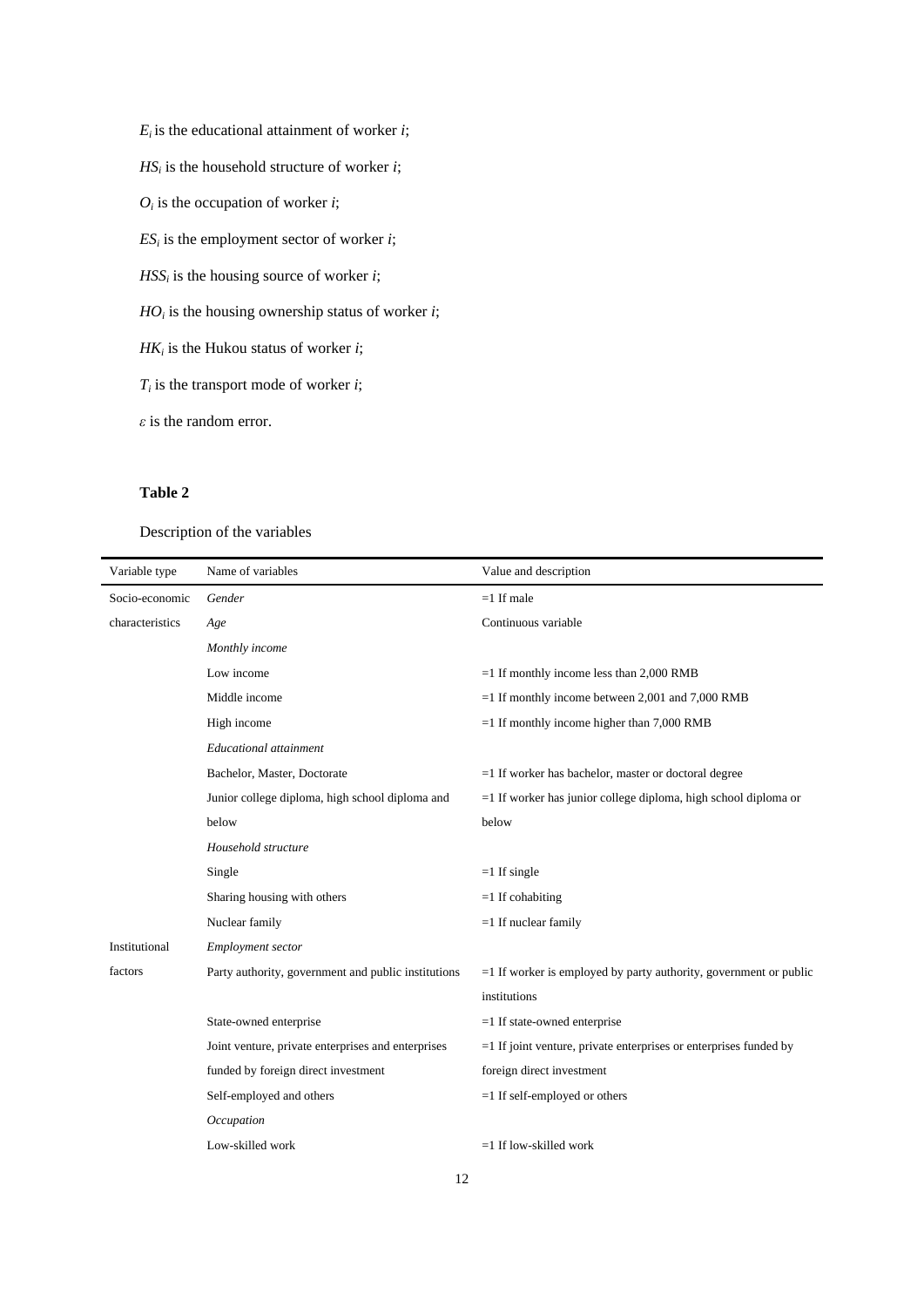|                | Middle or high-skilled work                       | $=1$ If middle or high-skilled work                                |
|----------------|---------------------------------------------------|--------------------------------------------------------------------|
|                | Public officer                                    | $=1$ If public officer                                             |
|                | Hukou status                                      |                                                                    |
|                | Household with Tianjin Hukou                      | $=1$ If household with Tianjin Hukou                               |
|                | Household with urban Hukou issued in other cities | $=1$ If household with urban Hukou issued in other cities          |
|                | Housing source                                    |                                                                    |
|                | Owned or rented by Danwei                         | $=1$ If Danwei owned or rented                                     |
|                | The housing is not owned or rented by Danwei (for | $=1$ If the housing is not owned or rented by Danwei (for example, |
|                | example, housing from private developers, from a  | housing from private developers, from a housing bureau,            |
|                | housing bureau, resettlement housing, etc.)       | resettlement housing, etc.)                                        |
|                | Housing ownership                                 |                                                                    |
|                | Housing owned                                     | $=1$ If housing owned                                              |
| Transport mode | Walking or cycling                                | $=1$ If walking or cycling                                         |
|                | Public transport (Public bus, Danwei bus and      | $=1$ If public transport mode (Public bus, Danwei bus and subway)  |
|                | subway)                                           |                                                                    |
|                | Car (private car or vehicles provided by Danwei)  | $=1$ If car (private car or Danwei car provided by work unit)      |

The Hukou and Danwei systems in Tianjin have a significant influence on residents' access to work, vehicles and other social resources, which in turn restricts some of their life choices. Among these choices, their job-housing relationship is the result of intricate and diverse negotiations. Individual privilege or marginalised status as a result of institutional arrangements leads to unequal commuting burdens. In terms of the qualitative method applied, this study used semi-structured interviews, which involved asking a series of relatively flexible questions (see Appendix A), to examine the impact of social, family and environmental factors on commuting behaviour and to understand the issue from the viewpoint of commuters. Semi-structured interviews were conducted via telephone or internet voice calls with 36 respondents who agreed to take part in further interviews after completing the questionnaires. After examining the socio-economic characteristics of the respondents, 15 respondents were selected for the interviews. The interviews were carried out between September and December 2019, and each of the interviews lasted between 45 and 90 minutes. The sampling process used for the semi-structured interviews ensured that all social groups (in-system workers versus out-system workers, Danwei house dwellers versus commercial housing owners, Tianjin Hukou holders versus non-Tianjin Hukou holders) were included. Therefore, this method was used to collect responses to questions about different social groups' employment and residence options as well as their [strategies](https://www.sciencedirect.com/topics/earth-and-planetary-sciences/coping-strategy) for tackling the commuting burden and institutional barriers.

## **4 Findings and discussion**

*4.1. Institutional factors resulting in commuting inequalities*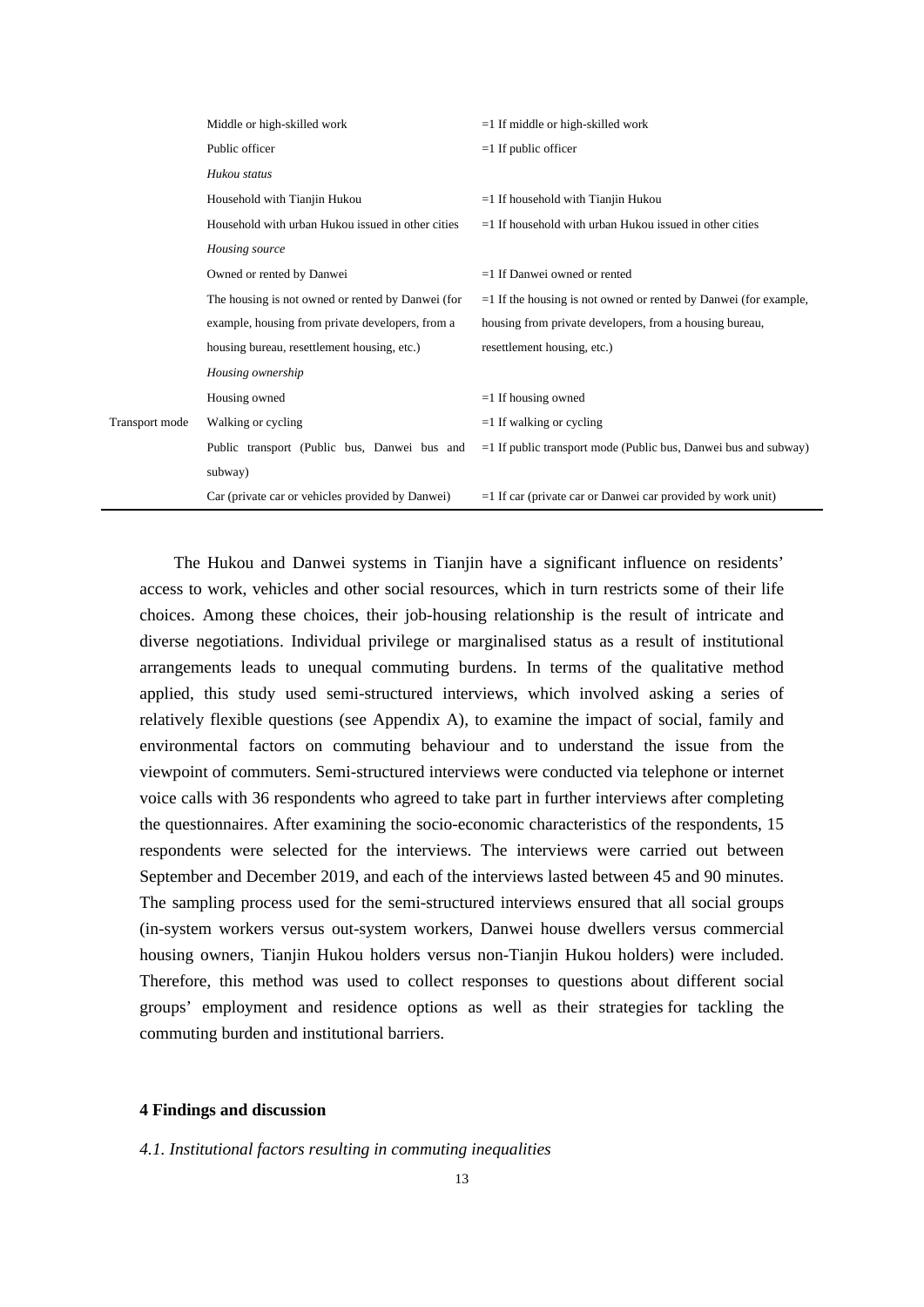As shown in Table 3, 52% of the respondents were male and 48% were female, while 65% of the participants were between 20 and 35 years old. Over half of the participants had an income level in the middle to high bracket (4500-7000 RMB<sup>3</sup>). Moreover, 60% of them lived with their partners and children. In terms of Hukou, 55% of respondents had Tianjin Hukou. In addition, only 35% of respondents lived in houses provided by Danweis. In terms of their employment sectors, 59% of respondents worked in the private sector or were self-employed, and 41% worked in Danweis.

The results show a significant difference in the average commuting time between people depending on their various socio-economic characteristics. Females had a shorter average commute time than males. The average commute time for Tianjin Hukou holders was shorter, at 25 minutes, than that of the non-Hukou holders. In addition, immigrants had a longer commuting time than local residents, which can be explained by the restrictions faced by immigrants that make it difficult for them to buy apartments in more central areas of Tianjin. Regarding differences in commuting times between employment sectors, the commuting times of employees working for government departments and state-owned enterprises were shorter than those of other commuters. In terms of housing, predictably the commuting times for people who do not live in Danwei housing were longer than those who do, as Danwei housing is located close to the workplace, thereby significantly reducing commuting time.

### **Table 3**

| Variables            | Classification | Percentage<br>$(\% )$ | Average<br>commuting<br>time (minutes) |
|----------------------|----------------|-----------------------|----------------------------------------|
| Gender               | Female         | 52                    | 43                                     |
|                      | Male           | 48                    | 46                                     |
| Age                  | $20 - 35$      | 65                    | 48                                     |
|                      | $36 - 50$      | $30\,$                | 40                                     |
|                      | >50            | 5                     | $27\,$                                 |
| Monthly income (RMB) | $<$ 2000       | $\mathbf{1}$          | 30                                     |
|                      | 2000-4500      | $14\,$                | 47                                     |
|                      | 4501-7000      | 54                    | 48                                     |

#### Descriptive statistics

<sup>3</sup> 1GBP ≈ 9 RMB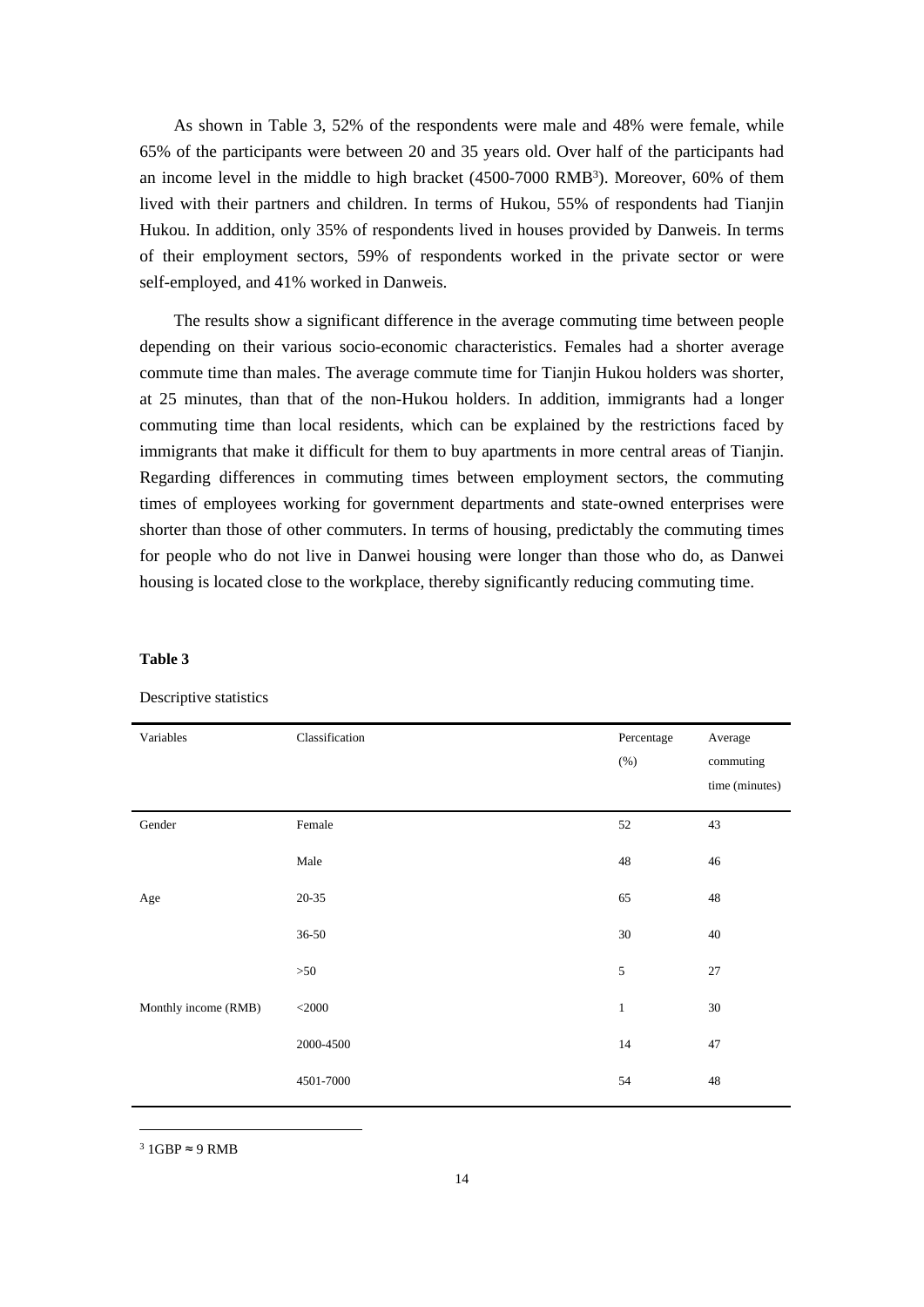|                               | >7000                                                                                  | 31             | 38 |
|-------------------------------|----------------------------------------------------------------------------------------|----------------|----|
| <b>Educational</b> attainment | Bachelor, Master, Doctorate                                                            | 62             | 47 |
|                               | Junior college diploma, high school diploma and below                                  | 38             | 41 |
| Household structure           | Single                                                                                 | 16             | 40 |
|                               | Cohabiting                                                                             | 22             | 49 |
|                               | Nuclear Family                                                                         | 60             | 44 |
|                               | Other                                                                                  | $\sqrt{2}$     | 43 |
| Hukou status                  | Household with Tianjin Hukou                                                           | 55             | 33 |
|                               | Household with urban Hukou issued in other cities                                      | 45             | 58 |
| Time living in Tianjin        | Lived in Tianjin since childhood                                                       | 52             | 33 |
|                               | Moved to Tianjin aged between 1 and 17 years old                                       | 8              | 51 |
|                               | Moved to Tianjin after adulthood                                                       | 40             | 59 |
| Housing source                | Danwei owned or rented                                                                 | 35             | 30 |
|                               | The housing is not owned or rented by Danwei (for example,                             | 65             | 53 |
|                               | housing from private developers, from a housing bureau,<br>resettlement housing, etc.) |                |    |
|                               |                                                                                        |                |    |
| Housing ownership             | Housing owned                                                                          | 78             | 40 |
|                               | Other                                                                                  | 22             | 56 |
| Employment sector             | Employed by party authority, government and public                                     | 15             | 32 |
|                               | institutions                                                                           |                |    |
|                               | State-owned enterprise                                                                 | 26             | 37 |
|                               | Joint venture, private enterprises and enterprises funded by                           | 54             | 52 |
|                               | foreign direct investment                                                              |                |    |
|                               | Self-employed and others                                                               | 5              | 41 |
| Occupation                    | Low-skilled work                                                                       | 19             | 42 |
|                               | Middle or high-skilled work                                                            | 78             | 46 |
|                               | Public officer                                                                         | $\mathfrak{Z}$ | 28 |
| Transport mode                | Walking or cycling                                                                     | 14             | 46 |
|                               | Public transport mode (Public bus, Danwei bus and subway)                              | 61             | 48 |
|                               | Car (private car or Danwei car provided by work unit)                                  | 25             | 40 |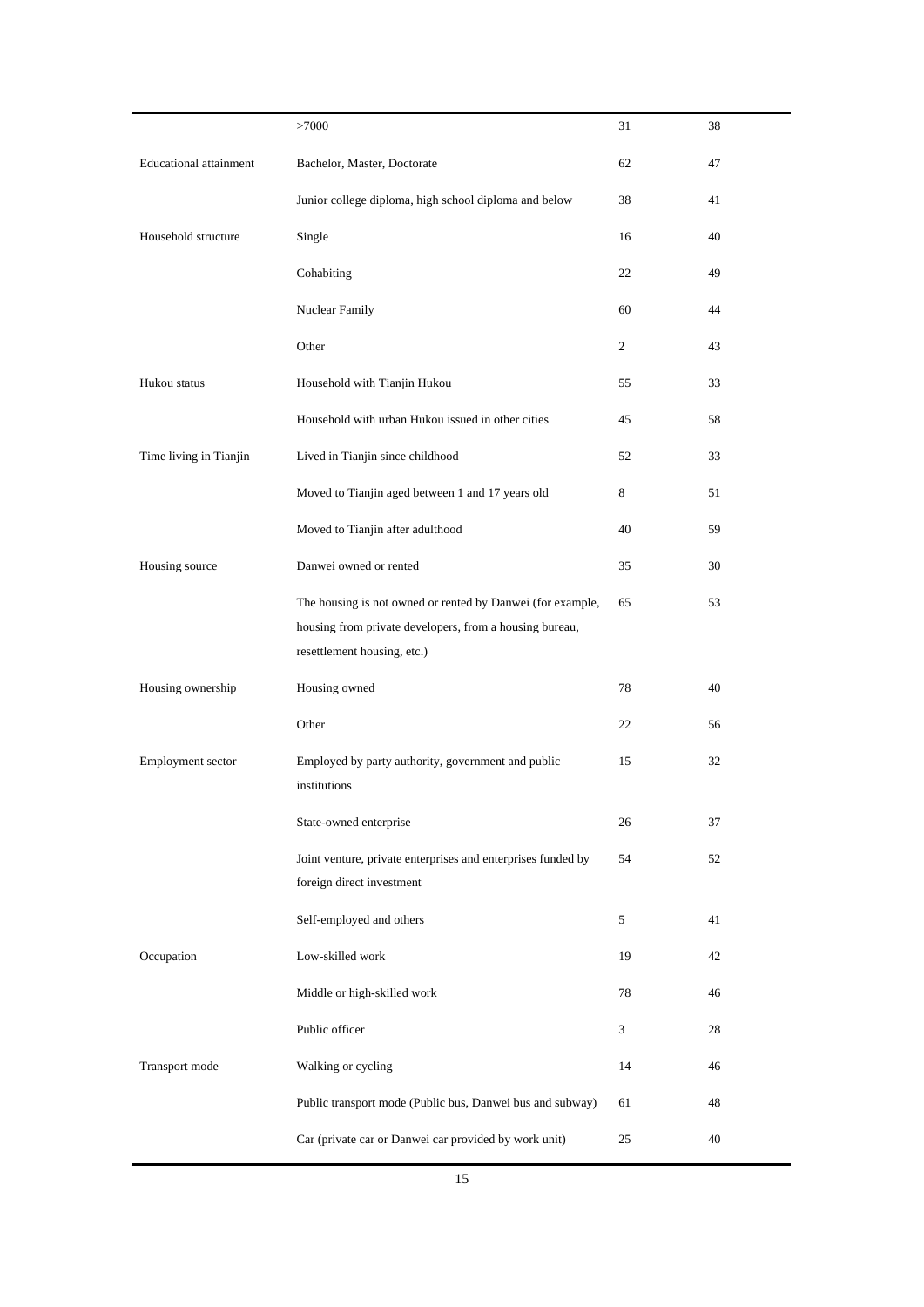In order to understand the underlying factors that influence commuting behaviour, especially how institutional constraints can cause inequalities in commuting burdens between different social groups, a regression model was constructed with commuting time as the dependent variable. Table 4 presents the regression analysis for workers' commuting time. According to Hair, Black, Babin & Anderson (2014), a high collinearity or multicollinearity exists between independent variables only when the VIF value exceeds 3. In Table 5, all the VIF values meet this requirement, which indicates that there is no collinearity between the independent variables. The regression results show that the adjusted  $\mathbb{R}^2$  value is 0.690, indicating that 69% of the variation in individual workers' commuting times can be explained by the independent variables in Table 4. The F value is 39.591 with a significance level of p<0.001, which indicates that the regression analysis is statistically significant, and the regression equation has a high degree of goodness of fit.

### **Table 4**

Summary of results from regression models

|                                                 | R     | R square | Adjusted R<br>square | Std. Error of the<br>estimate | F      | Sig.<br>(p-value) |
|-------------------------------------------------|-------|----------|----------------------|-------------------------------|--------|-------------------|
| Regression model for workers'<br>commuting time | 0.841 | 0.708    | 0.690                | 0.275                         | 39.591 | p < 0.001         |

The following conclusions can be drawn from Table 5:

- Participants aged over 50 years old have shorter commuting times, of approximately 27.3% less than those of people aged 20-35;
- The commuting times of low-income workers are significantly higher than those of high-income workers;
- The commuting times of highly educated workers are 10.5% more than those with below degree level education;
- The commuting times of workers living in nuclear families are 21.7% higher than those of single workers;
- The commute times of people who purchased or rented apartments from Danweis are 29.9% less than those buying or renting private apartments;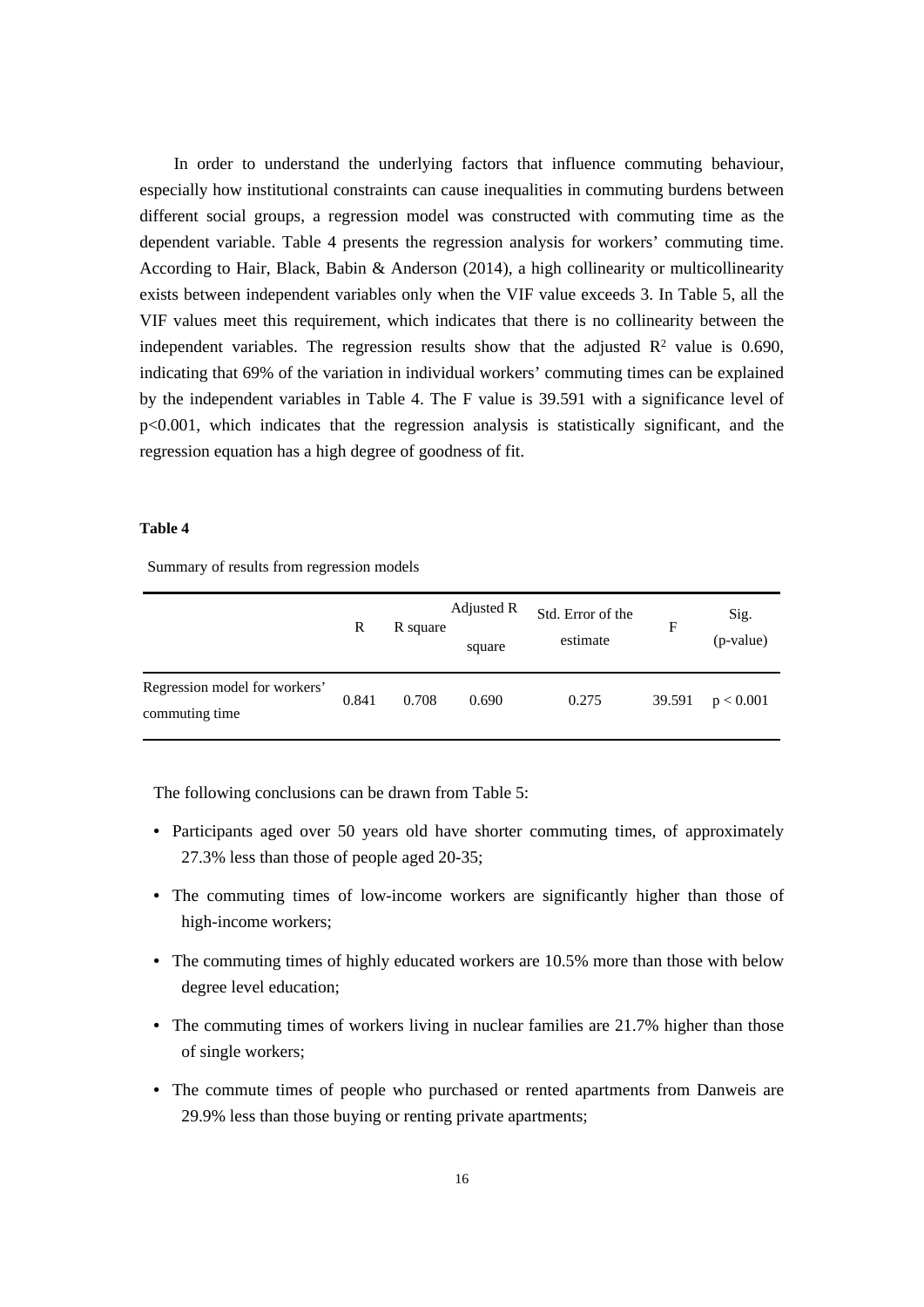- The commute times of workers employed by the government, public institutions and state-owned enterprises are significantly less than those of workers not in the Danwei system; medium- or high-skilled workers have 1.2 times longer commute times than low-skilled workers;
- Workers who drive to work have shorter commute times than people who walk or ride manual or electric bicycles to work.

## **Table 5**

Regression analysis results

| <b>Independent Variables</b>         |                | <b>Coefficients</b> | SЕ    | <b>VIF</b> |
|--------------------------------------|----------------|---------------------|-------|------------|
| Constant                             |                | 3.550***            | 0.081 |            |
| Gender (ref.: Male)                  | Female         | $-0.048$            | 0.030 | 1.127      |
| Age (ref.: 20-35)                    | $35 - 50$      | $-0.029$            | 0.035 | 1.306      |
|                                      | >50            | $-0.273***$         | 0.075 | 1.353      |
| Monthly income (RMB)                 | $<$ 2000       | $0.613***$          | 0.170 | 1.143      |
| (ref.:>7000)                         |                |                     |       |            |
|                                      | 2000-4500      | $0.119**$           | 0.051 | 1.640      |
|                                      | 4501-7000      | $0.132***$          | 0.035 | 1.502      |
| Educational attainment (ref.: Junior | Bachelor,      | $0.105**$           | 0.033 | 1.285      |
| college diploma, High school         | Master,        |                     |       |            |
| diploma and below)                   | Doctorate      |                     |       |            |
| Household structure (ref.: Single)   | Cohabiting     | $0.211***$          | 0.050 | 2.209      |
|                                      | Nuclear Family | $0.217***$          | 0.049 | 2.979      |
|                                      | Other          | $0.227**$           | 0.106 | 1.306      |
| Hukou status (ref: Household with    | Household with | $-0.234***$         | 0.034 | 1.429      |
| urban Hukou issued in other cities)  | Tianjin Hukou  |                     |       |            |
| Time living in Tianjin (ref.: Lived  | Moved to       | $0.143**$           | 0.056 | 1.190      |
| in Tianjin since childhood)          | Tianjin aged   |                     |       |            |
|                                      | between 1 and  |                     |       |            |
|                                      | 17 years old   |                     |       |            |
|                                      | Moved to       | $0.261***$          | 0.037 | 1.672      |
|                                      | Tianjin        |                     |       |            |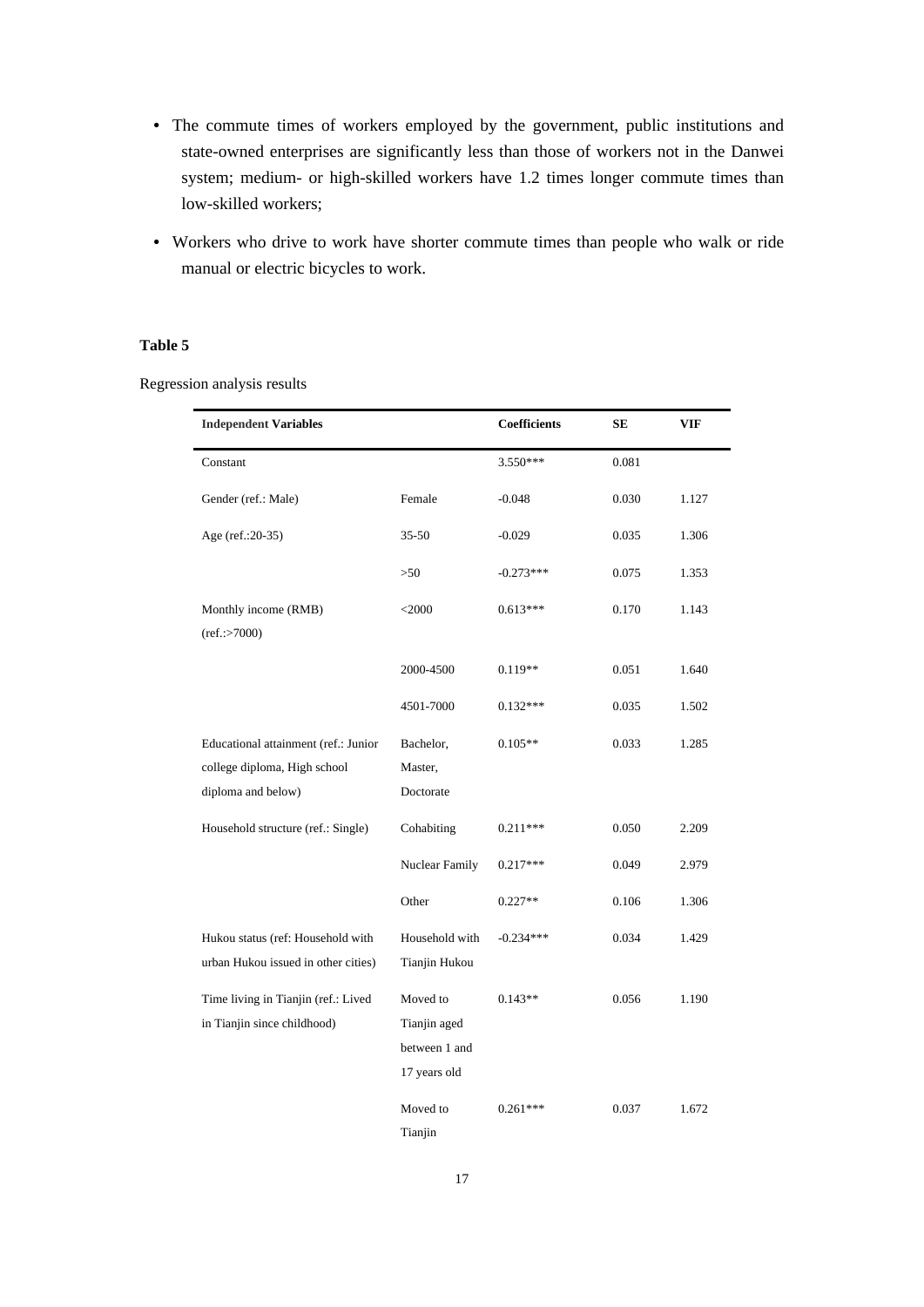#### after [adulthood](https://www.sciencedirect.com/topics/social-sciences/adulthood)

| Housing source (ref.: The housing is<br>not owned or rented by Danwei)                                                    | Buy or rent<br>house(apartmen<br>t) from<br>Danweis                                   | $-0.299***$ | 0.035 | 1.423 |
|---------------------------------------------------------------------------------------------------------------------------|---------------------------------------------------------------------------------------|-------------|-------|-------|
| Housing ownership (ref.: Other)                                                                                           | Housing owned                                                                         | $-0.096**$  | 0.047 | 1.896 |
| Employment sector (ref.: Joint<br>venture, private enterprises and<br>enterprises funded by Foreign<br>Direct Investment) | Employed by<br>party authority,<br>government and<br>public<br>institutions           | $-0.234***$ | 0.050 | 1.587 |
|                                                                                                                           | State-owned<br>enterprise                                                             | $-0.192***$ | 0.036 | 1.298 |
|                                                                                                                           | Self-employed<br>and others                                                           | $-0.042$    | 0.074 | 1.237 |
| Occupation (ref: Low-skilled work)                                                                                        | Middle or<br>high-skilled<br>work                                                     | $0.200***$  | 0.042 | 1.533 |
|                                                                                                                           | Public officer                                                                        | $-0.048$    | 0.100 | 1.540 |
| Transport mode (ref: Walking or<br>cycling)                                                                               | Public transport<br>mode<br>(Public<br>bus,<br>Danwei<br><b>bus</b><br>and<br>subway) | $-0.017$    | 0.044 | 2.349 |
|                                                                                                                           | Car (private car<br>Danwei car<br><b>or</b><br>provided<br>by<br>work unit)           | $-0.091*$   | 0.051 | 2.502 |

Note: *\* P<0.1; \*\* P<0.05; \*\*\* P<0.01.*

The statistical analysis illustrates that institutional factors have a significant impact on the commuting time of workers, and workers employed in the Danwei system have significantly shorter commuting times than those who do not work in Danweis. Our findings echo those of previous research conducted by Zhao (2015). Typically, Danweis provide workers with free or low-cost housing, which is normally built on freely allocated land that was retained during the planned economy period, and thus at a low cost. Danwei workers and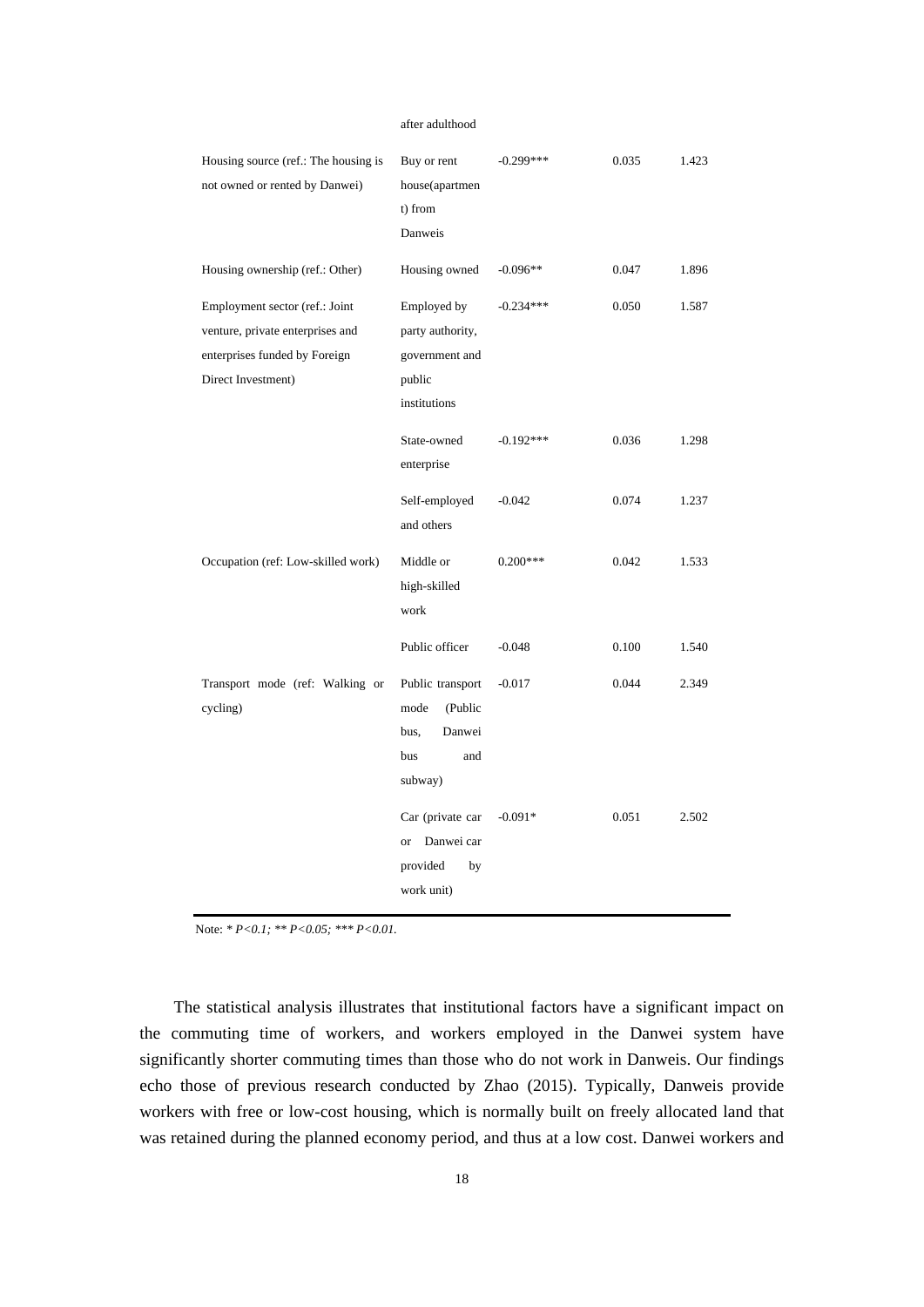their families have access to permanent housing rights. At the same time, the gap in housing subsidies between non-Danwei housing and Danwei housing has exacerbated the disadvantages faced by non-Danwei workers in the housing market. The financial allowance made available to Danwei workers from government revenues provides them with the highest housing subsidies. In the case of joint ventures, private enterprises and enterprises funded by foreign direct investment (FDI), employers may try to minimise their HPF contribution in order to reduce labour costs. Zhang, He and Zhao (2018) claimed that only 40% of out-system companies provided housing subsidies or pay HPF, while, in comparison, the amount of HPF received by staff within the system could be twice as high as staff outside the system. As a result, the commute times of Danwei workers are reduced, due to their relatively well balanced job-housing relationships.

 Additionally, the type of housing that workers live in also influences their commuting time. People living in Danwei housing can significantly reduce the amount of time they spend travelling to work compared to people living in private commercial accommodation. This finding is in line with the study carried out by Zhao, Lu and Roo (2011). With the phasing out of the Danwei system and the government's promotion of a market-based housing supply, younger workers are unlikely to benefit from Danwei housing, and their commuting times have increased for ordinary workers. These findings may also indicate that employment mobility in the post-reform era is still limited. Despite China's transformation into a free labour market economy after 1998, a considerable number of workers over 50 continue to buy relatively affordable housing from their Danwei in the inner city, which has helped to maintain the existing job-housing relationship based on the Danwei system.

 Whether workers have local Hukou also has a significant impact on their commuting times, which is consistent with the findings obtained by Zhao and Howden-Chapman (2010). Tianjin Hukou holders have shorter commuting times than residents without local Hukou, and the latter are constrained by their income levels, forcing them to find accommodation in the suburbs where prices in the informal housing market are lower.

 In addition to institutional factors, other socio-economic factors also have an impact on workers' commuting times. First, our results show that middle- or high-skilled workers have longer commuting times than low-skilled ones, which can be explained by the fact that the latter have low sensitivity to commuting and housing conditions. Consequently, low-skilled workers usually find it easier to improve their job-housing relationships by living in informal housing, such as basement houses in the central area of the city (Li & Liu, 2016). Second, higher income workers tend to have longer commutes, which is in accord with Hu's (2016) research. This is because some higher-income households are more likely to choose high-quality homes in the suburbs, because they are more sensitive to the residential environment, but less sensitive to commuting burdens. Finally, it is easier for single workers to reduce their commuting time, because they do not have to consider the needs of other family members. Those workers who live with family members may decide to make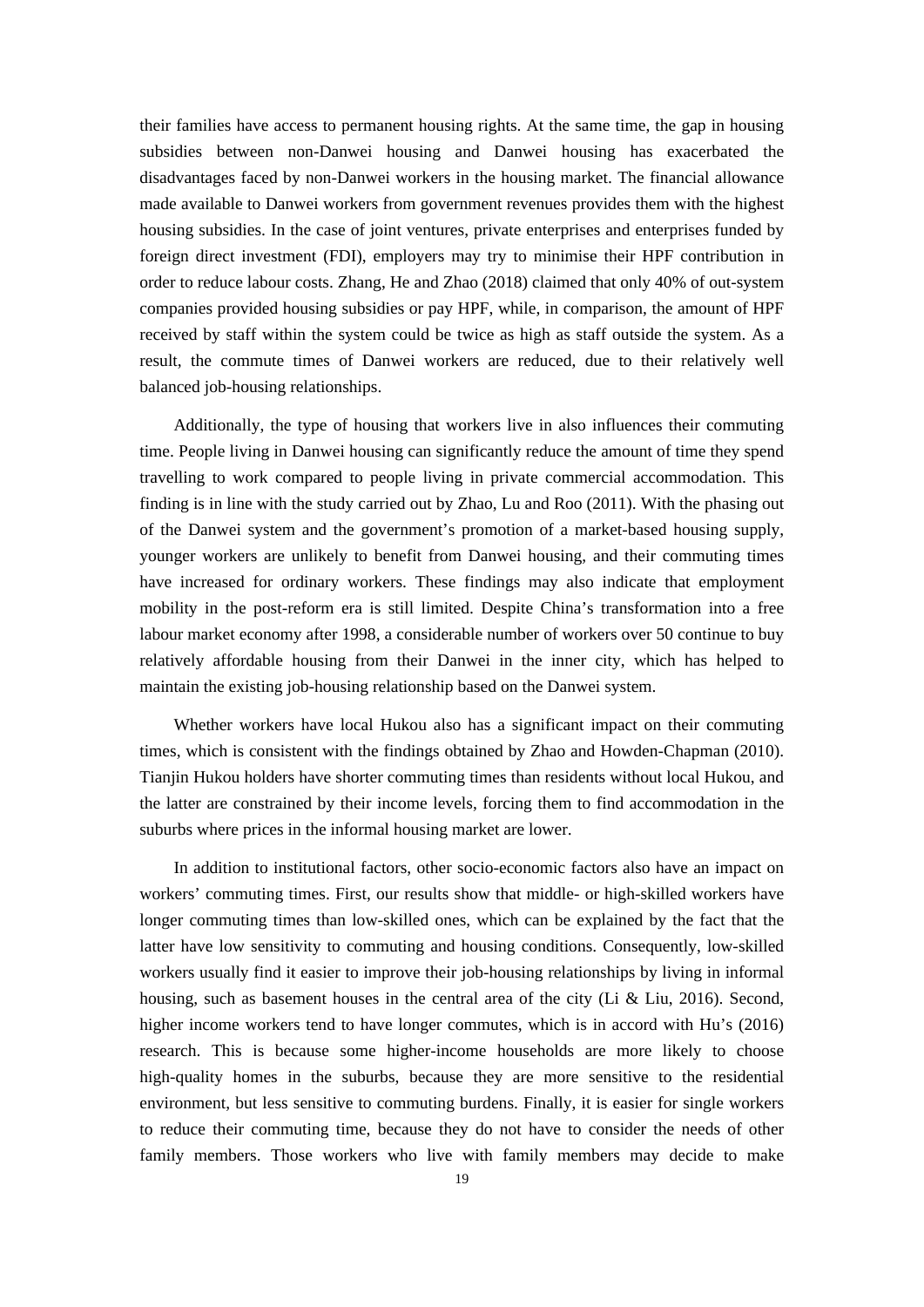compromises regarding their job-housing balance, so that their partners can commute more easily. They also have more factors to consider if they have children, as they may need to find homes close to schools, hospitals and other social amenities.

Overall, institutional factors relating to Hukou, the housing supply and labour management have a significant impact on individual commuting times in Tianjin. Workers who hold Tianjin Hukou have shorter commuting times. People working in Danweis are more likely to live in the Danwei communities, which helps them to maintain a better job-housing balance, thus showing that the legacy of Danwei housing still has a major impact on reducing commuting times. Deficiencies in the market-oriented housing reforms mean that they have not been very effective in improving the job-housing balance, and therefore workers still have to endure long commutes. The dismantling of the Danwei system has had a major impact on people's access to work by increasing labour mobility and the separation of jobs and housing (Bray, 2005).

## *4.2. How commuters' job-housing relationships are affected by institutional arrangements*

Although the regression results show the association between institutional factors and commuting time in quantitative terms, it is still unclear in what ways workers' job-housing relationships are shaped by institutional constraints. In addition, even if institutional constraints affect the balance between jobs and housing, there are still things that can be done to reduce commuting times, such as implementing an effective commuting model, or moving to housing closer to one's job. In order to further understand the implications of the regression results, semi-structured interviews were conducted to explore individual choices of work and residential locations under biased institutional arrangements, with a special focus on how workers achieve a balance between their jobs and residences, their attitudes towards Hukou and the Danwei system, and their strategies for dealing with the commuting burden and institutional barriers. Based on the socio-economic characteristics of the 15 respondents, which are shown in Table 6, three groups were identified to discuss the institutional barriers faced by different social groups and the factors that affected their job-housing relationships. Three main themes of the findings that emerged from the interviews are discussed below.

#### **Table 6**

Interview respondents

| Group                | Characteristics                                                          | Respondents |
|----------------------|--------------------------------------------------------------------------|-------------|
| Local resident $(A)$ | Working in Danwei, Buying Danwei house, Has Tianjin Hukou                | A1, A2, A3  |
|                      | Working in private enterprise, Buying Commodity house, Has Tianjin Hukou | A4. A5      |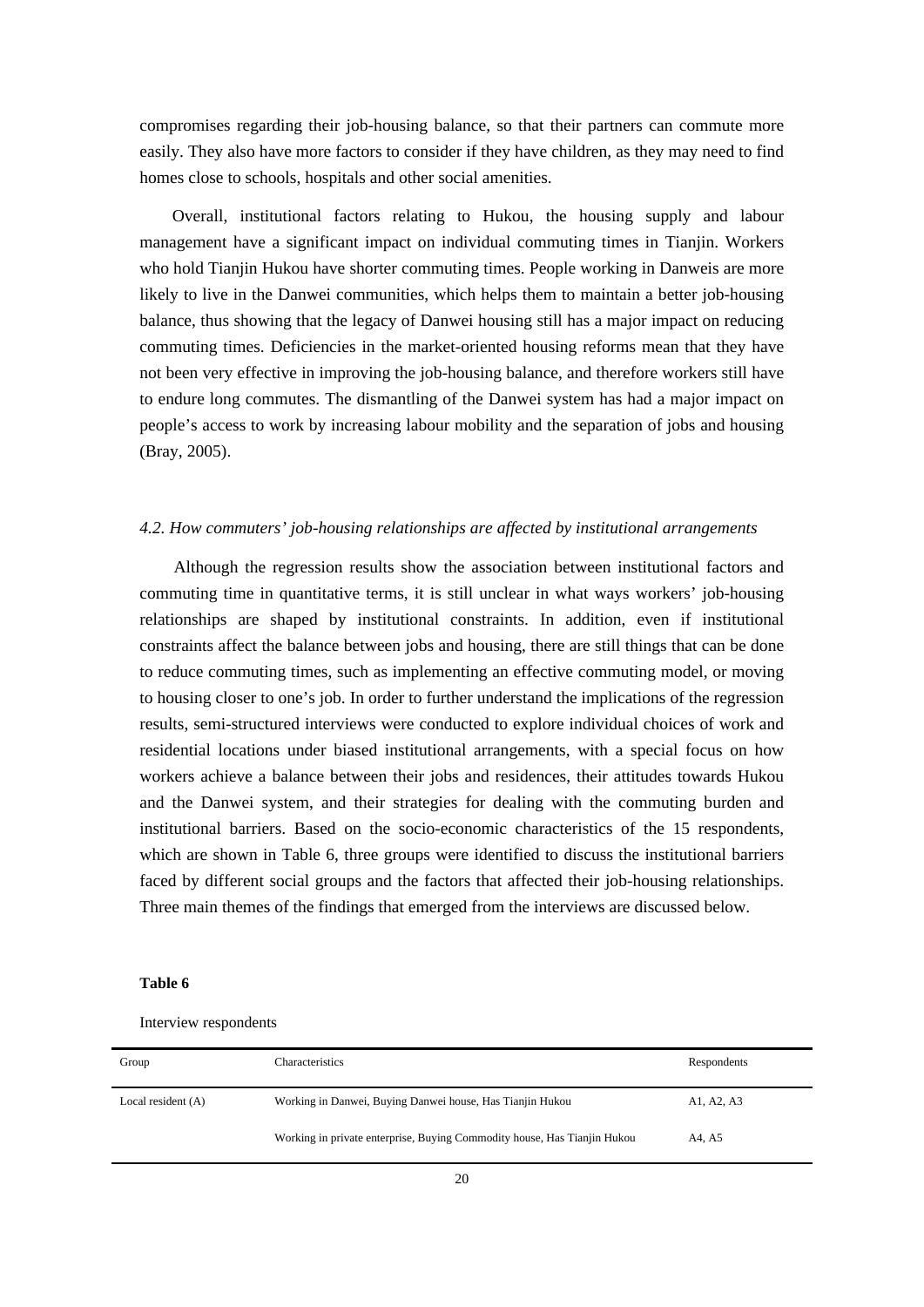| Highly-skilled migrant (B) | Working in Danwei, Buying Danwei house, Has Tianjin Hukou                   | B1, B2, B3                                       |
|----------------------------|-----------------------------------------------------------------------------|--------------------------------------------------|
|                            | Working in Danwei, Renting Danwei house, Has Tianjin Hukou                  | B <sub>4</sub> , B <sub>5</sub> , B <sub>6</sub> |
|                            | Working outside of Danwei system, Buying commodity house, Has Tianjin Hukou | <b>B7, B8</b>                                    |
| Low-skilled migrant $(C)$  | Temporary work, Renting house, Does not have Tianjin Hukou                  | C <sub>1</sub>                                   |
|                            | Self-employed, Renting house, Does not have Tianjin Hukou                   | C <sub>2</sub>                                   |

#### *4.2.1. Local residents are more likely to be able to reduce their commuting burdens*

The results of the interviews showed that local residents with Tianjin Hukou have few institutional limitations, so they can maintain a better job-housing balance. They also prefer the free labour market, because of their Hukou status and identity as local residents of Tianjin, which makes it more difficult for immigrants when they come to the city and have to compete for jobs. One of the main reasons that this kind of employment discrimination occurs is the allocation of household quotas. The household quota mechanism requires employers to recruit more local residents if they want to obtain quotas (Wang  $\&$  Yao, 2018). However, immigrants tend to go and work for foreign-funded enterprises or private companies after obtaining their Hukou because they pay higher wages, resulting in a loss of talent for local enterprises. As a result, local residents with Hukou tend to look for jobs nearer their homes, which gives them more flexibility in choosing careers and minimising the distance from they have to travel between their workplace and home, thereby reducing their commuting time. These findings are in line with those of Wang and Yao (2018) and Zhao and Lu (2010).

*"It is obvious that local residents have advantages in finding jobs. It is a trend for Danweis not to hire non-Tianjin Hukou workers. Some immigrants just want to get Hukous from the employers and then switch to high-paying jobs. Recruiting immigrants is very risky, and quotas for immigrants are also decreasing year by year." (A1, Senior Official of Government, 50)*

Although most local residents purchased commercial apartments after the opening up of the housing market, the increased commuting burden and traffic congestion forced them to return to the former Danwei housing in many cases. For some older citizens who are aged over 50, the Danwei housing they obtained before the reform has helped them avoid spending unnecessary time commuting. Although the newly constructed commercial houses are of higher quality and more spacious than Danwei houses, they are often located in the suburbs, a long way from workplaces, public schools and hospitals. As a result, residents have returned to Danwei housing, because it offers an effective way to reduce commuting time, especially for families who have children.

*"I have a high-quality house in Hexi District, but my family and I still live in the house provided by the Danwei in Heping District, mainly because it is within walking distance of my workplace, instead of nearly 90 minutes of commuting*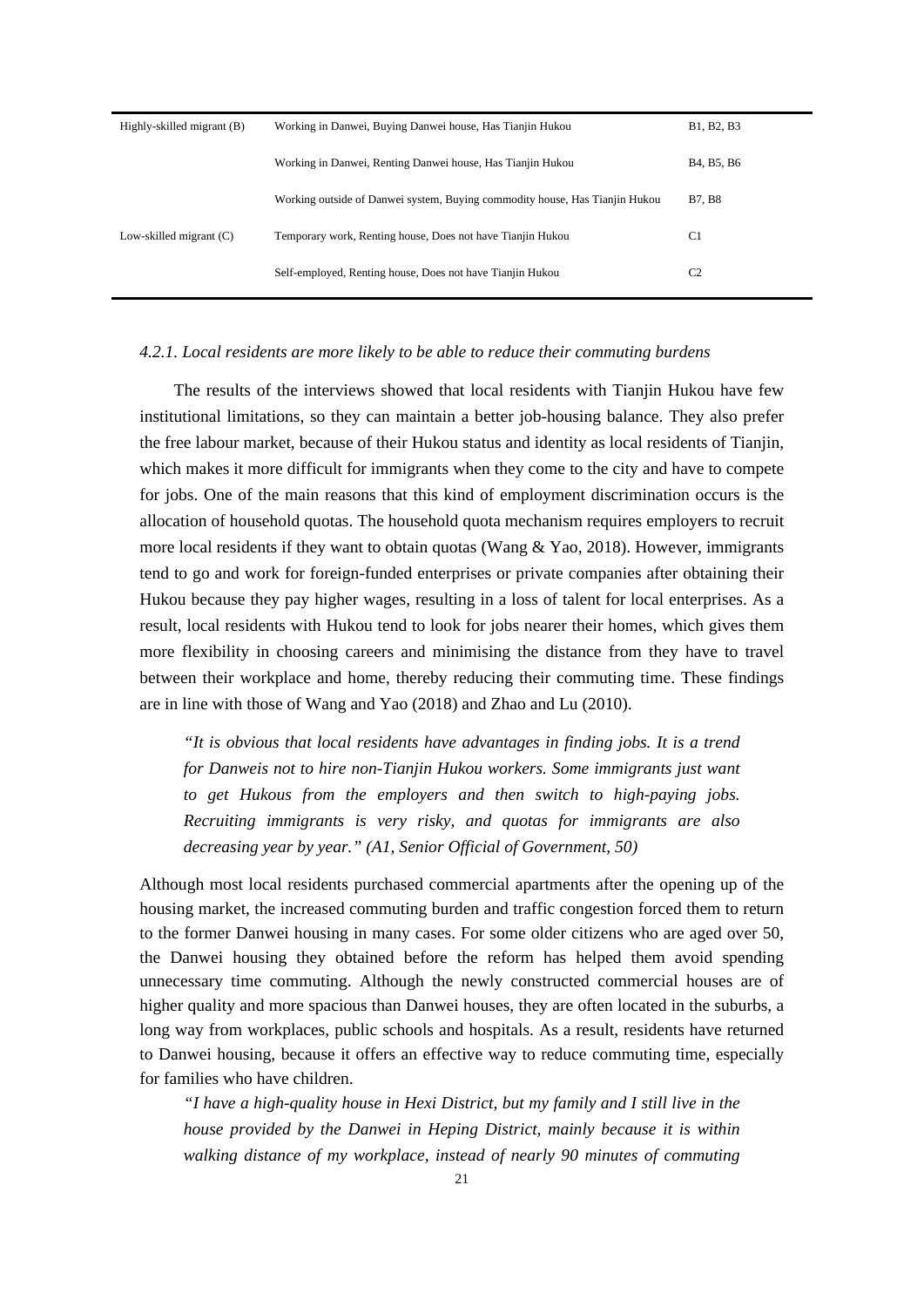*every day. At the same time, my child can receive a better education with much less commuting (most grammar schools are located in central areas)." (A3, Senior Manager of State-owned Enterprises, 44)*

It is easier for local residents with Hukou to achieve a better balance between their homes and workplaces because they have more flexibility. Without the constraints of Hukou, the preferential labour market conditions and the pooling of resources between family members help them to improve their job mobility and make a wide range of housing and employment options available to them. Danwei housing helps local young and middle-aged residents to live closer to the commercial centre of the city, effectively reducing their commuting time.

# *4.2.2. Restrictions faced by highly-skilled immigrants to maintaining a good job-housing balance*

 In the case of high-skilled immigrants, Hukou, the HPF and Danwei welfare systems shape their job-housing relationships. It is difficult for high-skilled immigrants to maintain a good job-housing balance, because they may need to work in a Danwei for a long time in order to obtain Hukou and effectively change their status from immigrants to local residents. Younger high-skilled immigrants are unable to live in apartments allocated by Danweis, because the system of Danwei housing construction and allocation has been phased out. In order to obtain Hukou and buy housing, immigrants have to make social security payments and pay personal income taxes in the long term, as well as find stable employment. People may not be completely free to change jobs if they want to retain these qualifications that will enable them to obtain Hukou in the long term, thus illustrating the negative impact of these institutions on employment and residential mobility for high-skilled immigrants. Hukou quotas, the HPF, and housing welfare have made it more advantageous for high-skilled immigrants who wish to settle down in Tianjin to find employment in Danweis. Clearly, there is a huge difference in the commuting burden between those who work in Danweis and those who do not.

*"Two years ago, I was unsure whether to work for the private sector or the government. The Hukou was provided by the Danwei with a long-term labour contract that did not allow me to change jobs. If I lose this opportunity, it will take me many years to get Hukou. Working in the government department, I can live in an apartment provided by Danwei, so that I have more leisure time after work rather than wasting my time on commuting." (B4, Government Department Clerk, 28)*

For high-skilled immigrants who do not work in Danweis, the heavy commuting burden significantly reduces the time they have available for leisure activities, but it is difficult for them to resolve this problem by buying their own apartments due to the high costs. Therefore, they can only look for cheaper housing in the suburbs. This is consistent with the findings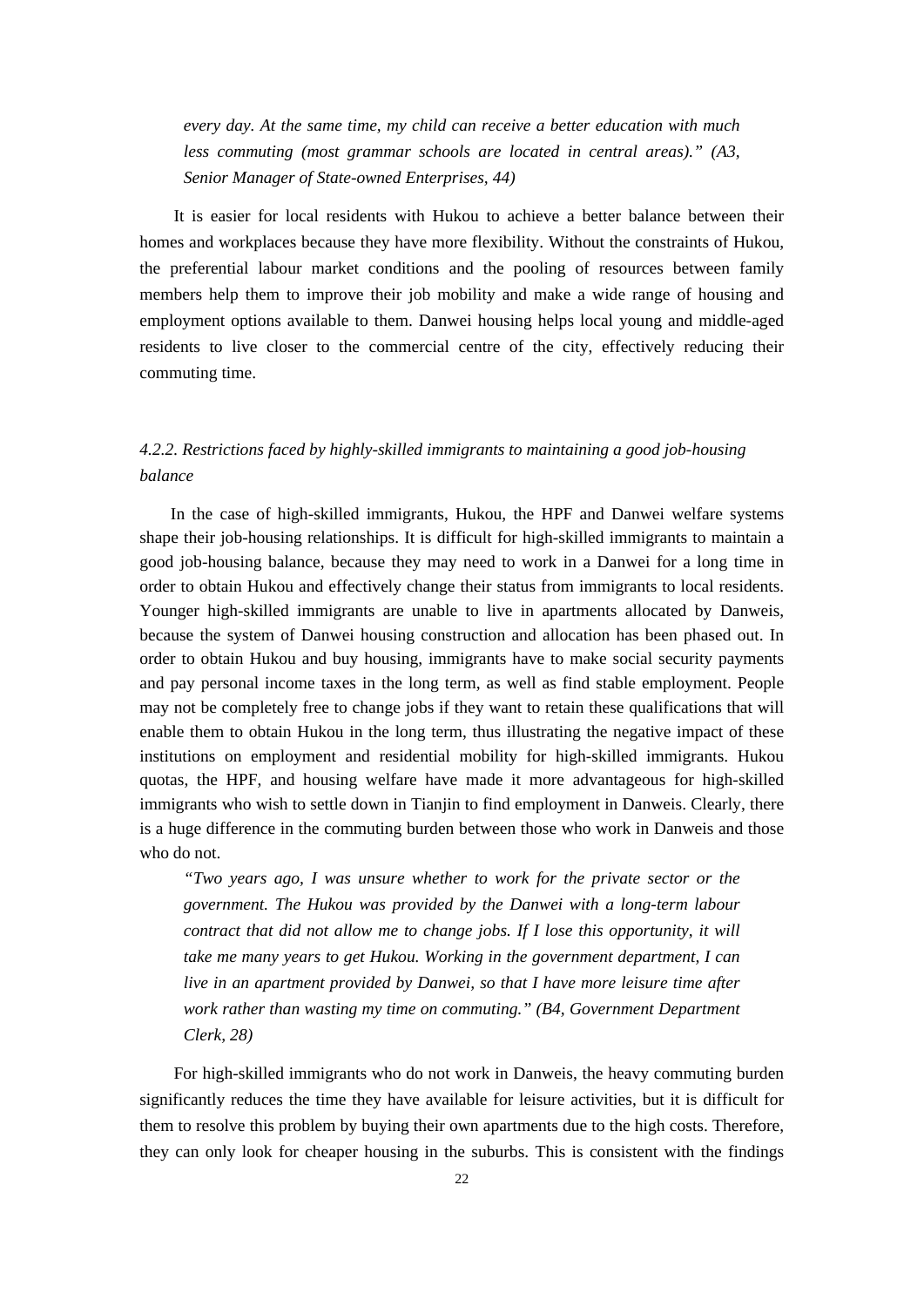obtained by Zhao and Howden-Chapman (2010) and Zhao (2015). The pressure on commuting and housing prices has led to a decline in the quality of life for highly skilled immigrants who work outside of Danweis, resulting in more people choosing to work in Danweis, as B7 explained:

*"I got the Hukou through the "Talent Plan". Although I have a higher income, I still cannot afford a property worth millions of Chinese Yuan (RMB) in Heping district, which could cost me decades to pay the mortgage. High prices forced me to buy an apartment in the suburbs. I am always exhausted when I come back home at seven o'clock in the evening. Therefore, I plan to buy a car to save time by driving to work, but driving a car is also costly (e.g. car maintenance, petrol, insurance, and parking fees, etc.)." (B7, private company, 31)*

Most high-skilled immigrants want to settle in Tianjin, but it has become increasingly difficult for them to balance work and housing due to the employment discrimination created by the Hukou system, the housing reforms and high cost of housing, and access to social resources. The dual structure creates significant differences in the commuting burden between commuters inside and outside of the system, leading to an increasing number of high-skilled immigrants choosing to work within the system, so that they can get Danwei housing and adequate housing subsidies, thereby reducing their commuting burdens.

## *4.2.3. Low-skilled immigrants are not as sensitive to institutional factors*

Generally speaking, low-skilled immigrants constitute a vulnerable group, because they are restricted by the Hukou system. Due to a lack of local Hukou and their low-income status, they are unable to access expensive private housing, social housing and Danwei housing. However, low-skilled immigrants are less likely to be restricted by the Hukou system in terms of trying to achieve a balance in their job-housing relationships for the following four reasons. Firstly, most low-skilled immigrants are self-employed or on temporary labour contracts, and so have more flexibility in choosing when and where to work. Moreover, the development that has taken place in the city has created many different types of service opportunities in a wide range of places. Additionally, the existing Danwei employment system and social policies for obtaining Hukou make it impossible for low-skilled immigrants without a university degree to obtain Hukou and buy property in Tianjin. Therefore, it may be the case that low-skilled immigrants cannot afford to care about these institutions. Finally, most low-skilled immigrants have to take relatively low-income jobs because they are disadvantaged in the labour market (Hine, Kamruzzaman, & Blair, 2012). A lot of them are engaged in the informal economy and are pushed into living in informal settlements (Liu & Wu, 2006; Wang, 2000). These workers are highly sensitive to commuting costs but less sensitive to housing conditions (Liu & Yan, 2007). As they have a strong motivation to find housing near their workplaces, informal types of housing in the central area, such as urban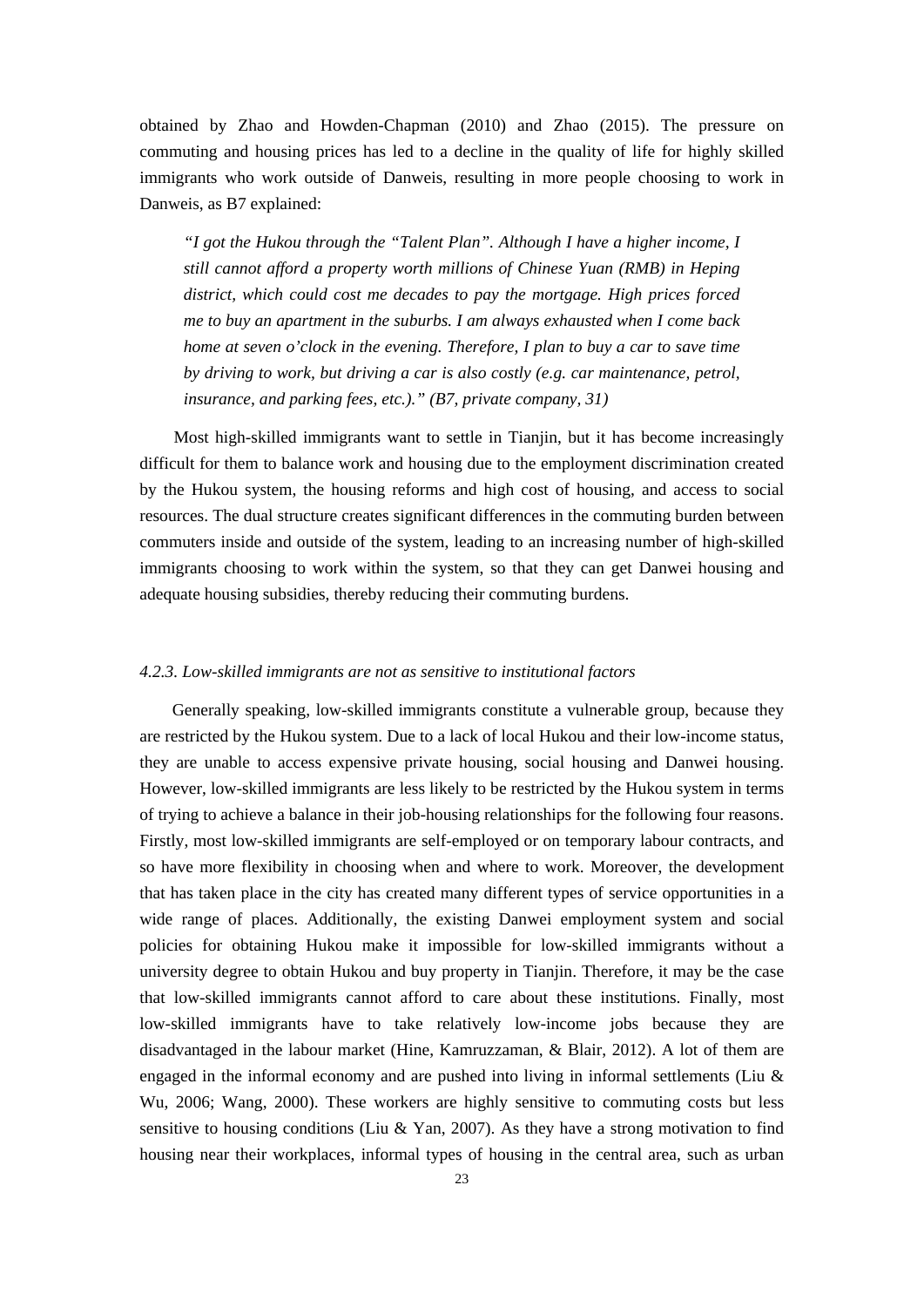villages, have become their main source of accommodation (Wu, 2006), which is illustrated by the following excerpts from C1 and C2:

*"I am a nanny in a family, taking care of their children. I can live in their homes on weekdays. At other times, I live in a basement in the neighbourhood community, where there are many people like me." (C1, babysitter, 44)*

*"My husband and I run a breakfast eatery with mobile booth, so that we do not need to rent a place for work. We rent a basement to live in, but we have no plans to buy a house in Tianjin, because it is incredibly expensive. We need to save money and pay for tuition for our kids." (C2, self-employed, 42)*

Low-skilled immigrants are more likely to be able to adjust their job-housing balance than high-skilled immigrants, because they do not need to settle down in Tianjin, which is why they are much less restricted by the housing and employment systems. Most low-skilled immigrants who are limited by their informal educational qualifications have no job security and a very low level of income (Oviedo & Titheridge, 2016). The issue is that low-waged workers may simply not have a choice about housing quality. Thus, they are forced to accept informal housing due to its lower land prices and rents (Oviedo & Dávila, 2016). Low-skilled immigrants tend to look for housing in the city centre where various opportunities can be found and high travel costs can be avoided, meaning that they often have to live in crowded, tiny and basic, but cheap, housing such as basements or informal housing, as long as they are close to the commercial centre. Although low-income workers can improve their quality of life by moving to formal housing in the suburbs, their commuting burden is increased because of insufficient public transport services (Oviedo & Dávila, 2016). In addition, their informal connections with employers also give them more flexibility in terms of where they work and changing jobs. However, they are excluded from the formal employment sector system.

 As has been shown, institutional restrictions have a significant impact on the job and housing choices of the three social groups: local residents; high-skilled immigrants; and low-skilled immigrants. Specifically, local Tianjin residents who have Hukou or live in Danwei housing have shorter commuting distances. In addition, they are favoured by governments, institutions and state-owned enterprises. Despite the fact that they often have higher quality houses on the outskirts of the city, returning to residences provided under the Danwei system is a compromise strategy that many families use to reduce their commuting burden and make it easier and more convenient to get to work and other facilities in the city centre. High-skilled immigrants are limited by institutional barriers that make it difficult for them to achieve an optimal balance between work and housing. Although high-skilled immigrants are eager to work within the system, tightening immigration policies have increased discrimination, making it much more difficult for high-skilled immigrants to change their workplaces or residential areas. As a result, lengthy commuting times squeeze the amount of time they have available for relaxing or other leisure activities, so they tend to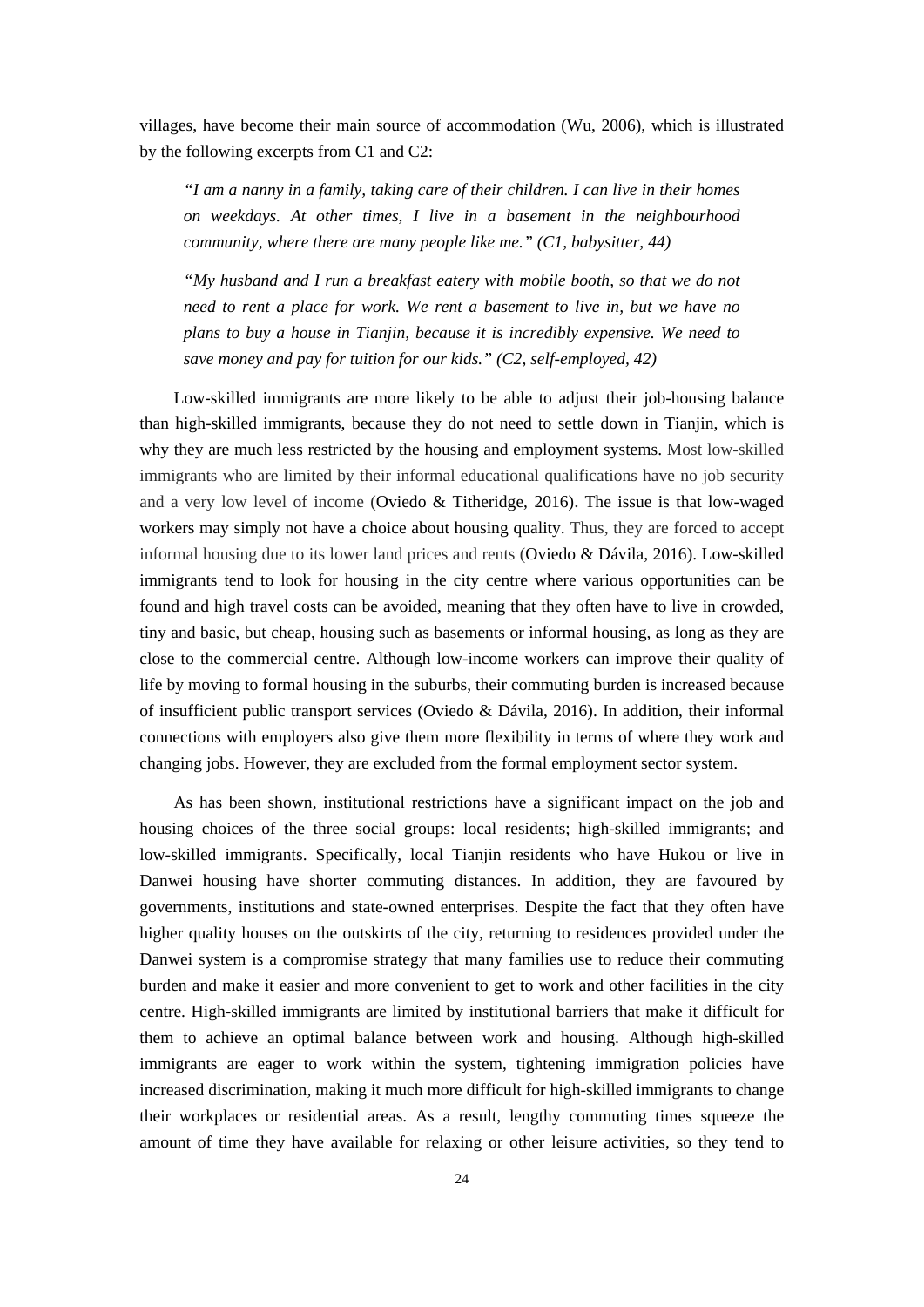work in institutions that provide good housing benefits (HPF) and buy cars, which are the primary methods that they use to try to adjust their job-housing relationships. On the other hand, low-skilled immigrants are less influenced by commuting burdens. Although informal employment and informal housing play a significant role in balancing the job-housing relationships of low-skilled migrants, this is at the expense of their housing quality and job security. Low-skilled immigrants are generally excluded from social welfare due to the institutional restrictions.

### *4.3. Reducing the commuting burden from commuters' perspective*

From the perspective of commuters, reducing inequalities in the commuting burden caused by institutional factors remains a key issue. The next section offers further discussion on what strategies can be adopted to relieve the commuting burden and what measures commuters can take to do so. Tables 7 and 8 summarise the support measures that commuters expect and the actual measures, respectively.

#### **Table 7**

Strategies that commuters expect in order to improve the commuting burden

| <b>Improvements</b>                                                                                                 | Vote rate $(\% )$ |
|---------------------------------------------------------------------------------------------------------------------|-------------------|
| Removing the legacy of Danwei housing welfare and equal housing subsides (e.g. HPF)                                 | 58                |
| Mixed planning of residential and work areas                                                                        | 55                |
| Making commuting facilities more efficient (increasing public transport shifts and reducing public transport fares) | 45                |
| Providing commuting facilities                                                                                      | 26                |
| Relaxation of Tianjin household registration restrictions                                                           | 17                |

#### **Table 8**

Current measures for reducing commuting time

| Measures that commuters could take to reduce commuting time                                  | Percentage $(\% )$ |
|----------------------------------------------------------------------------------------------|--------------------|
| Choosing public transportation (bus/subway) on direct route to workplace, avoiding transfers | 19                 |
| Living close to workplace                                                                    | 18                 |
| Looking for a job near home                                                                  | 15                 |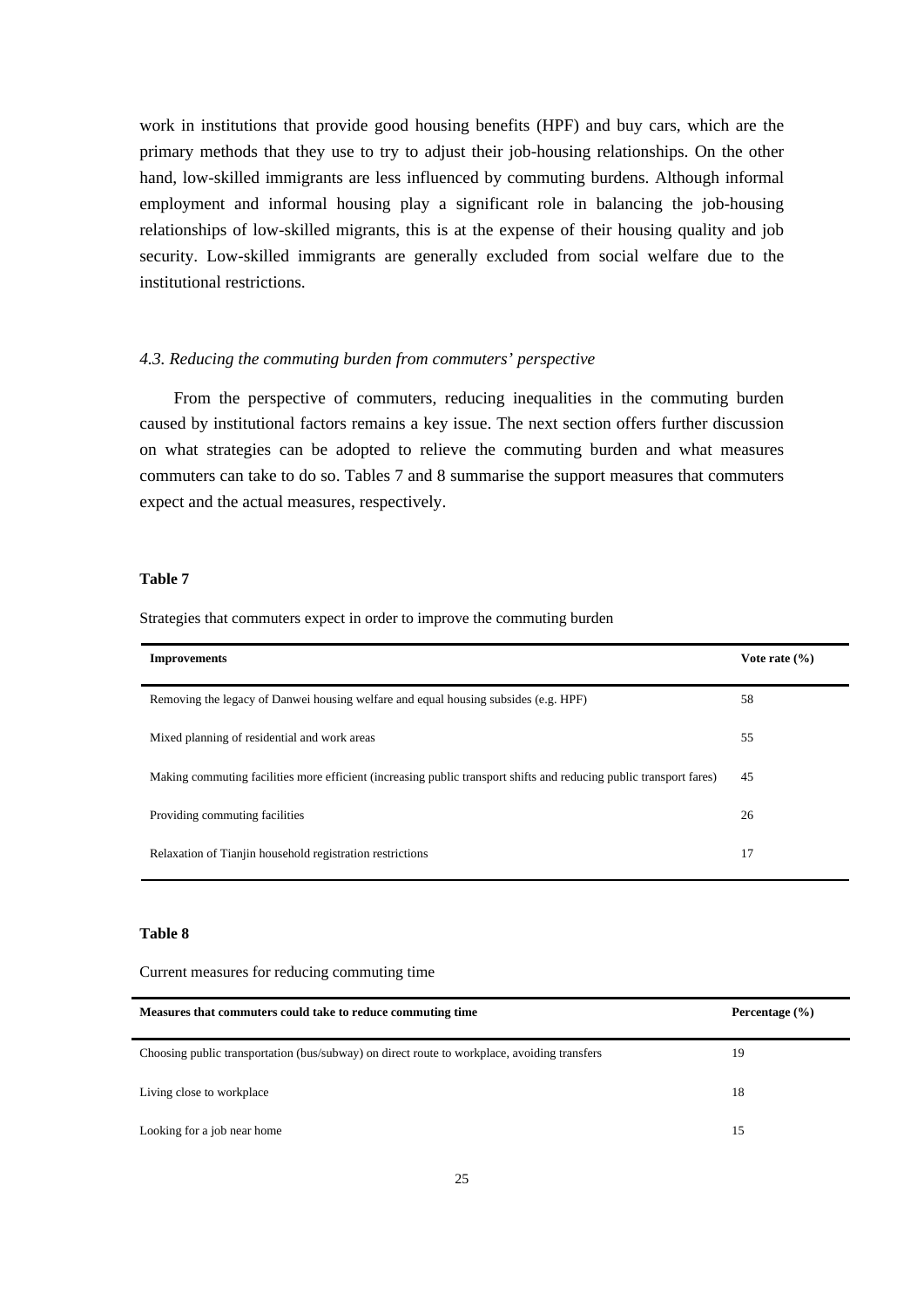| Cycling                                                                    | 13 |
|----------------------------------------------------------------------------|----|
| Going to work earlier or later to avoid peak periods                       | 12 |
| Using mobile app to plan and avoid congestion (e.g. mobility as a service) | 12 |
| Choosing to drive on highway                                               | 6  |
| Taking a taxi                                                              | 5  |

As can be seen from the survey results, commuters are aware of the longer commute times caused by institutional barriers and have been taking actions to try to address these issues. Regarding their preferences, most people think that the job-housing privileges resulting from the legacy of the Danwei housing welfare system should be revoked and the differences in the HPF and other implicit subsidies between Danweis and private companies should be minimised, in order to make housing more affordable. This is in response to the fact that housing supply and labour mobility are greatly influenced by established non-market institutions under the constraints of current housing and employment systems (Zhao  $\&$  Lu, 2010). Therefore, people's capacity to make rational decisions about housing and employment locations is limited. Consequently, commuters are aware that institutional constraints influence their personal commuting times. However, they are not sensitive to the relaxation of the restrictions on applying for Tianjin household registration, which can possibly be explained by the fact that the current household registration system has existed in China for decades. It is not easy to change the status quo and to effectively reduce the commuting burden in the short term, because it takes a long time for reforms to be implemented and take effect. However, it is clear that a number of housing purchase and employment institutions related to household registration have a profound impact on the job-housing balance of vulnerable groups (Zhao & Howden-Chapman, 2010). In this regard, it is not possible for job-housing relationships to be improved by low-liquidity labour and housing markets.

 The commuters' demands for reducing the commuting burden in the short term reflects their widespread desire for more efficient commuting facilities, such as increasing public transport operating times and reducing public transport fares. In terms of practical measures, they generally preferred modes of public transport that can take them directly to their workplace instead of routes requiring transfers, in order to save time. Some studies have claimed that this is the most convenient and effective way for commuters to reduce the commuting burden in the short term (Hine, 2003; Lucas & Jones, 2012; Lucas & Stanley, 2009). Additionally, commuters thought that better spatial planning would be another way to alleviate commuting inequalities in addition to institutional measures. This reflects the fact that some respondents favoured mixed planning for residential and work areas. McCahill (2018) pointed out that more spread out land use patterns contributed to increased commuting times. Some immigrants are more likely to support relatively mixed land use and proximity to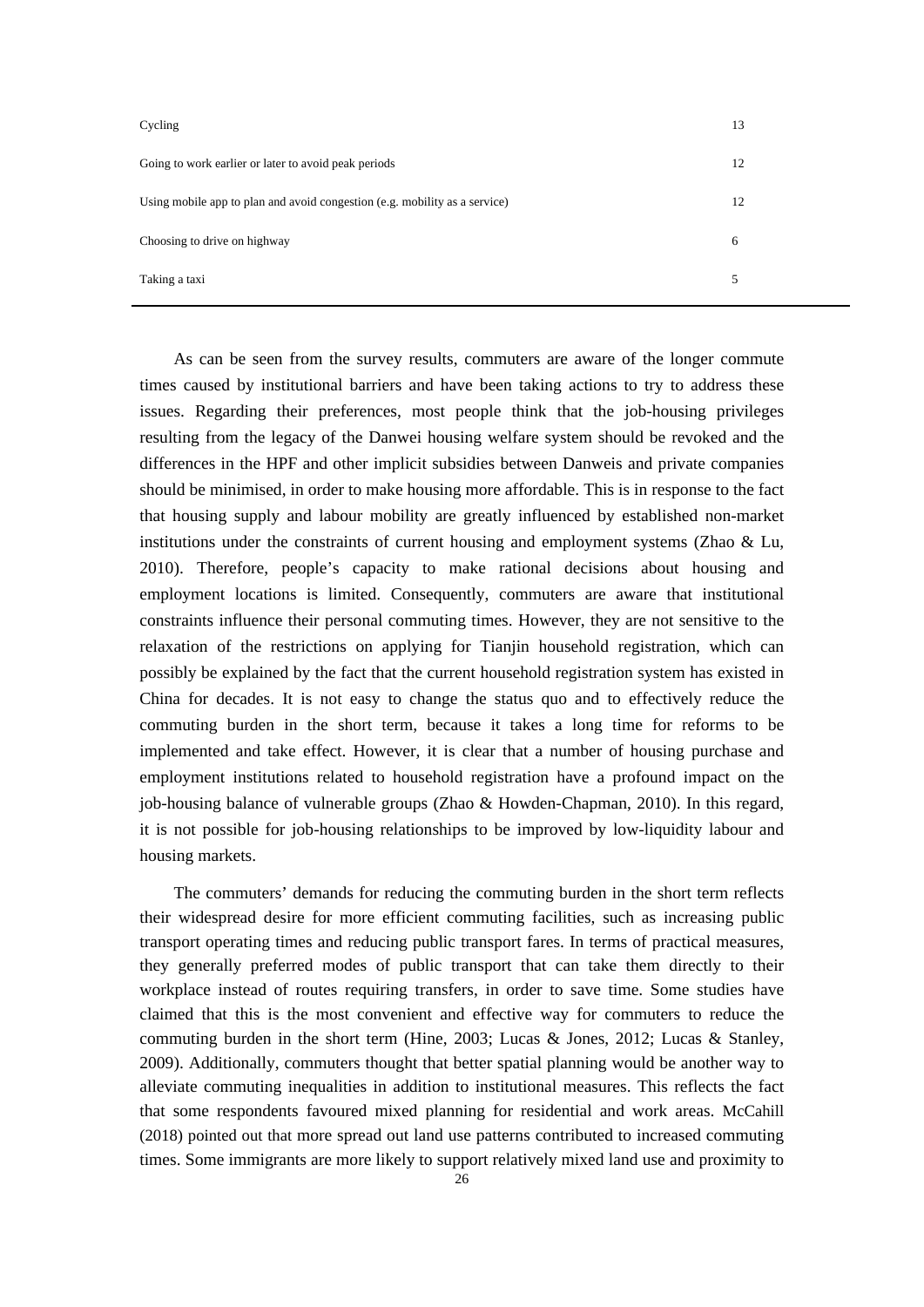jobs and housing in order to achieve a better job-housing balance, according to the master plan published by the local government. In practice, they also often try to move to an apartment close to their workplace or seek jobs near their apartments. Building housing close to the commercial centre and improving the balance between employment and residential location are considered to be effective ways of reducing commuting costs and time (Schwanen, 2002; Zhao & Li, 2016). Moreover, Hu (2016) and Hu, Fan and Sun (2017) stated that governments needed to plan how to use land in appropriate locations in order to link disadvantaged households to economic opportunities, thereby helping to alleviate the deteriorating spatial mismatch faced by vulnerable groups.

 To summarise, commuters consider eliminating inequalities in the commuting burden caused by institutions to be the most urgent priority. More specifically, they would like to see the legacy of the Danwei housing system eliminated and everyone given equal HPF rights. Traditional Danwei housing benefits some workers in the system. Ongoing market-oriented housing reforms have tended to reduce Danwei housing, while the amount of housing built by private developers has increased. In addition, commuters also thought that greater attention should be paid to mixed housing-workspace strategies and would like there to be an appropriate match between housing, jobs and workers' socio-economic characteristics. In practice, commuters also try to reduce the distance between home and their workplace by moving home or changing the location of their job. In general, although commuters prefer short-term measures, such as more convenient and affordable public transport, and reducing the spatial distance between their homes and workplaces, they also regard removing unreasonable institutional barriers and implementing rational planning as a way to improve the job-housing balance in the long run.

## **5 Conclusions**

Using Tianjin as a case study, this research has examined how institutional factors affect the job-housing relationships of individuals, and shown which groups are more disadvantaged by longer commuting times, resulting in transport-related social inequalities. The results indicate that the commuting burden is impacted by housing institutions, labour mobility institutions, and even the social welfare system. The impact of the Danwei and Hukou systems on job-housing relationships is an issue common to many Chinese cities. Workers have to endure a heavy commuting burden as a result of institutional restrictions, not only in Tianjin, but also in other Chinese cities, such as Beijing, Guangzhou, Dalian and Xian, etc. (Li & Chai, 2000; Liu & Huo, 2014; Zhao, 2015; Zhou, Murphy & Long, 2014). Because of these institutional barriers, different social groups have been unfairly restricted in terms of the extent to which they can improve their job-housing relationships.

As well as considering the impact of recent changes in the housing institutions, such as HPF, on the commuting burden, this study also addressed the contradictory and questionable results of previous literature by presenting evidence to show that the commuting burden is a result of institutional restrictions on job-housing relationships, and that inequalities are mainly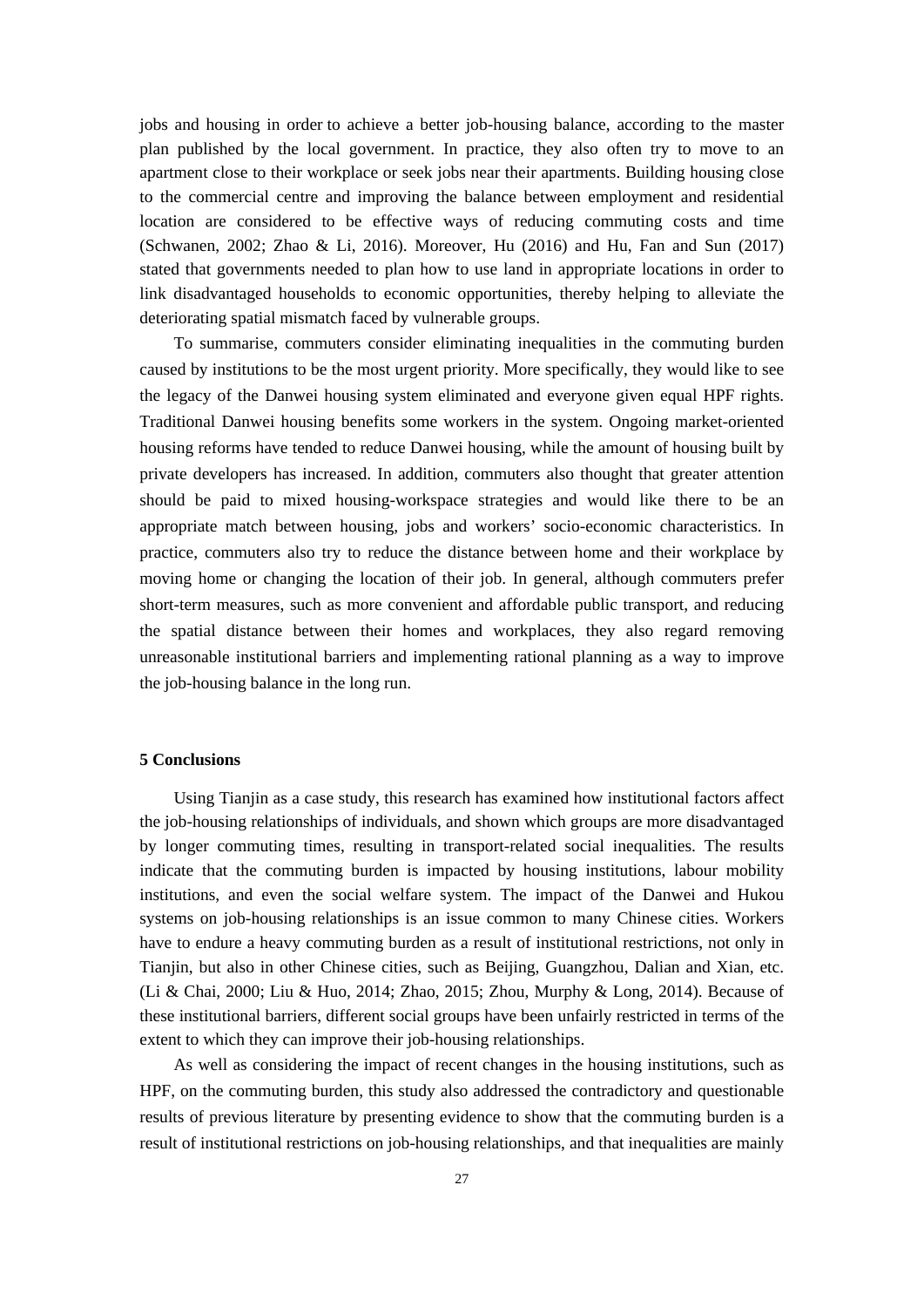attributable to biased institutional arrangements. In addition, this research has also explored the attitudes and opinions of commuters affected by commuting inequalities regarding what they thought could be done to improve commuting conditions.

 In previous studies, high-skilled immigrants are more likely to be high-income workers, and they generally have lower commuting times than their low-income counterparts who usually have to bear a heavier commuting burden. However, surprisingly, this study found that some high-skilled immigrants also experienced larger mismatches between jobs and housing due to institutional arrangements. This could be explained by the fact that some high-skilled immigrants may prefer a higher quality of housing, so they choose to relocate to upscale apartments in the suburbs where they can enjoy a better living environment and also reduce their living costs (Cao, Mokhtarian & Handy, 2009; Li & Wu, 2008; Feng, Zhou & Wu, 2008). Younger high-skilled immigrants are unable to benefit from the housing reform. Higher housing prices in the city centre force them to buy or rent apartments in the suburbs, which means they spend longer commuting (Huang, 2004; Wang & Chai, 2009). In addition, the tightening up of the Hukou policy after the reforms has made it difficult for these high-skilled immigrants attempting to settle in Tianjin to change their residence and work locations. The HPF welfare gap exacerbates housing costs for high-skilled immigrants who are working outside of Danweis. In contrast, low-skilled immigrants do not rely on formal housing because they are more sensitive to housing and commuting costs, and they generally do not have a choice when it comes to housing quality. Therefore, living in informal but low-cost settlements has become an important way for them to balance their job-housing relationships. In this context, urban villages play an important role in providing low-rent housing for rural and low-skilled immigrants. Informal employment and housing play an essential role in balancing the job-housing relationships of low-skilled immigrants. However, recent policies designed to make Tianjin a "clean city" are gradually removing basements and informal housing without property rights. Additionally, low-skilled immigrants have to accept poorer quality living conditions.

 It is also noteworthy that the local residents who live in Danwei housing are the only group that can achieve a good balance in their job-housing relationships. Moving back into Danwei housing is thus an important strategy. This finding echoes that of Zhao (2015) who claimed that the "retreat to Danwei house" is a compromise strategy used by many households to negotiate the rising commuting burden. Meanwhile, this paper also revealed that the main reason why local residents have returned to Danwei housing is due to the high-quality living standards in the inner city area. Rapid urban sprawl has not decentralised job opportunities and social infrastructure such as schools and hospitals to the suburbs. The failure of urban growth arrangements has caused heavy traffic between the centre and the suburbs, so Danwei householders have returned to the downtown area attracted by its high quality public services and closer proximity to their workplaces. Overall, therefore, the remaining Danwei housing still plays a significant role in reducing the burden of commuting in the post-reform era.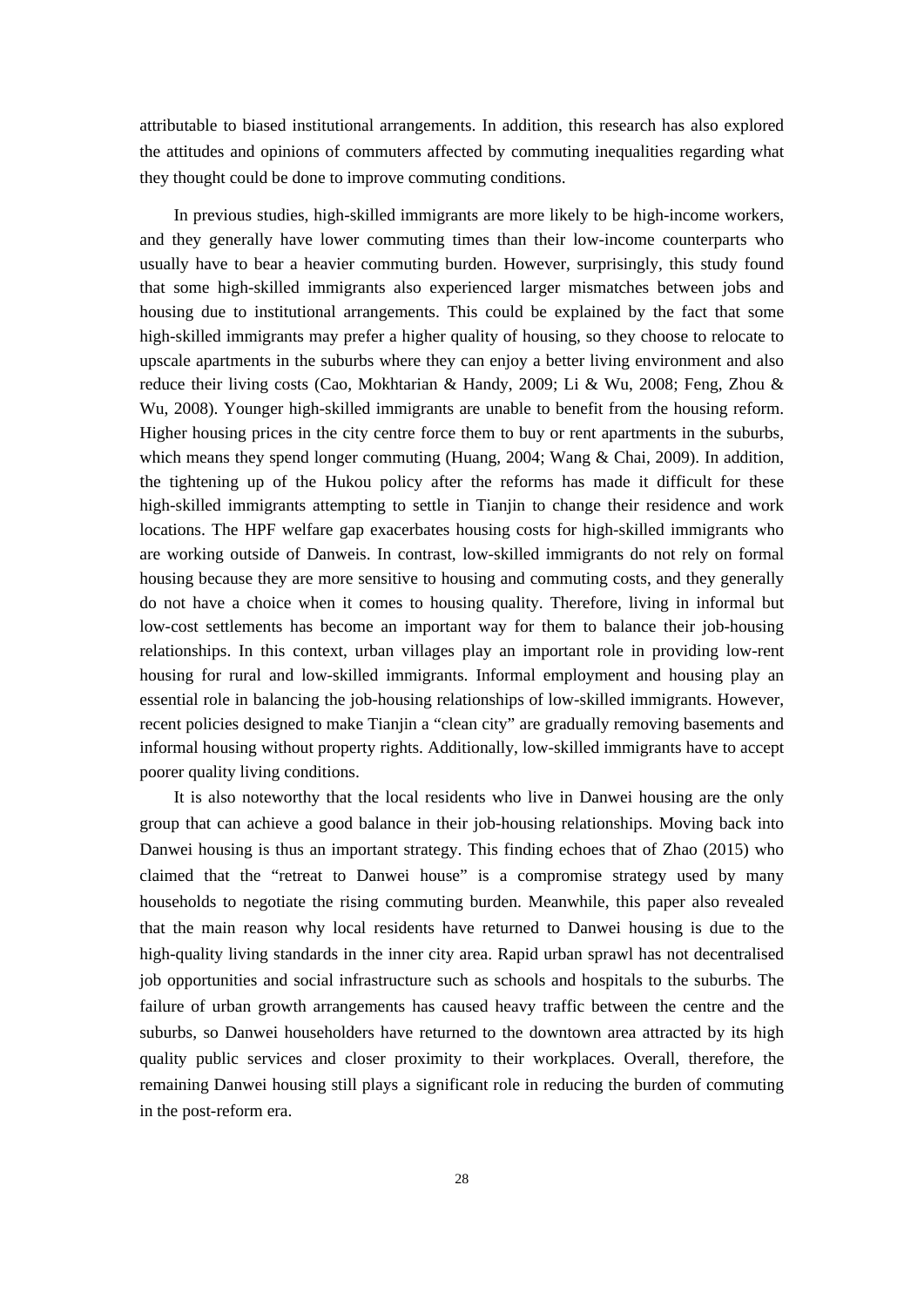This study contributes to the literature by providing new evidence on how to reduce the commuting burden through long-term policy arrangements. Workers are dynamically impacted by policies and social institutions, including Hukou, housing benefits and other welfare. In this regard, it is not possible for low-liquidity labour and housing markets to achieve a good balance between jobs and housing. Although this research focuses on Tianjin, our findings can also provide valuable insights for the international debate about the unequal commuting burden, particularly regarding the impacts of policies and institutions. Consistent with the findings from previous studies, such as in Bogotá, some policies could result in most transport infrastructure being constructed and concentrated in central areas, and connectivity in rural areas being overlooked (Bocarejo, Portilla & Pérez, 2013). In addition, higher-income groups usually tend to occupy better connected spaces/areas with higher levels of accessibility and obtain more key life opportunities (Cao and Hickman, 2019a), whereas relatively low-income cohorts are more likely to be excluded from attaining these levels of accessibility and opportunities due to unaffordable housing prices. In order to avoid heavy commuting burdens, due to the low coverage of public transport, some lower-income people have to live in crowded informal settlements in urban centres (Oviedo & Dávila, 2016). Additionally, for example, in Malta, the lack of policies promoting public transport may result in increased transport expenditure for low-income workers, which hinders labour mobility and exacerbates social inequality (Attard, 2020). Only by eliminating persistent institutional restrictions can inequalities in the commuting burden be reduced for vulnerable groups. Institutional innovations should therefore be considered, particularly in terms of housing supply policies and Hukou management. Policy implementation should encourage the provision of affordable social housing in order to help reduce commuting time for low-income workers.

## **Acknowledgements**

We would like to sincerely thank Professor Robin Hickman for his insightful comments and suggestions on the initial manuscript. Thanks also to the editor Professor Maria Attard and the anonymous reviewers for their valuable comments on the initial manuscript. The authors would also like to gratefully acknowledge the EPSRC for funding this work through its financial support (EPSRC Reference: EP/R035148/1). This research is also partly funded by the NSFC (Project No. 51808392), the SCUE Research Fund and the School Funding from the University of Westminster.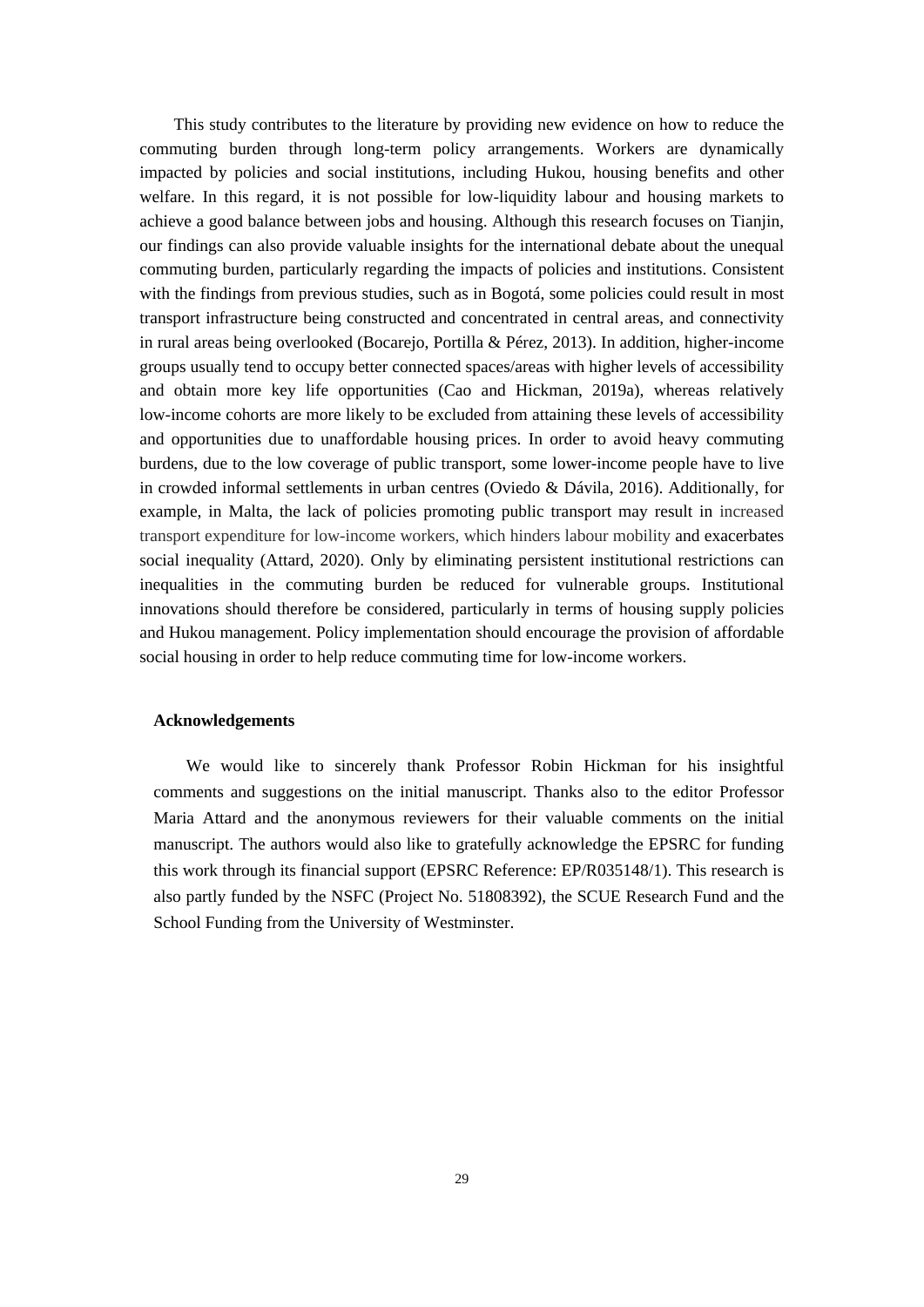### **References**

- Attard, M. (2020). Mobility justice in urban transport the case of Malta. *Transportation Research Procedia, 45*, 352-359.
- Baidu Map. (2019). *China Urban Transport Report (2018).* Beijing: Baidu Map [Online]. Available: http://huiyan.baidu.com/cms/report/2018annualtrafficreport/%E7%99%BE%E5%BA%A6%E5% 9C%B0%E5%9B%BE%E3%80%8A2018%E5%B9%B4%E5%BA%A6%E4%B8%AD%E5%9B %BD%E5%9F%8E%E5%B8%82%E4%BA%A4%E9%80%9A%E6%8A%A5%E5%91%8A%E 3%80%8B.pdf, Accessed date: 16 March 2020 (in Chinese).
- Banister, D. (2002). *Transport Planning.* London: Spon.
- Banister, D. (2005). *Unsustainable Transport*. London: Routledge.
- Banister, D., Watson, S. & Wood, C. (1997). Sustainable cities: Transport, energy, and urban form. *Environment and Planning B: Planning and Design, 24*(1), 125-143.
- Bray, D. (2005). *Social Space and Governance in Urban China: The Danwei System from Origins to Reform.* Stanford: Stanford University Press.
- Bryman, A. (2016). *Social Research Methods (5th ed.).* Oxford: Oxford University Press.
- Bocarejo, J., Portilla, I. & Pérez, M. (2013). Impact of Transmilenio on density, land use, and land value in Bogotá. *Research in Transportation Economics, 40*(1), 78-86.
- Burchart, T., Le Grand, J. & Piachaud, D. (2002). Introduction. In: Hill, J., Le Grand, J. & Piachaud, D. (eds.). *Understanding Social Exclusion*. Oxford: Oxford University Press, 1-23.
- Burton, E. (2000). The Potential of the Compact City for Promoting Social Equity. In Williams, K., Burton, E. & Jenks, M. (eds.). *Achieving Sustainable Urban Form*. London: E and FN Spon, 26-45.
- Button, K., Nijkamp & Rietveld. (2004). Land-use, transportation and urban development. *Contributions to Economic Analysis, 266*, 151-179.
- Cao, M. & Hickman, R. (2018). Car dependence and housing affordability: An emerging social deprivation issue in London. *Urban Studies, 55*(10), 2088-2105.
- Cao, M. & Hickman, R. (2019a). Understanding travel and differential capabilities and functionings in Beijing. *Transport Policy, 83*, 46-56.
- Cao, M. & Hickman, R. (2019b). Urban transport and social inequities in neighbourhoods near underground stations in Greater London. *Transportation Planning and Technology, 42*(5), 419-441.
- Cao, M., Chen, C-L. & Hickman, R. (2017). Transport emissions in Beijing: A scenario planning approach. *Proceedings of the Institution of Civil Engineers – Transport, 170*(2), 65-75.
- Cao, X., Mokhtarian, P. & Handy, S. (2007). Do changes in neighborhood characteristics lead to changes in travel behavior? A structural equations modeling approach. *Transportation, 34*(5), 535-556.
- Cao, X., Mokhtarian, P. & Handy, S. (2009). Examining the impacts of residential self-selection on travel behaviour: A focus on empirical findings. *Transport Reviews, 29*(3), 359-395.
- Cervero, R. (1989). Jobs-housing balancing and regional mobility. *Journal of the American Planning Association, 55*(2), 136-150.
- Cervero, R. (1991). Jobs housing balance as public policy. *Urban Land, 50*(10), 26-54.

Cervero, R. (1996). Mixed land-uses and commuting: Evidence from the American housing survey.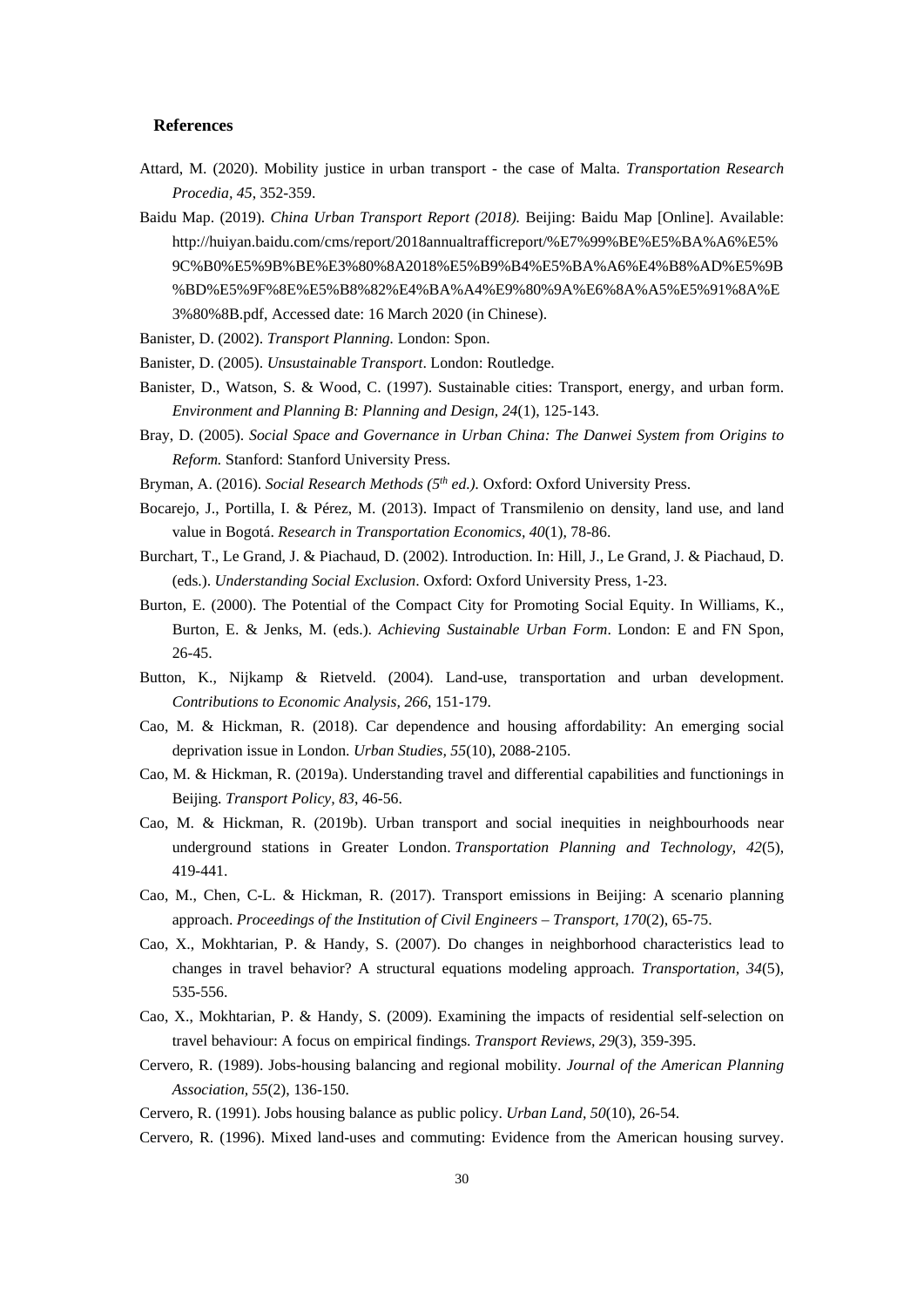*Transportation Research Part A: Policy and Practice, 30*(5), 361-377.

- Cervero, R. & Duncan, M. (2006). Which reduces vehicle travel more: Jobs-housing balance or retail-housing mixing?. *Journal of the American Planning Association, 72*(4), 475-490.
- Chen, J. & Deng, L. (2014). Financing affordable housing through compulsory saving: The two-decade experience of housing provident fund in China. *Housing Studies, 29*(7), 937-958.
- Chai, Y., Liu, Z., Li, Z., Gong, H., Shi, Z. & Wu, Z. (2002). *Spatio-Temporal Structure of Chinese Cities.* Beijing: Peking University Press.
- Cho-yam Lau, J. (2011). Spatial mismatch and the affordability of public transport for the poor in Singapore's new towns. *Cities, 28*(3), 230-237.
- Church, A., Frost, M. & Sullivan, K. (2000). Transport and social exclusion in London. *Transport Policy, 7*(3), 195-205.
- Crampton, G. & Simpson, W. (1993). Urban structure and the labour market: Worker mobility, commuting, and underemployment in Cities. *The Economic Journal, 103*(421), 1573-1580.
- Cuthill, N., Cao, M., Liu, Y., Gao, X. & Zhang, Y. (2019). The association between urban public transport infrastructure and social equity and spatial accessibility within the urban environment: An investigation of Tramlink in London. *Sustainability, 11*(5), 1229.
- Currie, G. (2010). Quantifying spatial gaps in public transport supply based on social needs. *Journal of Transport Geography, 18*(1), 31-41 $\Box$
- Daniels, P. & Cervero, R. (1990). America's suburban centres: The land-use transportation link. *Transactions of the Institute of British Geographers, 15*(3), 379.
- Downs, A. (1992). Stuck in traffic: Coping with peak-hour traffic congestion. *Choice Reviews Online, 30*(05), 30-2786.
- Dubin, R. (1991). Commuting patterns and firm decentralization. *Land Economics, 67*(1), 15.
- Fan, C.C. (2001). Migration and labor-market returns in urban China: Results from a recent survey in Guangzhou. *Environment and Planning A: Economy and Space, 33*(3), 479-508.
- Feng, J., Zhou, Y. & Wu, F. (2008). New trends of suburbanization in Beijing since 1990: From government-led to market-oriented. *Regional Studies, 42*(1), 83-99.
- Haas, P., Morse, S., Becker, S., Young, L. & Esling, P. (2013). The influence of spatial and household characteristics on household transportation costs. *Research in Transportation Business and Management, 7*, 14-26.
- Hair, J.J.F., Black, W.C., Babin, B.J. & Anderson, R.E. (2014). *Multivariate Data Analysis (7th ed.)*. Harlow: Pearson Education Limited.
- Hamilton, F.E.I. & Burnett, A.D. (1979). Social Process and Residential Structure. In: French, R.A. Hamilton, F.E.I. (eds.), *The Socialist City: Spatial Structure and Urban Policy.* Chichester: John Wiley and Sons, 56-72.
- Hamilton, B. & Röell, A. (1982). Wasteful commuting. *Journal of Political Economy, 90*(5), 1035-1053.
- Handy, S., Cao, X. & Mokhtarian, P. (2005). Correlation or causality between the built environment and travel behavior? Evidence from Northern California. *Transportation Research Part D: Transport and Environment, 10*(6), 427-444.
- Hassard, J., Morris, J., Sheehan, J. & Yuxin, X. (2006). Downsizing the Danwei: Chinese state-enterprise reform and the surplus labour question. *The International Journal of Human Resource Management, 17*(8), 1441-1455.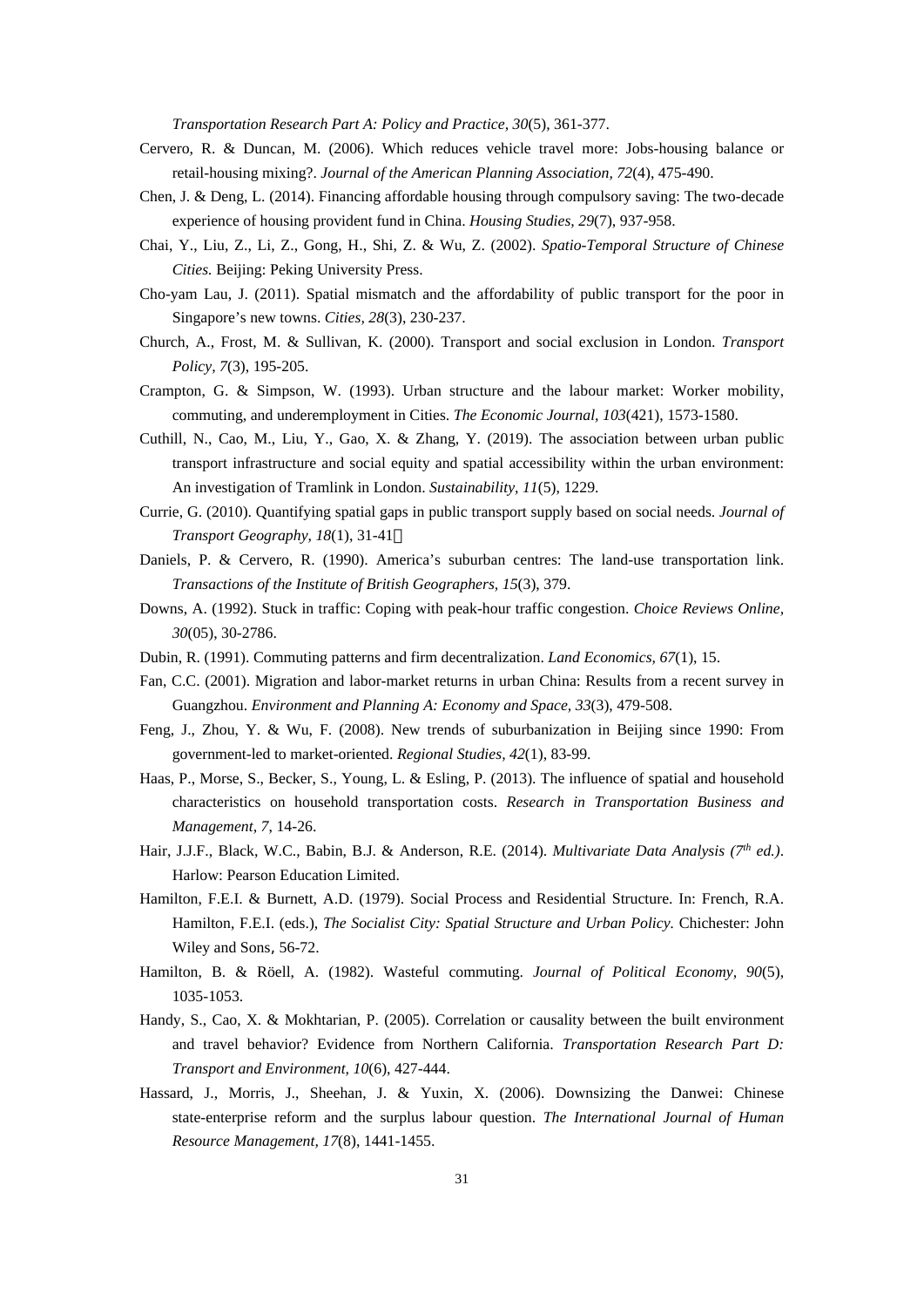Healey, P. (2006). *Collaborative Planning*. London: Macmillan Publishers Limited, 73-89.

- Heinen, E., Van Wee, B. & Maat, K. (2010). Commuting by bicycle: An overview of the literature. *Transport Reviews, 30*(1), 59-96.
- He, S., Liu, Y., Webster, C. & Wu, F. (2009). Property rights redistribution, entitlement failure and the impoverishment of landless farmers in China. *Urban Studies, 46*(9), 1925-1949.
- Hickman, R. & Banister, D. (2014). *Transport, Climate Change and the City*. Abingdon: Routledge.
- Hine, J. (2003). Transport and social exclusion. *Transport Policy, 10*(4), 263-356.
- Hine, J., Kamruzzaman, M. & Blair, N. (2012). Weekly activity-travel behaviour in rural Northern Ireland: Differences by context and socio-demographic. *Transportation, 39*(1), 175-195.
- Horner, M. & Mefford, J. (2007). Investigating urban spatial mismatch using job–housing indicators to model home–work separation. *Environment and Planning A: Economy and Space, 39*(6), 1420-1440.
- Houston, D. (2005). Employability, skills mismatch and spatial mismatch in metropolitan labour markets. *Urban Studies, 42*(2), 221-243.
- Huang, Y. (2004). The road to homeownership: A longitudinal analysis of tenure transition in urban China (1949-93). *International Journal of Urban and Regional Research, 28*(4), 774-795.
- Hu, L. (2016). Job accessibility and employment outcomes: which income groups benefit the most?. *Transportation, 44*(6), 1421-1443.
- Hu, L., Fan, Y. & Sun, T. (2017). Spatial or socioeconomic inequality? Job accessibility changes for low- and high-education population in Beijing, China. *Cities, 66*, 23-33.
- Garceau, T., Atkinson-Palombo, C., Garrick, N., Outlaw, J., McCahill, C. & Ahangari, H. (2013). Evaluating selected costs of automobile-oriented transportation systems from a sustainability perspective. *Research in Transportation Business & Management, 7*, 43-53.
- Giuliano, G. & Small, K. (1993). Is the journey to work explained by urban structure?. *Urban Studies, 30*(9), 1485-1500.
- Gobillon, L., Selod, H. & Zenou, Y. (2007). The mechanisms of spatial mismatch. *Urban Studies, 44*(12), 2401-2427.
- Gordon, P., Kumar, A. & Richardson, H. (1989). The influence of metropolitan spatial structure on commuting time. *Journal of Urban Economics, 26*(2), 138-151.
- Gordon, P., Richardson, H. & Jun, M. (1991). The commuting paradox evidence from the top twenty. *Journal of the American Planning Association, 57*(4), 416-420.
- Gwilliam, K. (2003). Urban transport in developing countries. *Transport Reviews, 23*(2), 197-216.
- Kawabat, M. & Shen, Q. (2007). Commuting inequality between cars and public transit: The case of the San Francisco Bay Area, 1990-2000. *Urban Studies, 21*(9), 1759 -1780.
- Kim, C. (2008). Commuting time stability: A test of a co-location hypothesis tenure choice in transitional urban China: A multilevel analysis. *Transportation Research Part A: Policy and Practice, 42*(3), 524-544.
- Levinson, D. & Kumar, A. (1994). The rational locator: Why travel times have remained stable. *Journal of the American Planning Association, 60*(3), 319-332.
- Li, C. & Chai, Y. (2000). A study on the commuting features of Dalian citizens. *Human Geography, 15* (6), 67-72.
- Li, S. & Liu, Y. (2016). The jobs-housing relationship and commuting in Guangzhou, China: Hukou and dual structure. *Journal of Transport Geography, 54*, 286-294.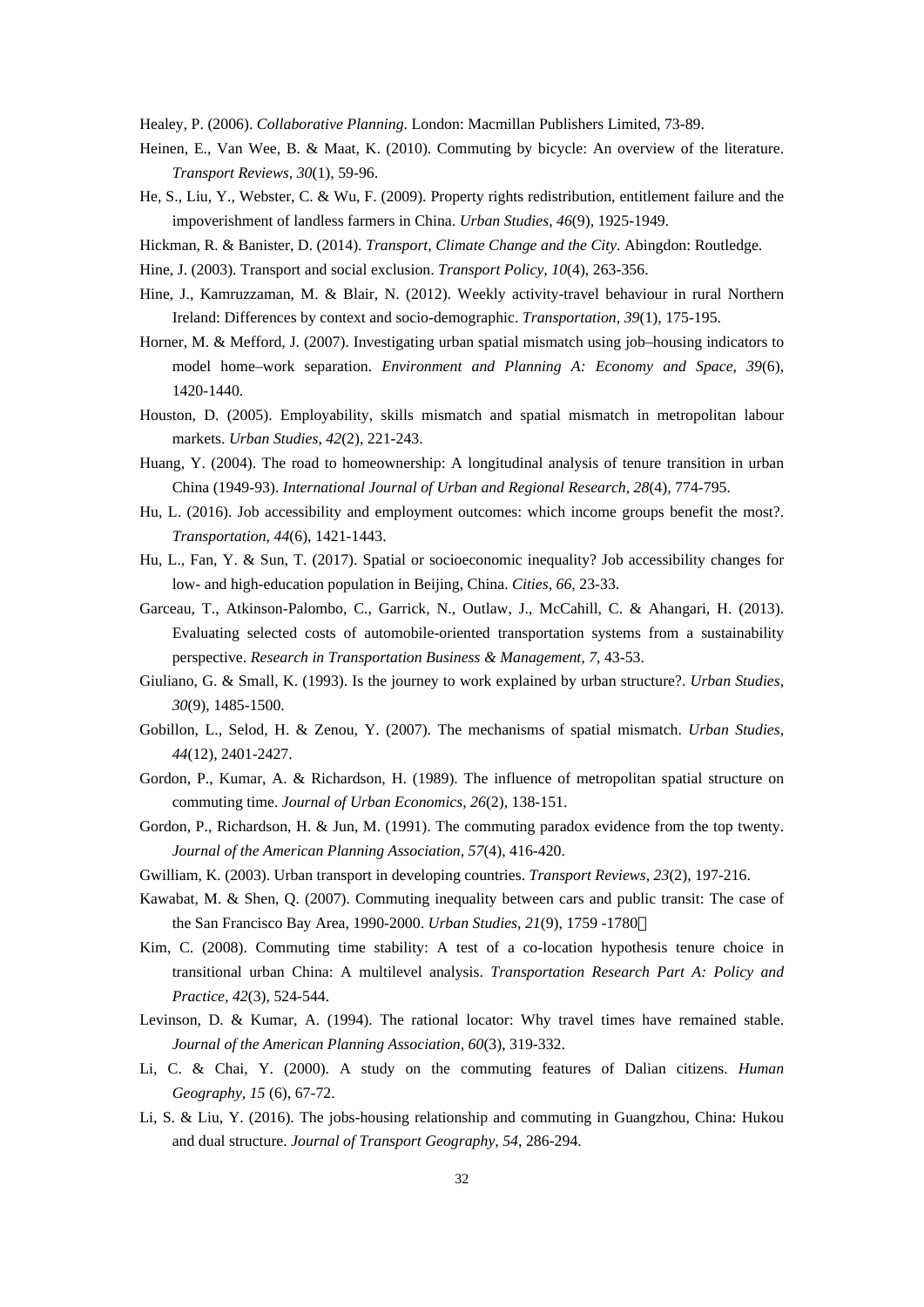- Li, Z. & Wu, F. (2008). Tenure-based residential segregation in post-reform Chinese cities: A case study of Shanghai. *Transactions of the Institute of British Geographers, 33*(3), 404-419.
- Liu, Y., He, S., Wu, F. & Webster, C. (2010). Urban villages under China's rapid urbanization: Unregulated assets and transitional neighbourhoods. *Habitat International, 34*(2), 135-144.
- Liu, W. & Hou, C. (2014). Urban residents' home-work space and commuting behavior in Guangzhou. *Scientia Geographica Sinica, 34* (3), 272-279.
- Liu, Y. & Wu, F. (2006). The state, institutional transition and the creation of new urban poverty in China. *Social Policy and Administration, 40*(2), 121-137.
- Liu, W. & Yan, X. (2007). Comparison of influencing factors for residential mobility between different household register types in transitional urban China: A case study of Guangzhou. *Geographical Research, 26*(5), 1055-1066 (In Chinese).
- Lim, L., Yang, T., Vialard, A., Feng, C. & Peponis, J. (2015). Urban morphology and syntactic structure: A discussion of the relationship of block size to street integration in some settlements in the Provence. *The Journal of Space Syntax*, *6*(1), 142-169.

Litman, T. (2014). *Evaluating Transportation Equity*. Victoria BC: Victoria Transport Policy Institute.

- Lucas, K., Grosvenor, T. & Simpson, R. (2001). *Transport, The Environment and Social Exclusion*. Layerthorpe: York Pub, 24-33.
- Lucas, K., & Jones, P. (2012). Social impacts and equity issues in transport. *Journal of Transport Geography, 21*(1), 18-120.
- Lucas, K., Martens, K., Di Ciommo, F. & Dupont-Kieffer, A. (2019). *Measuring Transport Equity (eds.).* Oxford: Elsevier
- Lucas, K., & Stanley, J. (2009). International perspectives on transport and social exclusion. *Transport Policy, 16*(3), 89-142.
- Ma, L. (2004). Economic reforms, urban spatial restructuring, and planning in China. *Progress in Planning, 61*(3), 237-260.
- Maat, K., Van Wee, B. & Stead, D. (2005). Land use and travel behaviour: Expected effects from the perspective of utility theory and activity-based theories. *Environment and Planning B: Planning and Design, 32*(1), 33-46.
- Martens, K. (2017). *Transport Justice: Designing Fair Transportation Systems*. New York: Routledge.
- McCahill, C. (2018). Non-work accessibility and related outcomes. *Research in Transportation Business and Management, 29*, 26-36.
- McLafferty, S. & Preston, V. (1991). Gender, race and commuting among service sector workers. *The Professional Geographer, 43*(1), 1-15.
- Musterd, S. & De Winter, M. (1998). Conditions for spatial segregation: Some European perspectives. *International Journal of Urban and Regional Research, 22*(4), 665-673.
- Newman, P. & Kenworthy, J. (2007). Sustainable Urban Form: Transport Infrastructure and Transport Policies. In Gärling, T. & Steg, L. (ed.) *Threats from Car Traffic to the Quality of Urban Life*. Bingley: Emerald Group Publishing Limited, 293-311.
- Nordbakke, S. (2013). Capabilities for mobility among urban older women: Barriers, strategies and options. *Journal of Transport Geography, 26*, 166-174.
- Novaco, R. W., Stokols, D. & Milanesi, L. C. (1990). Subjective and objective dimension of travel impedance as determinants of commuting stress. *American Journal of Community Psychology, 18,* 231-257.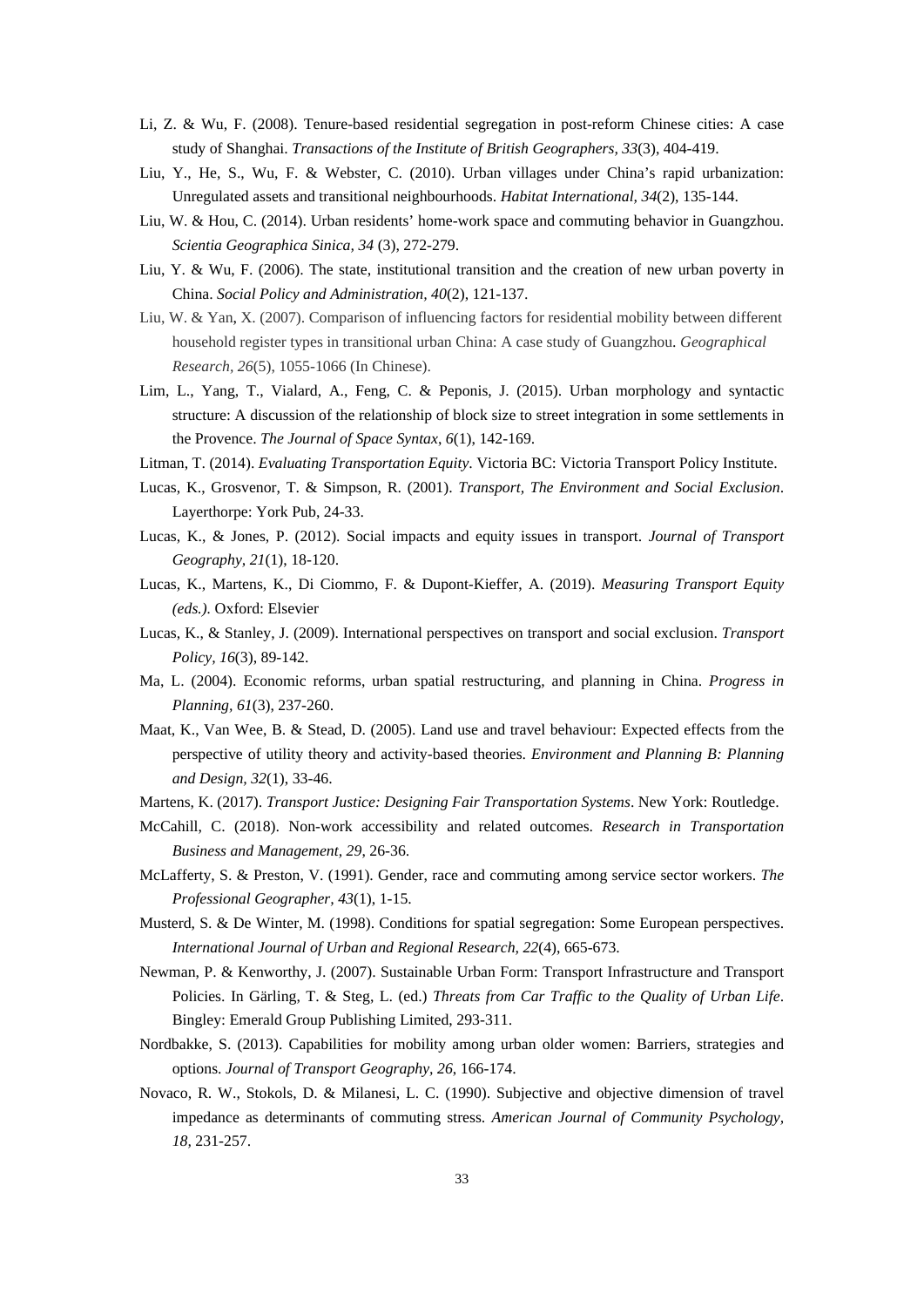- Ong, P. & Blumenberg, E. (1998). Job access, commute and travel burden among welfare recipients. *Urban Studies, 35*(1), 77-93.
- Oswald, A. J. (1999). The Housing Market and Europe's Unemployment: A Nontechnical Paper. *University of Warwick*, Mimeo.
- Oviedo, D. & Dávila, J. (2016). Transport, urban development and the peripheral poor in Colombia Placing splintering urbanism in the context of transport networks. *Journal of Transport Geography, 51*, 180-192.
- Oviedo, D. & Titheridge, H. (2016). Mobilities of the periphery: Informality, access and social exclusion in the urban fringe in Colombia. *Journal of Transport Geography, 55*, 152-164.
- Pan, H., Yang, T., Jin, Y., Dall'Erba, S. & Hewings, G. (2020). Understanding heterogeneous spatial production externalities as a missing link between land-use planning and urban economic futures. *Regional Studies*, DOI: 10.1080/00343404.2019.1701186.
- Pinto, S. (2002). Residential choice, mobility, and the labor market. *Journal of Urban Economics, 51*(3), 469-496.
- Preston, V. & McLafferty, S. (2016). Revisiting gender, race, and commuting in New York. *Annals of the American Association of Geographers, 106*(2), 300-310.
- Pucher, J., Peng, Z., Mittal, N., Zhu, Y. & Korattyswaroopam, N. (2007). Urban transport trends and policies in China and India: Impacts of rapid economic growth. *Transport Reviews, 27*(4), 379-410.
- Rapino, M. & Cooke, T. (2011). Commuting, gender roles, and entrapment: A national study utilizing spatial fixed effects and control groups. *The Professional Geographer, 63*(2), 277-294.
- Sanchez, T., Shen, Q. & Peng, Z. (2004). Transit mobility, jobs access and low-income labour participation in US metropolitan areas. *Urban Studies, 41*(7), 1313-1331.
- Schleith, D. & Horner, M. (2014). Commuting, job clusters, and travel burdens. *Transportation Research Record: Journal of the Transportation Research Board, 2452*(1), 19-27.
- Schwanen, T. (2002). Urban form and commuting behaviour: A cross European perspective. *Tijdschrift voor economische en sociale geografie, 93*(3), 336-343.
- Shen, Q. (2000). Spatial and social dimensions of commuting. *Journal of the American Planning Association, 66*(1), 68-82.
- Stead, D., Titheridge, H. & Williams, J. (2000). Land Use, Transportation and People-identifying the Connections. In: Jenks, M. Burton, E. Williams K. (eds.), *Achieving Sustainable Urban Form*. London: Spon, 54-70.
- Ta, N., Chai, Y., Zhang, Y. & Sun, D. (2017). Understanding job-housing relationship and commuting pattern in Chinese cities: Past, present and future. *Transportation Research Part D: Transport and Environment, 52*, 562-573.
- Taylor, B. & Ong, P. (1995). Spatial Mismatch or Automobile Mismatch? An Examination of Race, Residence and Commuting in US Metropolitan Areas. *Urban Studies, 32*(9), 1453-1473.
- Tianjin Development and Reform Commission. (2019). *Announcement on the Number of Hukou Quota in Tianjin in 2019* [Online]. Tianjin. Available: http://www-main.tjftz.gov.cn/zmq/system/2019/04/02/010108611.shtml, Accessed date: 03 August 2020 (in Chinese).
- Tianjin Municipal Statistics Bureau. (2019). *Tianjin Statistical Yearbook (Year 2018).* Tianjin: China Statistical Publishing House (in Chinese).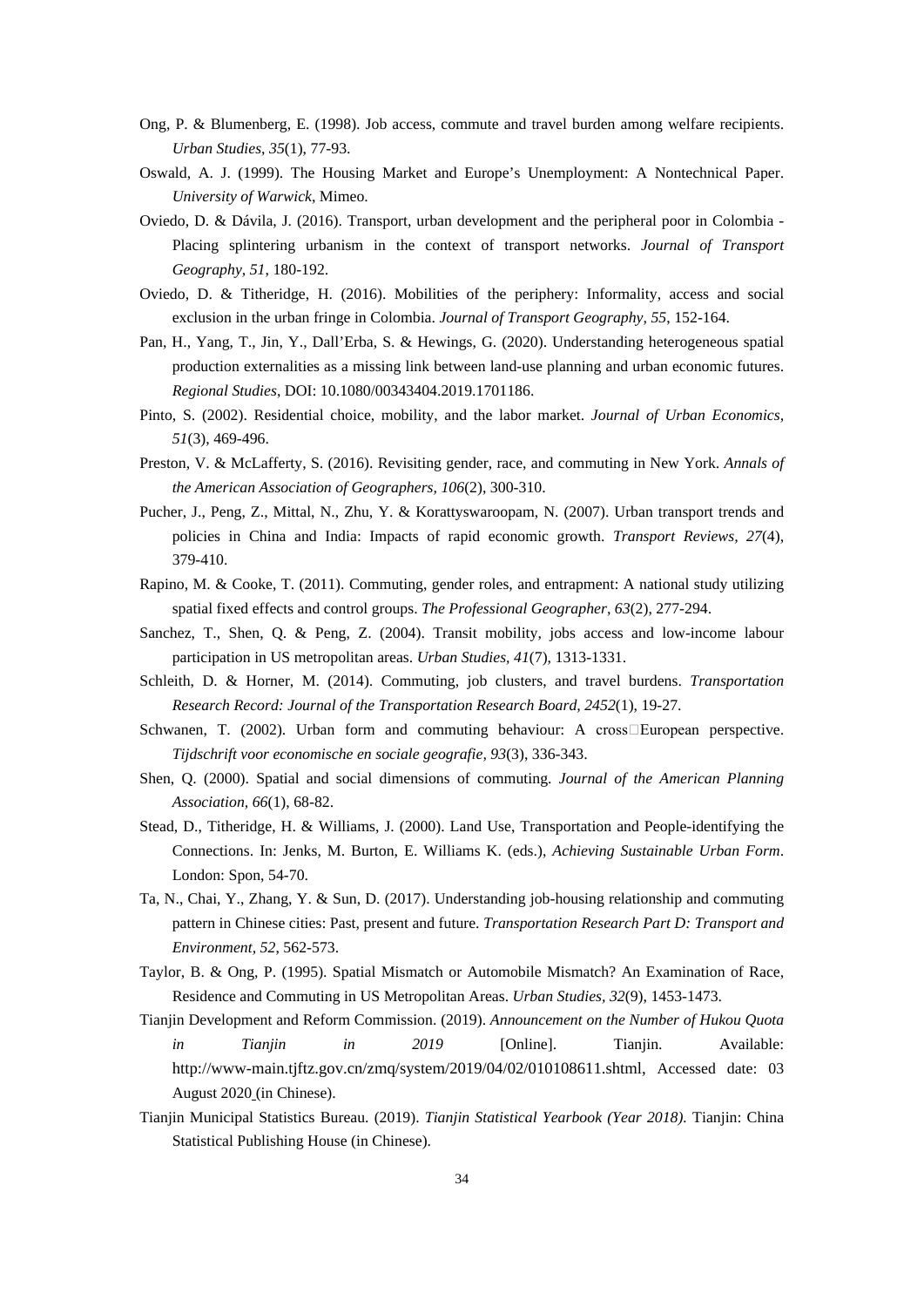- Tianjin Urban Planning and Design Institute. (2016). *Tianjin Housing Construction Plan (2011–2015)*  [Online]. Tianjin. Available: http://chinaup.info/wp-content/uploads/2011/06/5230100140.pdf, Accessed date: 10 January 2020 (in Chinese).
- Vandersmissen, M., Villeneuve, P. & Thériault, M. (2003). Analyzing changes in urban form and commuting time. *The Professional Geographer, 55*(4), 446-463.
- Wang, Y. (2000). Housing reform and its impacts on the urban poor in China. *Housing Studies, 15*(6), 845-864.
- Wang, D. & Chai, Y. (2009). The jobs–housing relationship and commuting in Beijing, China: the legacy of Danwei. *Journal of Transport Geography, 17*(1), 30-38.
- Wang, D. & Yao, M. (2018). Mobility and travel behavior in urban China: The role of institutional factors. *Transport Policy, 69*, 122-131.
- Wu, F. (1996). Changes in the structure of public housing provision in urban China. *Urban Studies, 33*(9), 1601-1627.
- Wu, W. (2006). Migrant intra-urban residential mobility in urban China. *Housing Studies, 21*(5), 745-765.
- Yang, T. (2020). Understanding commuting patterns and changes: Counterfactual analysis in a planning-support framework. *Environment and Planning B: Urban Analytics and City Science*, DOI: 10.1177/2399808320924433.
- Yang, T., Jin, Y., Yan, L. & Pei, P. (2019). Aspirations and realities of polycentric development: Insights from multi-source data into the emerging urban form of Shanghai. *Environment and Planning B: Urban Analytics and City Science*, *46*(7), 1264-1280.
- Yeung, S. & Howes, R. (2006). The role of the housing provident fund in financing affordable housing development in China. *Habitat International, 30*(2), 343-356.
- Zhang, M., He, S. & Zhao, P. (2018). Revisiting inequalities in the commuting burden: Institutional constraints and job-housing relationships in Beijing. *Journal of Transport Geography, 71*, 58-71.
- Zhang, L., Zhao, S. & Tian, J. (2003). Self-help in housing and chengzhongcun in China's urbanization. *International Journal of Urban and Regional Research, 27*(4), 912-937.
- Zhao, P. (2015). The determinants of the commuting burden of low-income workers: evidence from Beijing. *Environment and Planning A: Economy and Space, 47*(8), 1736-1755.
- Zhao, P. & Howden-Chapman, P. (2010). Social inequalities in mobility: The impact of the hukou system on migrants' job accessibility and commuting costs in Beijing. *International Development Planning Review, 32*(3-4), 363-384.
- Zhao, P. & Li, S. (2016). Restraining transport inequality in growing cities: Can spatial planning play a role?. *International Journal of Sustainable Transportation, 10*(10), 947-959.
- Zhao, P. & Lu, B. (2010). Exploring job accessibility in the transformation context: An institutionalist approach and its application in Beijing. *Journal of Transport Geography, 18*(3), 393-401.
- Zhao, P., Lu, B. & Roo, G. (2011). Impact of the jobs-housing balance on urban commuting in Beijing in the transformation era. *Journal of Transport Geography, 19*(1), 59-69.
- Zhou, J., Murphy, E. & Long, Y. (2014). Commuting efficiency in the Beijing metropolitan area: An exploration combining smartcard and travel survey data. *Journal of Transport Geography, 41*, 175-183.